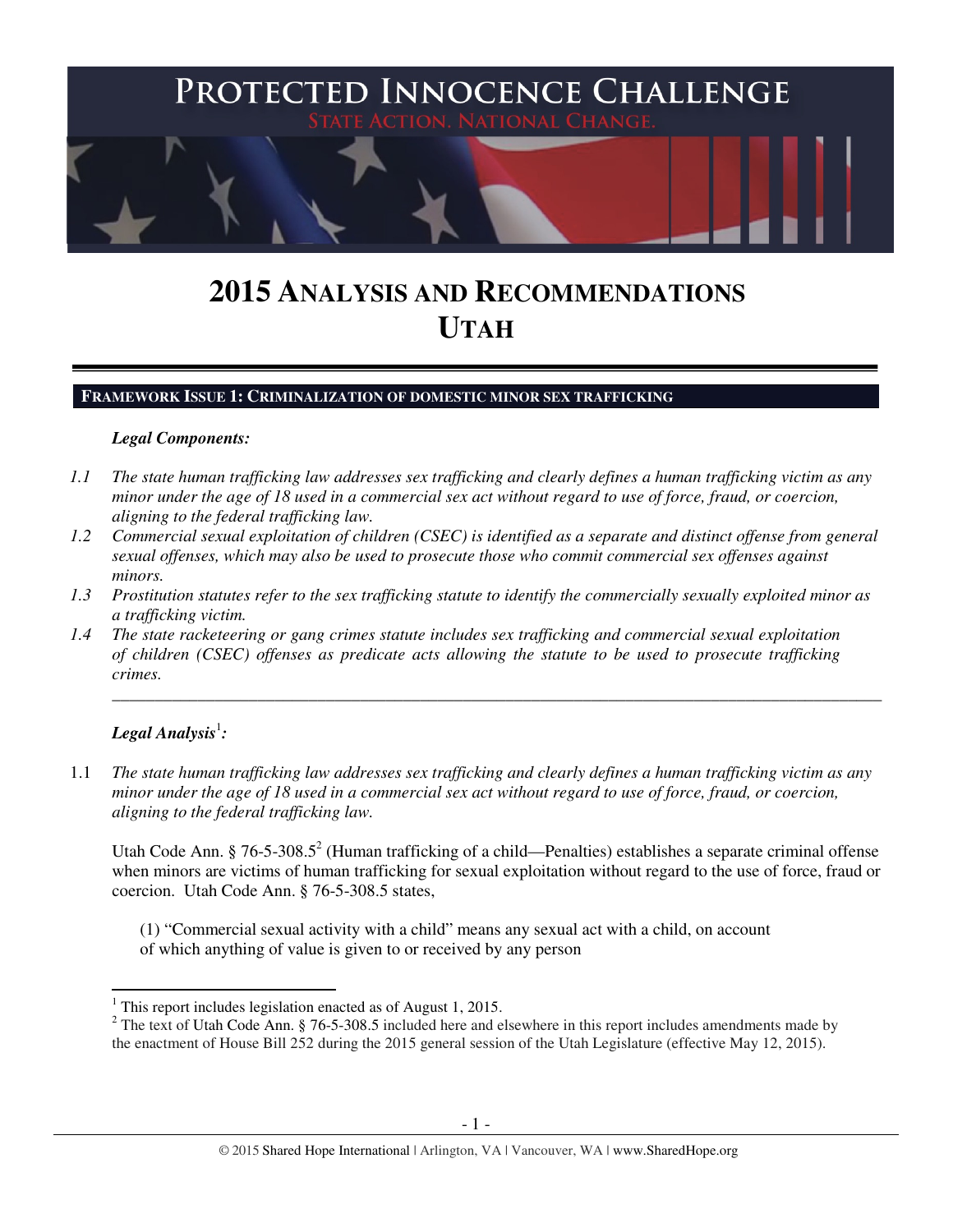(2) An actor commits human trafficking of a child if the actor recruits, harbors, transports, or obtains a child for sexual exploitation or forced labor.

 $(3)$  . . . .

(b) Human trafficking of a child for sexual exploitation includes all forms of commercial sexual activity with a child, including sexually explicit performance, prostitution, participation in the production of pornography, performance in a strip club, and exotic dancing or display.

(4) Human trafficking of a child in violation of this section is a first degree felony.

The penalty for a first degree felony is 5 years to life imprisonment and a possible fine not to exceed \$10,000. Utah Code Ann. §§ 76-3-203(1), 76-3-301(1)(a).

Utah's general human trafficking statute, Utah Code Ann. § 76-5-308(1) (Human trafficking), makes human trafficking for forced sexual exploitation a crime but requires the offender to use "force, fraud, or coercion" in the commission of the crime. Utah Code Ann. § 76-5-308(1) states,

An actor commits human trafficking for forced labor or forced sexual exploitation if the actor recruits, harbors, transports, or obtains a person through the use of force, fraud, or coercion by means of:

(a) threatening serious harm to, or physical restraint against, that person or a third person;

(b) destroying, concealing, removing, confiscating, or possessing any passport, immigration document, or other government identification document;

(c) abusing or threatening abuse of the law or legal process against the person or a third person; (d) using a condition of a person being a debtor due to a pledge of the debtor's personal services or the personal services of a person under the control of the debtor as a security for debt where the reasonable value of the services is not applied toward the liquidation of the debt or the length and nature of those services are not respectively limited and defined; or

(e) using a condition of servitude by means of any scheme, plan, or pattern intended to cause a person to believe that if the person did not enter into or continue in a condition of servitude, that person or a third person would suffer serious harm or physical restraint, or would be threatened with abuse of legal process.

Utah Code Ann. § 76-5-308(2)(b) further expounds by stating that "[h]uman trafficking for forced sexual exploitation includes all forms of forced commercial sexual activity, including forced sexually explicit performance, forced prostitution, forced participation in the production of pornography, forced performance in strip clubs, and forced exotic dancing or display."

Pursuant to Utah Code Ann. § 76-5-309(1) (Human trafficking and human smuggling—Penalties), "Human trafficking for forced labor and human trafficking for forced sexual exploitation are each a second degree felony, except under Section 76-5-310." As such, a conviction under Utah Code Ann. § 76-5-308 (Human trafficking), applicable when the victim trafficked for forced sexual exploitation is an adult, is punishable as a second degree felony by imprisonment for 1–15 years and a possible fine not to exceed \$10,000. Utah Code Ann. §§ 76-5-309(1), 76-3-203(2), 76-3-301(1)(a).

Utah Code Ann. § 76-5-310(1)establishes the crime of aggravated human trafficking for forced sexual exploitation and enhances the penalty for trafficking under certain circumstances, states,

An actor commits aggravated human trafficking for forced labor or forced sexual exploitation or aggravated human smuggling if, in the course of committing a human trafficking for forced labor or for forced sexual exploitation, a violation of Section 76–5–308, or human smuggling offense under Section 76-5-308, the offense: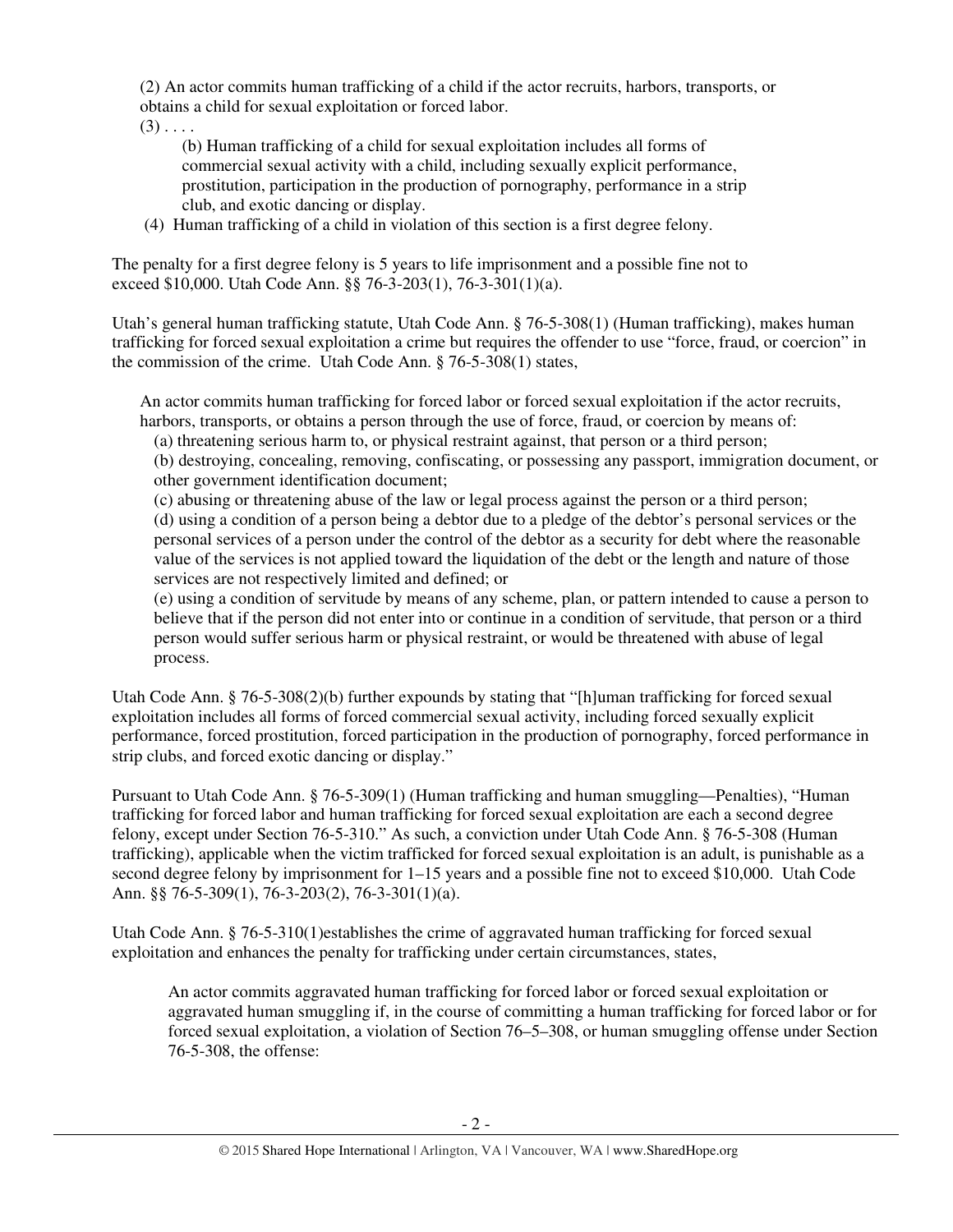- (a) results in the death of the trafficked or smuggled person;
- (b) results in serious bodily injury of the trafficked or smuggled person;
- (c) involves:
	- (i) rape under Section 76-5-402;
	- (ii) rape of a child under Section 76-5-402.1;
	- (iii) object rape under Section 76-5-402.2;
	- (iv) object rape of a child under Section 76-5-402.3;
	- (v) forcible sodomy under Section 76-5-403;
	- (vi) sodomy on a child under Section 76-5-403.1;
	- (vii) aggravated sexual abuse of a child under Section 76-5-404.1; or
	- (viii) aggravated sexual assault under 76-5-405;
- (d) involves ten or more victims in a single episode of human trafficking or human smuggling; or
- (e) involves a victim who is held against the victim's will for longer than 30 consecutive days.

A conviction under § 76-5-310<sup>3</sup> is punishable as a first degree felony by 5 years to life imprisonment and a possible fine not to exceed \$10,000.<sup>4</sup> Utah Code Ann. §§ 76-5-310(4)(a), 76-3-203(1), 76-3-301(1)(a).

1.2 *Commercial sexual exploitation of children (CSEC) is identified as a separate and distinct offense from general sexual offenses, which may also be used to prosecute those who commit commercial sex offenses against minors.*

Utah has several statutes specifically criminalizing CSEC, including the following:

1. Under Utah Code Ann. § 76-10-1306(1)(b) (Aggravated exploitation of prostitution), a person who commits the act of exploiting prostitution<sup>5</sup> will be guilty of aggravated exploitation if "the person procured,

(1) \$20,000 for a felony conviction;

l

- (2) \$10,000 for a class A misdemeanor conviction;
- (3) \$5,000 for a class B misdemeanor conviction; and
- (4) \$1,000 for a class C misdemeanor conviction or for an infraction conviction.

<sup>5</sup> Utah Code Ann. § 76-10-1305(1) (Exploiting Prostitution) states,

(1) A person is guilty of exploiting prostitution if he:

(b) encourages, induces, or otherwise purposely causes another to become or remain a prostitute;

<sup>&</sup>lt;sup>3</sup> The text of Utah Code Ann. § 76-5-310 included here and elsewhere in this report includes amendments made by the enactment of House Bill 252 during the 2015 general session of the 61st Utah Legislature (effective May 12, 2015).

<sup>&</sup>lt;sup>4</sup> Utah Code Ann. § 76-3-301(2) (Fines of persons) provides, "This section does not apply to a corporation, association, partnership, government, or governmental instrumentality." Utah Code Ann. § 76-3-302 (Fines of corporations, associations, partnerships, or government instrumentalities) provides,

A corporation, association, partnership, or governmental instrumentality shall pay a fine for an offense defined in this code for which no special corporate fine is specified. The fine shall not exceed:

<sup>(</sup>a) procures an inmate for a house of prostitution or place in a house of prostitution for one who would be an inmate;

<sup>(</sup>c) transports a person into or within this state with a purpose to promote that person's engaging in prostitution or procuring or paying for transportation with that purpose;

<sup>(</sup>d) not being a child or legal dependent of a prostitute, shares the proceeds of prostitution with a prostitute pursuant to their understanding that he is to share therein; or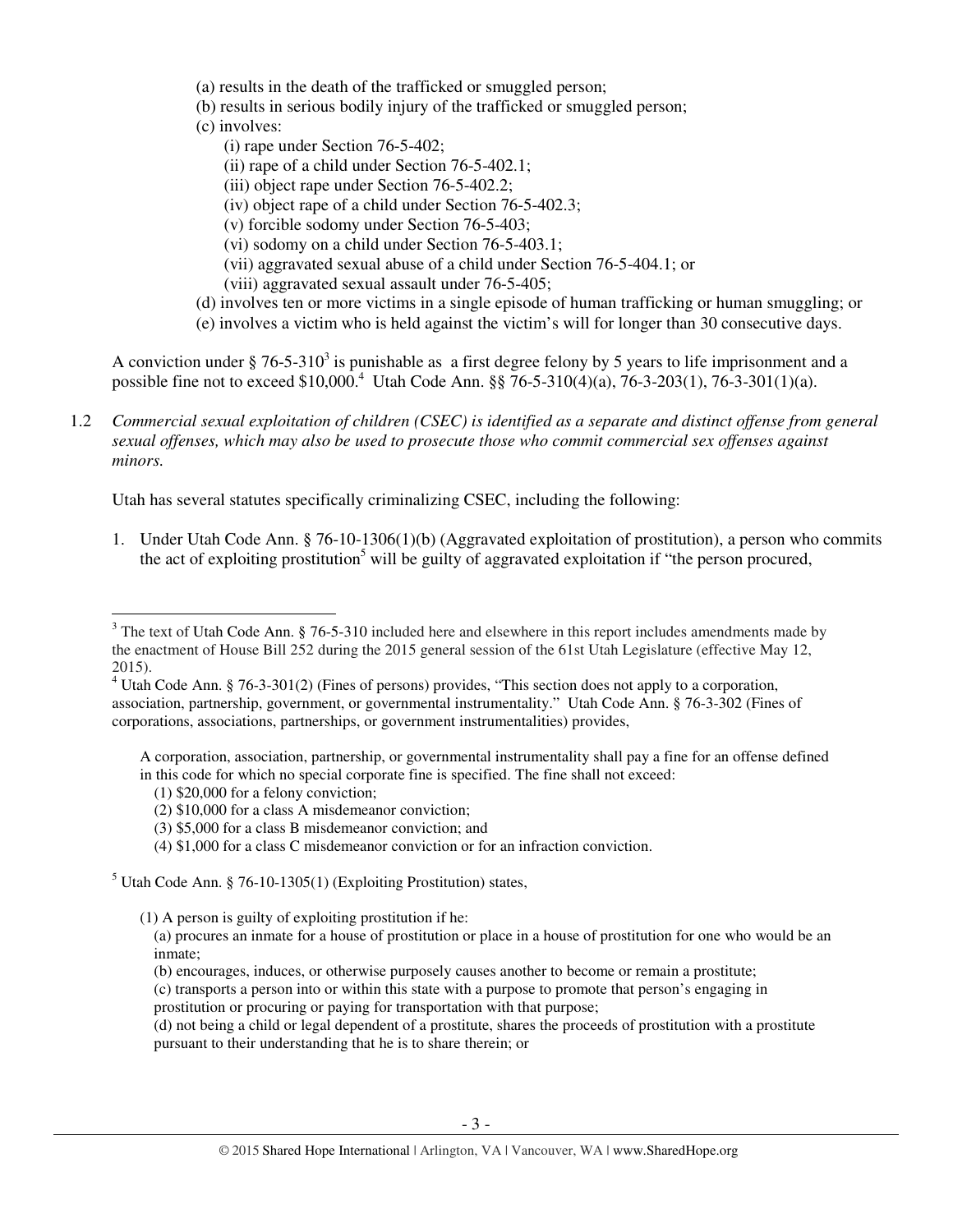transported, or persuaded or with whom he shares the proceeds of prostitution is under eighteen years of age." A conviction under Utah Code Ann. § 76-10-1306(1)(b) is punishable as a second degree felony by imprisonment for 1–15 years and a possible fine not to exceed \$10,000. Utah Code Ann. §§ 76-10-1306(2), 76-3-203(2), 76-3-301(1)(a).

2. Utah Code Ann. § 76-5-404.1(4)(i) (Sexual abuse of a child—Aggravated sexual abuse of a child) states the following:

(4) A person commits aggravated sexual abuse of a child when in conjunction with the offense [of sexual abuse under Utah Code Ann. § 76-5-404.1(2)<sup>6</sup>] any of the following circumstances have been charged and admitted or found true in the action for the offense:

. . . .

 $\overline{a}$ 

(i) the accused encouraged, aided, allowed, or benefited from acts of prostitution or sexual acts by the victim with any other person, or sexual performance by the victim before any other person.

Utah Code Ann. § 76-5-404.1(4) applies only where the victim is under the age of  $14$ .<sup>7</sup> Utah Code Ann. § 76-5-404.1(1). A conviction under Utah Code Ann. § 76-5-404.1(4) is punishable as a first degree felony by 15 years to life imprisonment, unless the defendant "caused serious bodily injury" during the commission of the crime or has a prior conviction for a "grievous sexual offense," in which case a conviction is punishable by life imprisonment without the possibility of parole. Utah Code Ann. § 76-5- 404.1(5). However, offenders who have not been previously convicted of a "grievous sexual offense," even those who have "caused serious bodily injury" during the commission of aggravated sexual abuse of a child, are eligible to receive lesser sentences<sup>8</sup> if the court determines that it "is in the interests of justice" and states those reasons on the record. Utah Code Ann. § 76-5-404.1(6). The defendant is also subject to a possible fine not to exceed \$10,000. Utah Code Ann. § 76-3-301(1)(a).

(e) owns, controls, manages, supervises, or otherwise keeps, alone or in association with another, a house of prostitution or a prostitution business.

 $6$  Utah Code Ann. § 76-5-404.1(2) provides,

A person commits sexual abuse of a child if, under circumstances not amounting to rape of a child, object rape of a child, sodomy upon a child, or an attempt to commit any of these offenses, the actor touches the anus, buttocks, or genitalia of any child, the breast of a female child, or otherwise takes indecent liberties with a child, or causes a child to take indecent liberties with the actor or another with intent to cause substantial emotional or bodily pain to any person or with the intent to arouse or gratify the sexual desire of any person regardless of the sex of any participant.

 $8$  Utah Code Ann. § 76-5-404.1(6) specifically provides,

(6) If, when imposing a sentence under Subsection  $(5)(a)$  [aggravated sexual abuse of a child] or (b) [aggravated sexual abuse of a child causing serious bodily injury], a court finds that a lesser term than the term described in Subsection  $(5)(a)$  or (b) is in the interests of justice and states the reasons for this finding on the record, the court may impose a term of imprisonment of not less than:

(a) for purposes of Subsection  $(5)(b)$ , 15 years and which may be for life;

(b) for purposes of Subsection  $(5)(a)$  or  $(b)$ ;

(i) ten years and which may be for life; or

(ii) six years and which may be for life.

<sup>&</sup>lt;sup>7</sup> Pursuant to Utah Code Ann. § 76-5-404.1(1)(b), "'Child' means an individual under the age of 14."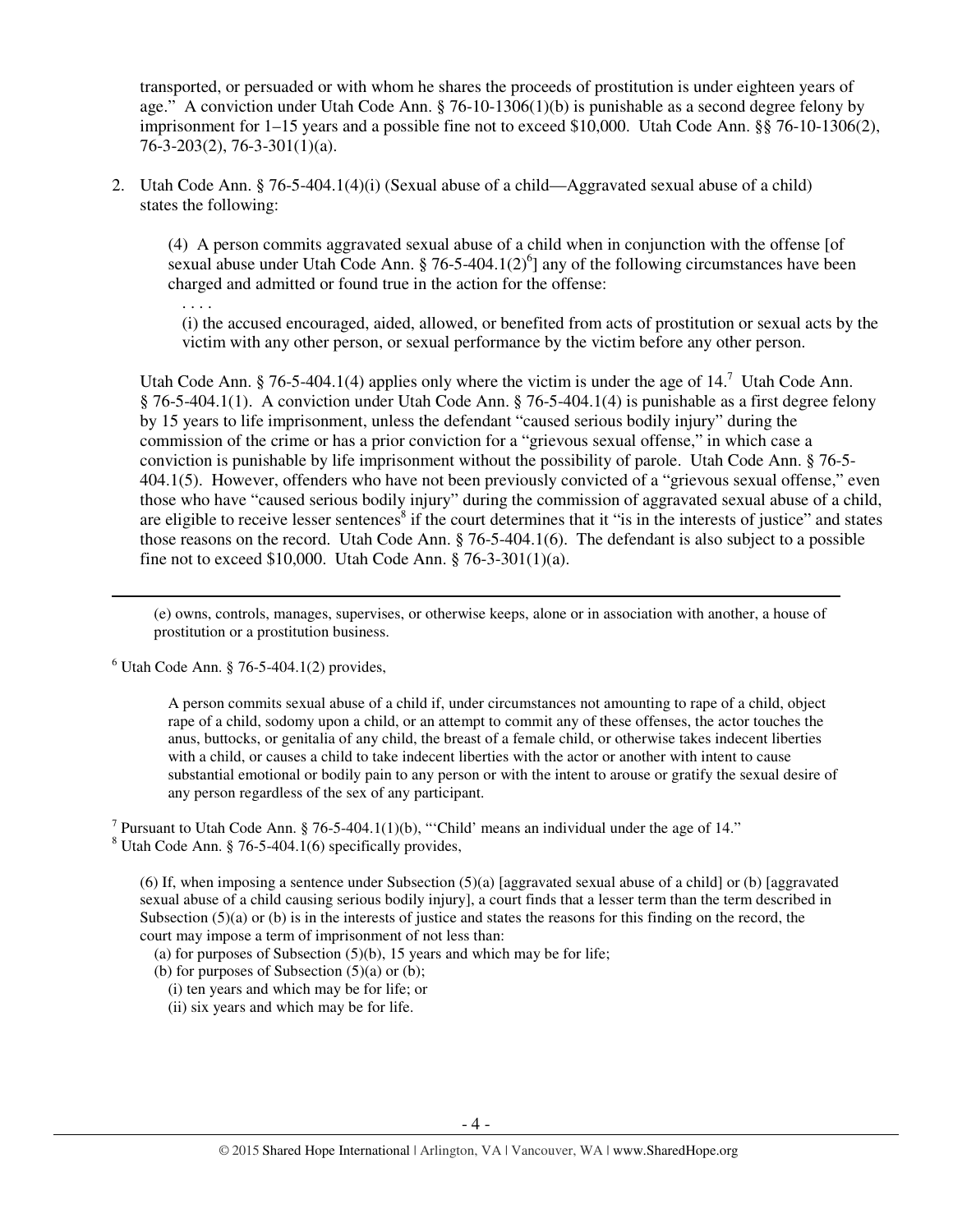- 3. Utah Code Ann. § 76-5b-201 (Sexual exploitation of a minor—Offenses) criminalizes a variety of conduct related to the sexual exploitation of a minor through child pornography. Specifically, Utah Code Ann. § 76-5b-201(1) provides the following:
	- (1) A person is guilty of sexual exploitation of a minor:
		- (a) when the person:

l

- $(i)$  knowingly produces, possesses, or possesses with intent to distribute child pornography;<sup>9</sup> or
- (ii) intentionally distributes or views child pornography; or

(b) if the person is a minor's parent or legal guardian and knowingly consents to or permits the minor to be sexually exploited as described in Subsection (1)(a).

A conviction under this statute is punishable as a second degree felony by imprisonment for 1–15 years and a possible fine not to exceed \$10,000. Utah Code Ann. §§ 76-5b-201(2), 76-3-203(2), 76-  $3-301(1)(a)$ .

- 4. Utah Code Ann. § 76-10-1303<sup>10</sup> (Patronizing a prostitute) states,
	- (1) A person is guilty of patronizing a prostitute when the person:

(a) pays or offers or agrees to pay another person a fee, or the functional equivalent of a fee, for the purpose of engaging in an act of sexual activity; or

(b) enters or remains in a house of prostitution for the purpose of engaging in sexual activity. (2) Patronizing a prostitute is a class B misdemeanor, except as provided in Subsection (3) or (4) and in Section 76-10-1309.

(3) A violation of this section that is preceded by a conviction under this section or a conviction under local ordinance adopted under Section 76-10-1307 is a class A misdemeanor.

(4) If the patronizing of a prostitute under Subsection (1)(a) involves a child as the other person, a violation of Subsection (1)(a) is a third degree felony.

A third degree felony is punishable by up to 5 years' imprisonment and a possible fine not exceeding \$5,000. Utah Coe Ann. §§ 76-3-203(3), 76-3-301(1)(b).

5. Utah Code Ann. § 76-10-1313<sup>11</sup> (Sexual solicitation—Penalty) makes it a crime when a person,

(a) the production of the visual depiction involves the use of a minor engaging in sexually explicit conduct; (b) the visual depiction is of a minor engaging in sexually explicit conduct; or

(c) the visual depiction has been created, adapted, or modified to appear that an identifiable minor is engaging in sexually explicit conduct.

<sup>&</sup>lt;sup>9</sup> Utah Code Ann. § 76-5b-103(1) (Definitions) defines "child pornography" as

any visual depiction, including any live performance, photograph, film, video, picture, or computer or computer-generated image or picture, whether made or produced by electronic, mechanical, or other means, of sexually explicit conduct, where:

<sup>&</sup>lt;sup>10</sup> The text of Utah Code Ann.  $\S$  76-10-1303 included here and elsewhere in this report includes amendments made by the enactment of Senate Bill 238 during the 2015 general session of the Utah Legislature (effective May 12, 2015).

<sup>&</sup>lt;sup>11</sup> The text of Utah Code Ann. § 76-10-1313 included here and elsewhere in this report includes amendments made by the enactment of Senate Bill 238 during the 2015 general session of the Utah Legislature (effective May 12, 2015).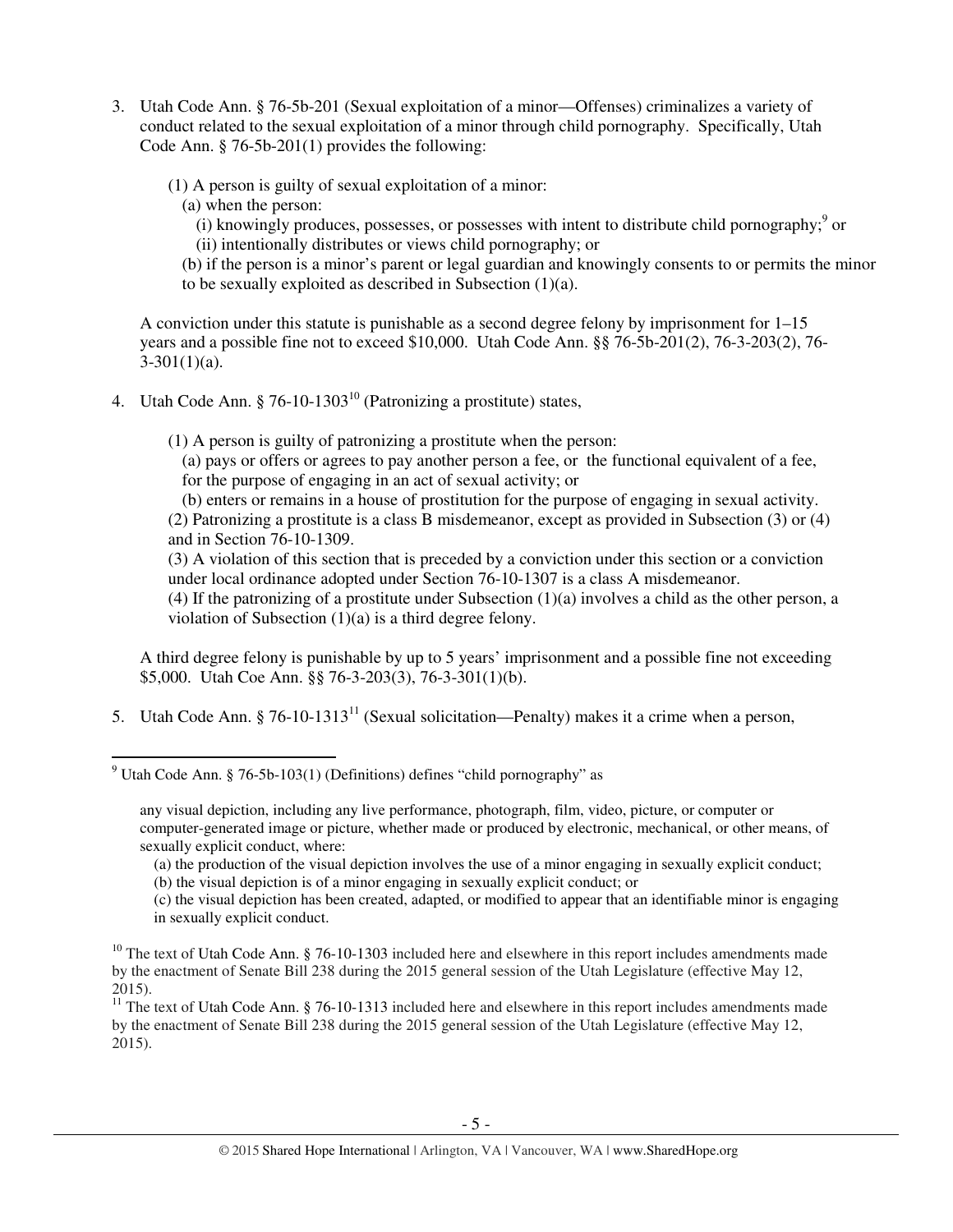(1) (a) offers or agrees to commit any sexual activity with another person for a fee, or fee the functional equivalent of a fee;

(b) pays or offers or agrees to pay a fee to another person to commit any sexual activity; or (c) with intent to engage in sexual activity for a fee or to pay another person to commit any sexual activity for a fee engages in, offers or agrees to engage in, or requests or directs another to engage in any of the following acts:

(i) exposure of a person's genitals, the buttocks, the anus, the pubic area, or the female breast below the top of the areola;

(ii) masturbation;

(iii) touching of a person's genitals, the buttocks, the anus, the pubic area, or the female breast; or

(iv) any act of lewdness.

. . .

l

(4) If a person commits an act of sexual solicitation and the person solicited is a child, the offense is a third degree felony if the solicitation does not amount to human trafficking or human smuggling, a violation of Section 76–5–308, or aggravated human trafficking or aggravated human smuggling, a violation of Section 76–5–310.

A third degree felony is punishable by up to 5 years' imprisonment and a possible fine not exceeding \$5,000. Utah Coe Ann. §§ 76-3-203(3), 76-3-301(1)(b).

Several other laws, while non-commercial in nature, may also apply in cases of commercial sexual exploitation of a child. $12$ 

1. Utah Code Ann. § 76-5-401.1(2) (Sexual abuse of a minor) states,

(2) A person commits sexual abuse of a minor if the person is seven years or more older than the minor and, under circumstances not amounting to rape, in violation of Section 76-5-402, object rape, in violation of Section 76-5-402.2, forcible sodomy, in violation of Section 76-5-403, aggravated sexual assault, in violation of Section 76-5-405, unlawful sexual activity with a minor, in violation of Section 76-5-401, or an attempt to commit any of those offenses, the person touches the anus, buttocks, or any part of the genitals of the minor, or touches the breast of a female minor, or otherwise takes indecent liberties with the minor, or causes a minor to take indecent liberties with the actor or another person, with the intent to cause substantial emotional or bodily pain to any person or with the intent to arouse or gratify the sexual desire of any person regardless of the sex of any participant.

Pursuant to subsection (1), "minor" means "a person who is 14 years of age or older, but younger than 16 years of age, at the time the sexual activity described in this section occurred." A conviction under this statute is punishable as a Class A misdemeanor by imprisonment up to 1 year and a possible fine not to exceed \$2,500 unless it is a violation of subsection (3)(b). Utah Code Ann. §§ 76-5-401.1(3), 76-3-204(1), 76-3-301(1)(c).

 $12$  Utah Code Ann. § 76-5-415 (Educator's license subject to action for violation of this part) states, "Commission of any offense under this Title 76, Chapter 5, Part 4, Sexual Offenses, by an educator as defined in Section 53A-6-103, is grounds under Section 53A-6-501 for disciplinary action against the educator, including revocation of the educator's license." The text of Utah Code Ann. § 53A-6-402, 502, and 604 included here and elsewhere in this report includes amendments made by the enactment of House Bill 345 during the 2015 General Session of the 61st Utah Legislature to require reporting of student abuse.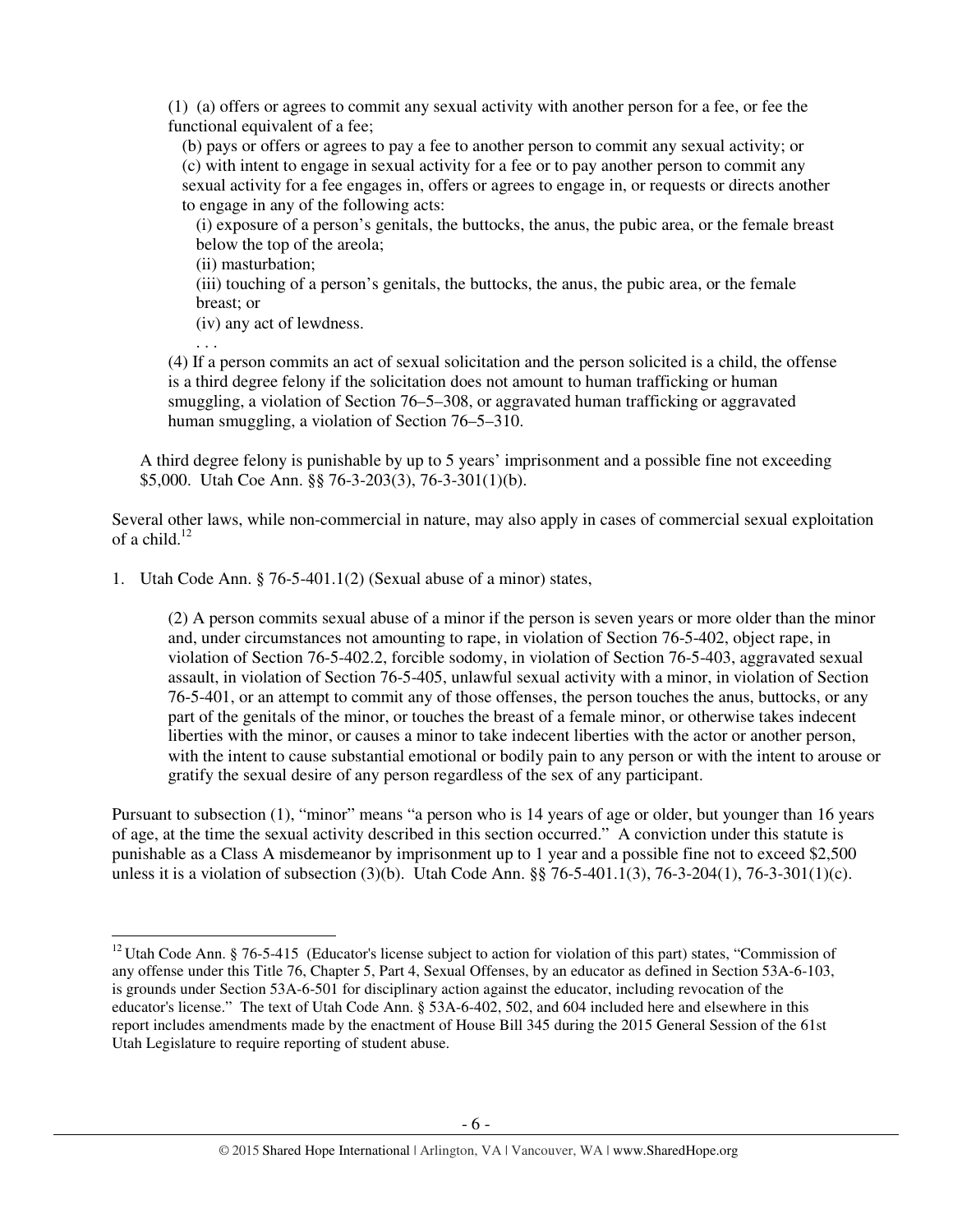A violation of subsection 3(b) is a third degree felony, which applies if "the actor at the time of the commission of the offense: (i) is 18 years of age or older; (ii) held a position of special trust as a teacher or a volunteer at a school, as that position is defined in Subsection 76-5-404.1(1)(c)(xix);<sup>13</sup> and (iii) committed the offense against an individual who at the time of the offense was enrolled as a student at the school where the actor was employed or was acting as a volunteer."

2. Utah Code Ann. § 76-5-404.1(4) (Sexual abuse of a child—Aggravated sexual abuse of a child) states the following:

A person commits aggravated sexual abuse of a child when in conjunction with the offense [of sexual abuse under Utah Code Ann. § 76-5-404.1(2)<sup>14</sup>] any of the following circumstances have been charged and admitted or found true in the action for the offense:

(a) the offense was committed by the use of a dangerous weapon as defined in Section 76-1-601, or by force, duress, violence, intimidation, coercion, menace, or threat of harm, or was committed during the course of a kidnaping;

. . .

(d) the accused used, showed, or displayed pornography or caused the victim to be photographed in a lewd condition during the course of the offense;

(e) the accused, prior to sentencing for this offense, was previously convicted of any felony, or of a misdemeanor involving a sexual offense;

(f) the accused committed the same or similar sexual act upon two or more victims at the same time or during the same course of conduct;

<sup>13</sup> Utah Code Ann. §§ 76-5-404.1(1)(c) defines a "position of special trust" as:

(i) an adoptive parent;

(ii) an athletic manager who is an adult;

(iii) an aunt;

(iv) a babysitter;

(v) a coach;

l

(vi) a cohabitant of a parent if the cohabitant is an adult;

(vii) a counselor;

(viii) a doctor or physician;

(ix) an employer;

(x) a foster parent;

(xi) a grandparent;

(xii) a legal guardian;

(xiii) a natural parent;

(xiv) a recreational leader who is an adult;

(xv) a religious leader;

(xvi) a sibling or a step-sibling who is an adult;

(xvii) a scout leader who is an adult;

(xviii) a stepparent;

(xix) a teacher or any other person employed by or volunteering at a public or private elementary school or secondary school, and who is 18 years of age or older;

(xx) an uncle;

(xxi) a youth leader who is an adult; or any person in a position of authority, other than those persons listed in Subsections  $(1)(c)(i)$  through (xxi), which enables the person to exercise undue influence over the child.

<sup>14</sup> *See supra* note 6.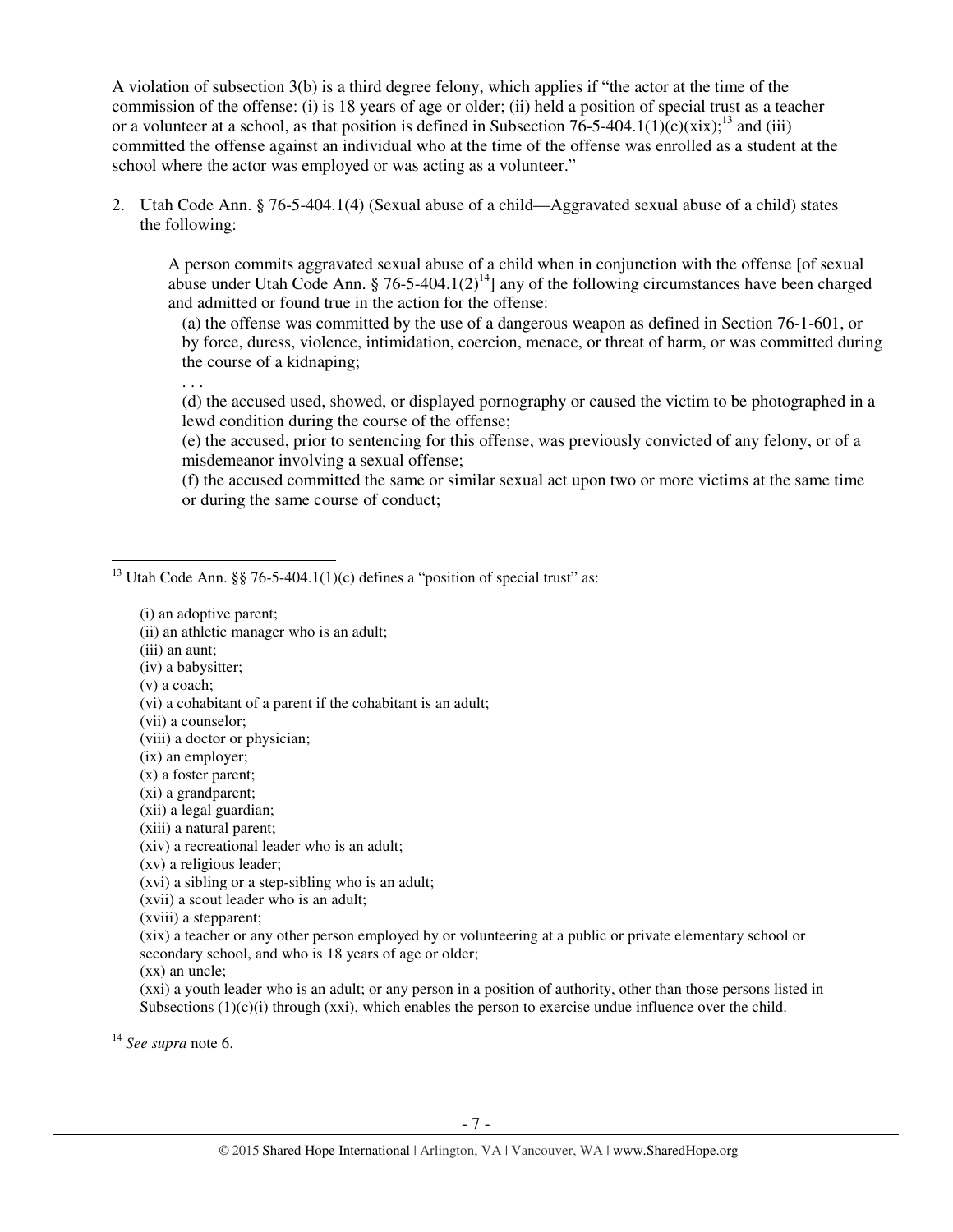(g) the accused committed, in Utah or elsewhere, more than five separate acts, which if committed in Utah would constitute an offense described in this chapter, and were committed at the same time, or during the same course of conduct, or before or after the instant offense;

. . . .

Utah Code Ann. § 76-5-404.1(4) applies only where the victim is under the age of 14.<sup>15</sup> Utah Code Ann. § 76-5-404.1(1). A conviction under Utah Code Ann. § 76-5-404.1(4) is punishable as a first degree felony<sup>16</sup> by 15 years to life imprisonment, unless the defendant "caused serious bodily injury" during the commission of the crime or has a prior conviction for a "grievous sexual offense," in which case a conviction is punishable by life imprisonment without the possibility of parole. Utah Code Ann. § 76-5-404.1(5). However, offenders who have not been previously convicted of a "grievous sexual offense," even those who have "caused serious bodily injury" during the commission of aggravated sexual abuse of a child, are eligible to receive lesser sentences<sup>17</sup> if the court determines that it "is in the interests of justice." Utah Code Ann. § 76-5-404.1(6). Additionally, the court may order the defendant to pay a fine not to exceed \$10,000. Utah Code Ann. § 76-3-301(1)(a).

3. Utah Code Ann. § 76-5-401.2(2) (Unlawful sexual conduct with a 16 or 17 year old) states,

(a) A person commits unlawful sexual conduct with a minor [who is 16 or 17 years old] if, under circumstances not amounting to [rape, object rape, forcible sodomy, forcible sexual abuse, aggravated sexual assault, or any attempt to commit one of these offenses], a person who is:

(i) seven or more years older but less than 10 years older than the minor at the time of the sexual conduct engages in any conduct listed in Subsection (2)(b), and the person knew or reasonably should have known the age of the minor; or

(ii) 10 or more years older than the minor at the time of the sexual conduct and engages in any conduct listed in Subsection (2)(b).

- (b) As used in Subsection  $(2)(a)$ , "sexual conduct" refers to when the person:
	- (i) has sexual intercourse with the minor;

(ii) engages in any sexual act with the minor involving the genitals of one person and the mouth or anus of another person, regardless of the sex of either participant;

<sup>15</sup> *See supra* note 7.

 $\overline{a}$ 

Notwithstanding Sections 76-3-201 and 77-18-1 and Title 77, Chapter 16a, Commitment and Treatment of Mentally Ill Persons, except as provided in Section 76-5-406.5, probation shall not be granted, the execution or imposition of sentence shall not be suspended, the court shall not enter a judgment for a lower category of offense, and hospitalization shall not be ordered, the effect of which would in any way shorten the prison sentence for any person who commits a capital felony or a first degree felony involving:

. . .

. . . .

<sup>17</sup> *See supra* note 8.

<sup>&</sup>lt;sup>16</sup> Pursuant to Utah Code Ann. § 76-3-406 (Crimes for which probation, suspension of sentence, lower category of offense, or hospitalization may not be granted),

<sup>(6)</sup> Section 76-5-402.1, rape of a child;

<sup>. . .</sup>  (8) Section 76-5-402.3, object rape of a child;

<sup>. . .</sup> 

<sup>(10)</sup> Section 76-5-403.1, sodomy on a child;

<sup>. . .</sup>  (12) Subsections 76-5-404.1(4) and (5), aggravated sexual abuse of a child;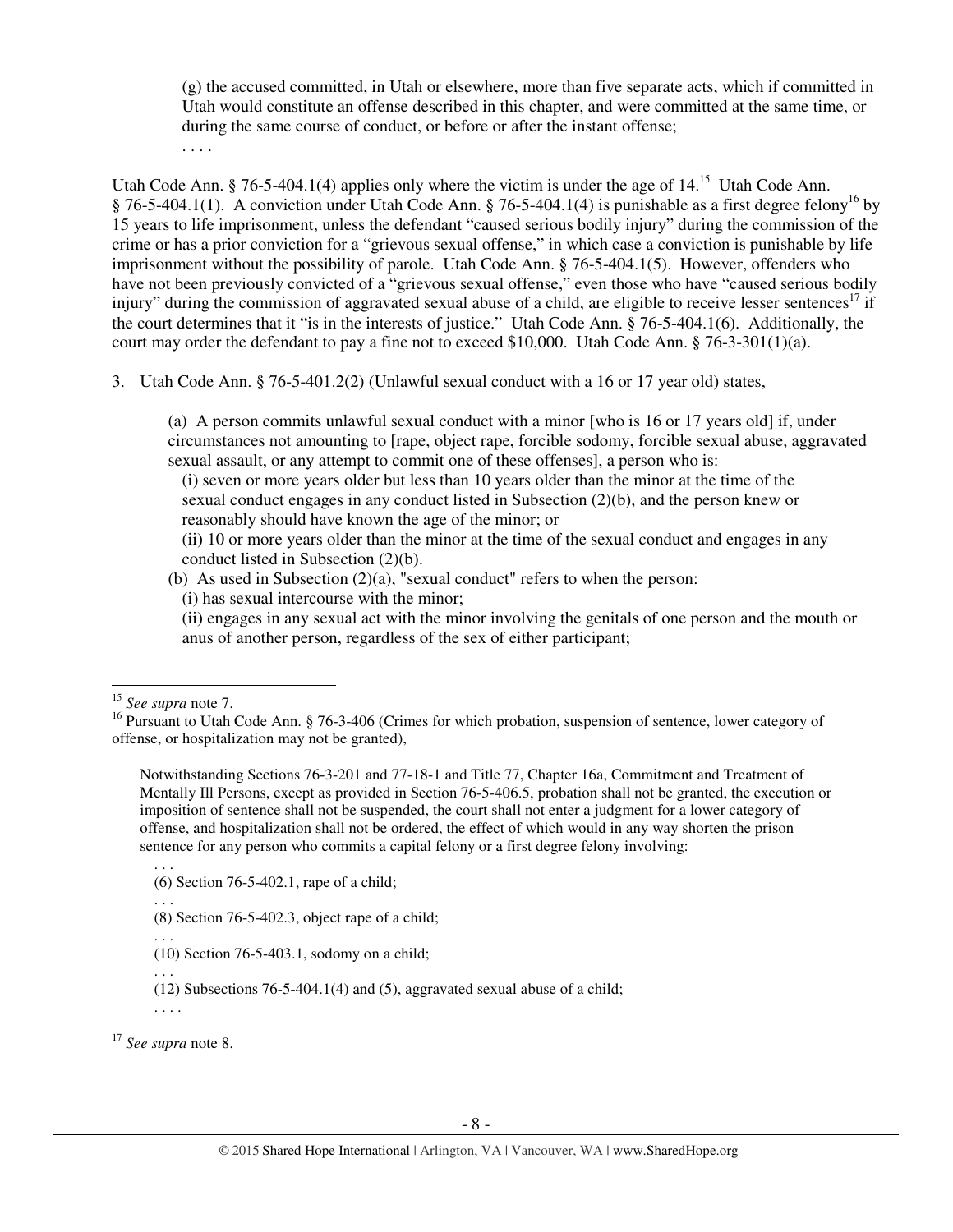(iii) causes the penetration, however slight, of the genital or anal opening of the minor by any foreign object, substance, instrument, or device, including a part of the human body, with the intent to cause substantial emotional or bodily pain to any person or with the intent to arouse or gratify the sexual desire of any person, regardless of the sex of any participant; or . . . .

A conviction under Utah Code Ann. § 76-5-401.2(2)(b)(i)–(iii) is punishable as a third degree felony by imprisonment up to 5 years and a possible fine not to exceed \$5,000. Utah Code Ann. §§ 76-5-401.2(4), 76-3-203(3), 76-3-301(1)(b), (c), 76-3-204(1).

- 4. Pursuant to Utah Code Ann. § 76-5-402.1(1), (2) (Rape of a child), any person who engages in "sexual intercourse with a child under the age of  $14$ " is guilty of a first degree felony.<sup>18</sup> A conviction under this statute is punishable by 25 years to life imprisonment. Utah Code Ann. § 76-5-402.1(2)(a). However, if the "trier of fact finds that . . . during the commission of the rape of a child, the defendant caused serious bodily injury to another or . . . was previously convicted of a grievous sexual offense," the punishment is enhanced to life imprisonment without the possibility of parole. Utah Code Ann. § 76-5-402.1(2)(b). The defendant is also subject to a possible fine not to exceed \$10,000. Utah Code Ann. § 76-3-301(1)(a).
- 5. Utah Code Ann. § 76-5-402.3(1)(Object rape of a child—Penalty) states,

A person commits object rape of a child when the person causes the penetration or touching, however slight, of the genital or anal opening of a child who is under the age of 14 by any foreign object, substance, instrument, or device, not including a part of the human body, with intent to cause substantial emotional or bodily pain to the child or with the intent to arouse or gratify the sexual desire of any person.

A conviction under this statute is punishable as a first degree felony by imprisonment for 25 years to life imprisonment.<sup>19</sup> Utah Code Ann. § 76-5-402.3(2). However, if the "trier of fact finds that . . . during the commission of the object rape of a child, the defendant caused serious bodily injury to another or . . . was previously convicted of a grievous sexual offense," the punishment is enhanced to life imprisonment without the possibility of parole. Utah Code Ann. § 76-5-402.3(2). The defendant is also subject to a possible fine not to exceed \$10,000. Utah Code Ann. § 76-3-301(1)(a).

6. Utah Code Ann. § 76-9-702.5(1) (Lewdness involving a child) states,

(1) A person is guilty of lewdness involving a child if the person under circumstances not amounting to rape of a child, object rape of a child, sodomy upon a child, sexual abuse of a child, aggravated sexual abuse of a child, or an attempt to commit any of those offenses, intentionally or knowingly does any of the following to, or in the presence of, a child who under 14 years of age:

(a) performs an act of sexual intercourse or sodomy;

. . .

(d) under circumstances not amounting to sexual exploitation of a child under Section 76-5b-201 causes a child under the age of 14 to expose his or her genitals, anus, or breast, if female, to the actor, with the intent to arouse or gratify the sexual desire of the actor or the child; or (e) performs any other act of lewdness.

<sup>18</sup> *See supra* note 16.

<sup>19</sup> *See supra* note 16.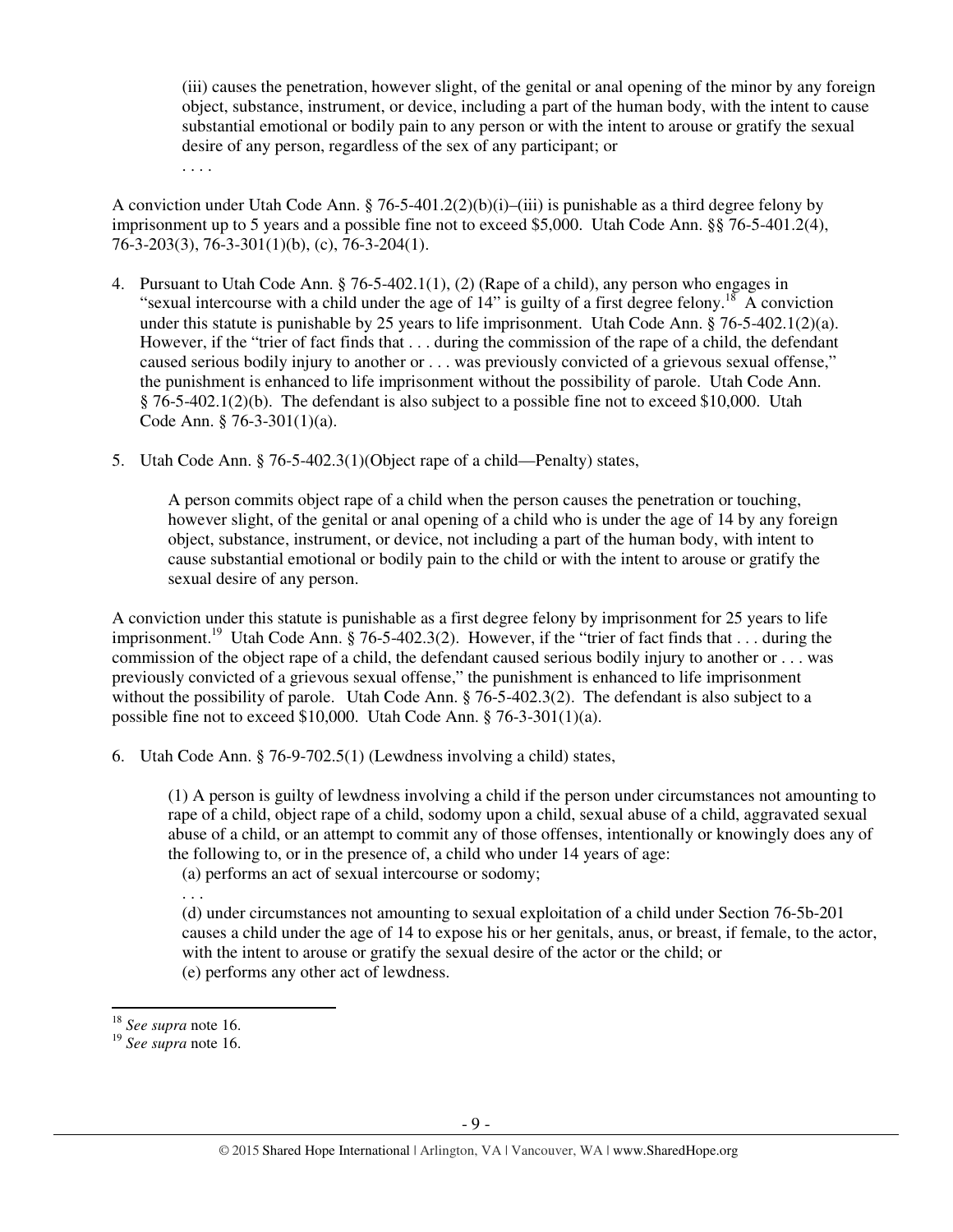A conviction under this statute is punishable as a Class A misdemeanor by 1 year imprisonment and a possible fine not to exceed \$2,500. Utah Code Ann. §§ 76-9-702.5(2), 76-3-204(1), 76-3-301(1)(c). However, if the defendant is a "a sex offender as defined in [Utah Code Ann. § 77-27-21.7<sup>20</sup> (Sex offender restrictions)]; or has been previously convicted of a violation of this section [Utah Code Ann. § 76-9-702.5(1)]," it is a third degree felony punishable by imprisonment up to 5 years and a possible fine not to exceed \$5,000. Utah Code Ann. §§ 76-9-702.5(2), 76-3-203(3), 76-3-301(1)(b).

7. Utah Code Ann. § 76-5-401(1), (2) (Unlawful sexual activity with a minor—Elements—Penalties— Evidence of age raised by defendant) makes it unlawful for a defendant to engage in any "unlawful sexual activity with a minor," who is 14–15 years of age

if under circumstances not amounting to [rape, object rape, forcible sodomy, or aggravated sexual assault], the actor:

(a) has sexual intercourse with the minor;

(b) engages in any sexual act with the minor involving the genitals of one person and the mouth or anus of another person, regardless of the sex of either participant; or

(c) causes the penetration, however slight, of the genital or anal opening of the minor by any foreign object, substance, instrument, or device, including a part of the human body, with the intent to cause substantial emotional or bodily pain to any person or with the intent to arouse or gratify the sexual desire of any person, regardless of the sex of any participant.

A conviction under this statute is punishable as a third degree felony by imprisonment up to 5 years and a possible fine not to exceed \$5,000. Utah Code Ann. §§ 76-5-401(3), 76-3-203(3), 76-3-301(1)(b). However, if "the defendant establishes by a preponderance of the evidence the mitigating factor that the defendant is less than four years older than the minor at the time the sexual activity occurred," a conviction is punishable as a Class B misdemeanor punishable by imprisonment up to 6 months and a possible fine not to exceed \$1,000. Utah Code Ann. §§ 76-5-401(3), 76-3-204(2), 76-3-301(1)(d).

8. Utah Code Ann. § 76-4-401(2) (Enticing a minor–Elements–Penalties) states,

(a) A person commits enticement of a minor when the person knowingly uses the Internet or text messaging to solicit, seduce, or entice a minor, or to attempt to solicit, seduce, lure, or entice a minor, or other person that the actor believes to be a minor to engage in sexual activity which is a violation of state criminal law.

(b) A person commits enticement of a minor when the person knowingly uses the Internet or text messaging to:

(i) initiate contact with a minor or a person the actor believes to be a minor; and

(ii) subsequently [initiates contact with a minor or a person the actor believes to be a minor], by any electronic or written means, solicits, seduces, lures, or entices, or attempts to solicit, seduce, lure, or entice the minor or a person the actor believes to be the minor to engage in any sexual activity which is a violation of state criminal law.

Penalties for convictions under Utah Code Ann. § 76-4-401(2) are staggered according to the crime the defendant intended to commit. Utah Code Ann. § 76-4-401(4). Generally, a conviction is a felony one degree lower than the felony intended to be committed (e.g., a defendant who enticed a minor with the intent to commit a second degree felony will be convicted of a third degree felony, etc.). Utah Code Ann. § 76-4-401(4).

<sup>20</sup> *See infra* Section 2.10.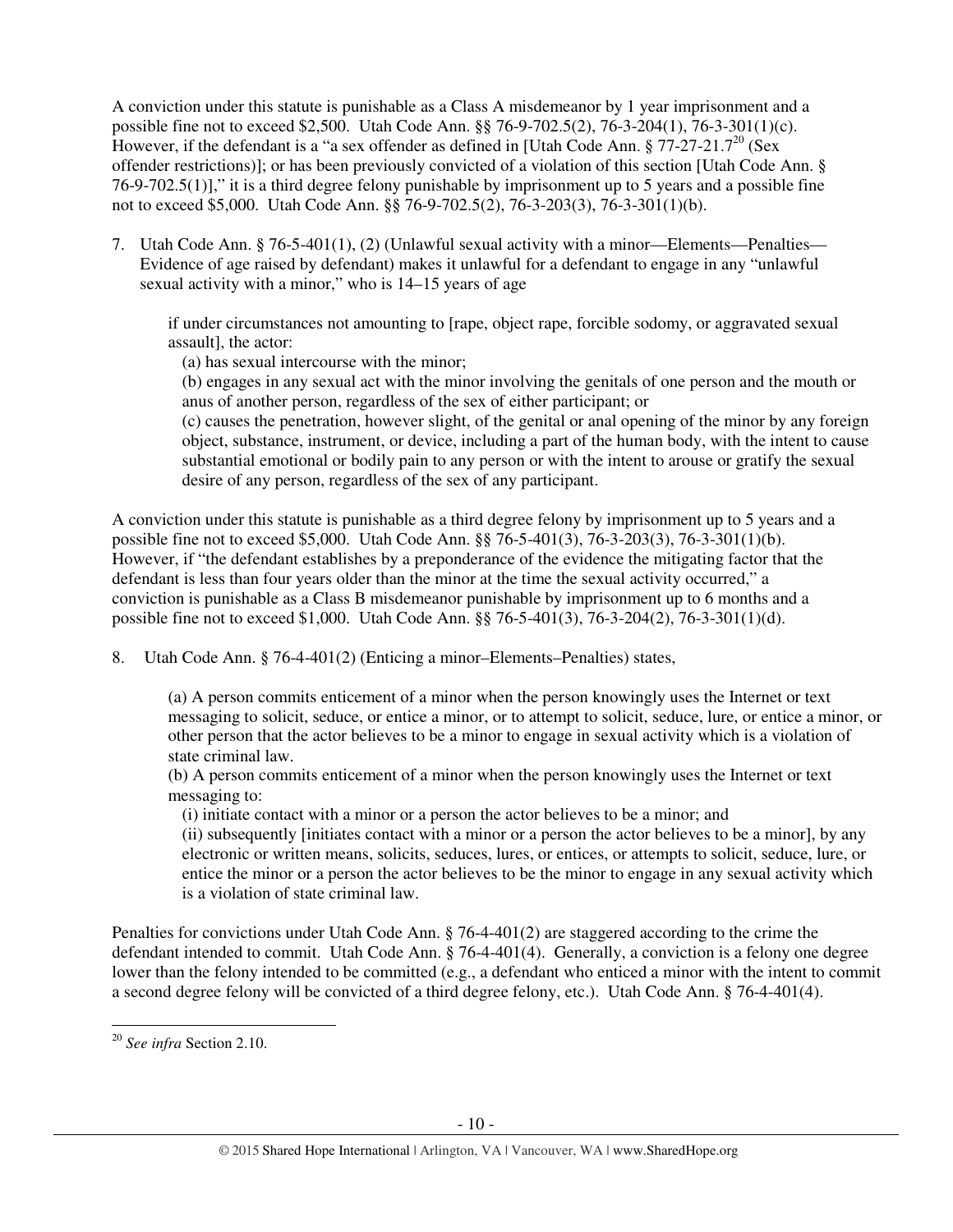However, in instances of enticement of a first degree felony and where the defendant also has a prior conviction under this statute, the defendant will be guilty of a first degree felony punishable by 3 years to life imprisonment. Utah Code Ann. § 76-4-401(4)(a)(ii).

*1.3 Prostitution statutes refer to the sex trafficking statute to identify the commercially sexually exploited minor as a trafficking victim.* 

Utah Code Ann. § 76-10-1302(1)<sup>21</sup> (Prostitution) does not refer to § 76-5-308.5<sup>22</sup> (Human trafficking of a child—Penalties) or other provisions of the human trafficking law when the person charged is a minor.

While minors are liable under Utah Code Ann. § 76-10-1302(3), they are not subject to delinquency proceedings until they have been referred to the Division of Child and Family Services by a law enforcement officer for a second offense. Provision of services in lieu of delinquency proceedings is mandatory for the first offense. Utah Code Ann. § 76-10-1302(3)(d).

- 1.3.1 Recommendation: Amend § 76-10-1302 (Prostitution) to refer to § 76-5-308.5 (Human trafficking of a child—Penalties) to clarify that commercially sexually exploited minors are victims of sex trafficking
- *1.4 The state racketeering or gang crimes statute includes sex trafficking and commercial sexual exploitation of children (CSEC) offenses as predicate acts allowing the statute to be used to prosecute trafficking crimes.*

Utah's Pattern of Unlawful Activity Act, is codified at Utah Code Ann. § 76-10-1601 et. seq. Pursuant to Utah Code Ann. § 76-10-1603 (Unlawful acts),

(1) It is unlawful for any person who has received any proceeds derived, whether directly or indirectly, from a pattern of unlawful activity in which the person has participated as a principal, to use or invest, directly or indirectly, any part of that income, or the proceeds of the income, or the proceeds derived from the investment or use of those proceeds, in the acquisition of any interest in, or the establishment or operation of, any enterprise.

(2) It is unlawful for any person through a pattern of unlawful activity to acquire or maintain, directly or indirectly, any interest in or control of any enterprise.

(3) It is unlawful for any person employed by or associated with any enterprise to conduct or participate, whether directly or indirectly, in the conduct of that enterprise's affairs through a pattern of unlawful activity.

(4) It is unlawful for any person to conspire to violate any provision of Subsection (1), (2), or (3).

For purposes of the Pattern of Unlawful Activity Act, Utah Code Ann. § 76-10-1602(2) (Definitions) defines a "pattern of unlawful activity" as

[E]ngaging in conduct which constitutes the commission of at least three episodes of unlawful activity, which episodes are not isolated, but have the same or similar purposes, results, participants, victims, or methods of commission, or otherwise are interrelated by distinguishing characteristics. Taken together,

<sup>&</sup>lt;sup>21</sup> The text of Utah Code Ann. § 76-10-1302 included here and elsewhere in this report includes amendments made by the enactment of Senate Bill 238 during the 2015 general session of the Utah Legislature (effective May 12, 2015).

<sup>22</sup> *See supra* note 2.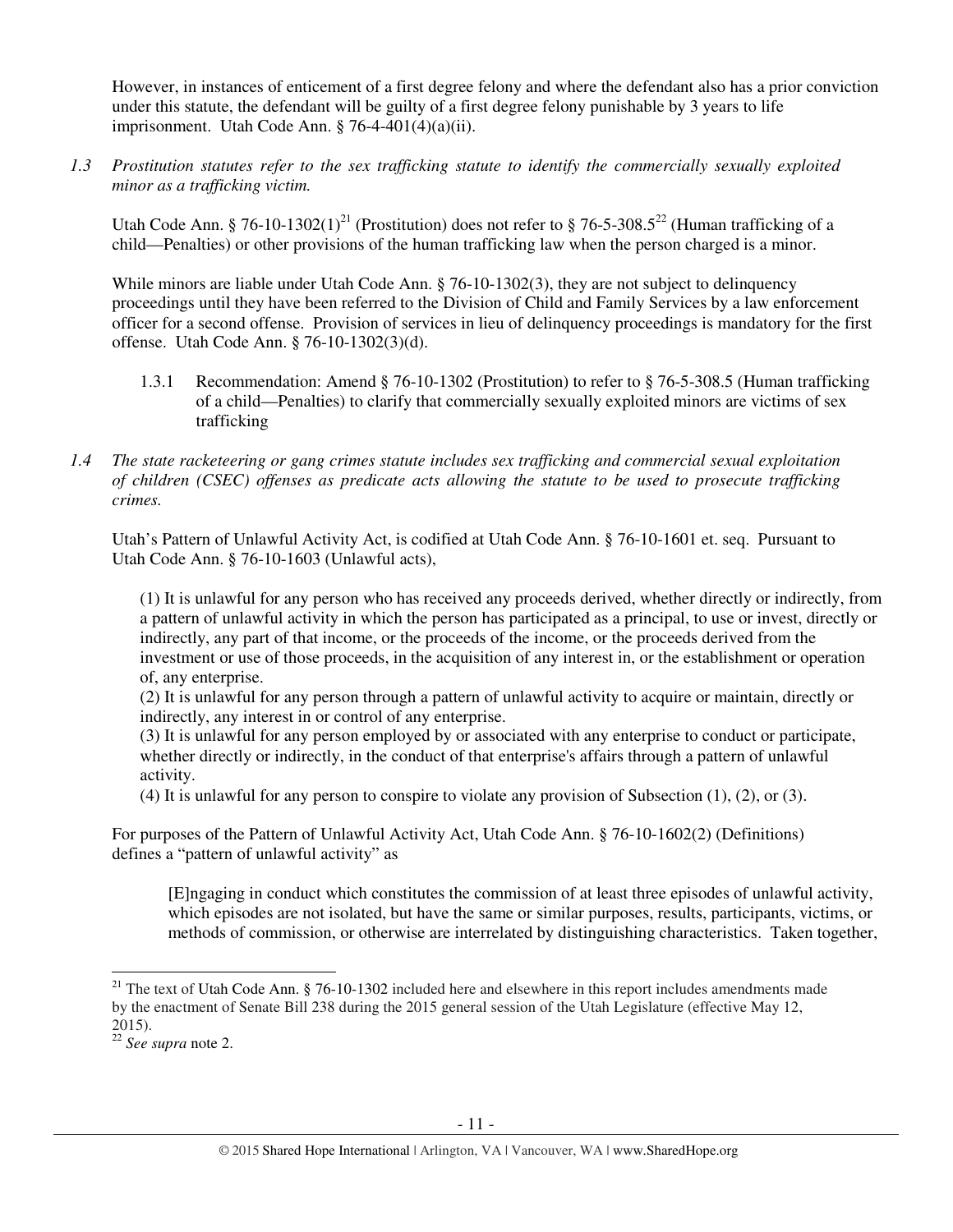the episodes shall demonstrate continuing unlawful conduct and be related either to each other or to the enterprise. At least one of the episodes comprising a pattern of unlawful activity shall have occurred after July 31, 1981. The most recent act constituting part of a pattern of unlawful activity as defined by this part shall have occurred within five years of the commission of the next preceding act alleged as part of the pattern.

The state's racketeering provisions include Utah's general human trafficking and CSEC offenses as predicate offenses for forfeiture, but the specific offense of Utah Code Ann. § 76-5-308.5<sup>23</sup> (Human trafficking of a child—Penalties) is not included. Utah Code Ann. § 76-10-1602(4). Here, "unlawful activity," is defined in Utah Code Ann. § 76-10-1602(4) as "to directly engage in conduct or to solicit, request, command, encourage, or intentionally aid another person to engage in conduct which would constitute any offense described by" certain listed crimes, "or to attempt or conspire to engage in an act which would constitute any of those offenses, regardless of whether the act is in fact charged or indicted by any authority or is classified as a misdemeanor or a felony." The listed crimes include violations of Utah Code Ann. § 76-5b-201 (Sexual exploitation of a minor—Offenses), § 76-5-308 (Human trafficking), § 76-5-309 (Human smuggling), § 76-5- 310 (Aggravated human trafficking and aggravated human smuggling—Penalties), § 76-10-1302 (Prostitution), § 76-10-1304 (Aiding prostitution), § 76-10-1305 (Exploiting prostitution), and § 76-10-1306 (Aggravated exploitation of prostitution). Utah Code Ann.  $\S$  76-10-1602(4)(n), (4)(o), (4)(bbbb)—(dddd).

Based on this definition of unlawful activity, some acts of commercial sexual exploitation constitute predicate crimes under the racketeering law, making it available for combatting criminal enterprises that engage in domestic minor sex trafficking. A conviction under Utah Code Ann. § 76-10-1603 is a second degree felony punishable by imprisonment for 1–15 years and a possible fine not to exceed \$10,000 or any other amount not exceeding twice the proceeds the trafficker obtained from the commission of the crime. Additionally, a conviction subjects the offender to asset forfeiture. Pursuant to Utah Code Ann. § 76-10-1603.5(1), traffickers convicted under Utah Code Ann. § 76-10-1603, a section of Utah's Pattern of Unlawful Activity Act, may potentially forfeit real property, tangible and intangible property, property used to facilitate a violation of Sections 76–10–1204, 76–10–1205, 76–10–1206, or 76–10–1222. Utah Code Ann.§ 24–4–102.

The court may order all the criminally related assets in the "unlawful activity" to be forfeited under Utah Code Ann.  $\S$  76-10-1603. Under Utah Code Ann.  $\S$  76-10-1603.5(3)(a), the court may order restitution for "any victim or rightful owner of property obtained, directly or indirectly, from: (i) the conduct constituting the pattern of unlawful activity; or (ii) any act or conduct constituting the pattern of unlawful activity that is proven as part of the violation of any provision of Section 76–10–1603."

Through a violation of the Unlawful Acts Act (Utah Code Ann. § 76-10-1603) "the court may order the person found guilty of the felony to pay to the state, if the attorney general brought the action, or to the county, if the county attorney or district attorney brought the action, the costs of investigating and prosecuting the offense and the costs of securing the forfeitures provided for in this section." Utah Code Ann. § 76-10-1603.5(1). Additionally, under the general forfeiture law, Utah Code Ann. § 24-1-101 through § 24-4-118,<sup>24</sup> "property may be seized" by the court. Utah Code Ann. § 24-4-102.

Finally, where the alleged enterprise is also a criminal street gang, additional penalties may apply. Utah Code Ann. § 76-3-203.1 (Offenses committed in concert with two or more persons or in relation to a criminal street

l

<sup>23</sup> *See supra* note 2.

 $24$  The text of Utah Code Ann. § 24-4-118 (Forfeiture reporting requirements) included here and elsewhere in this report include amendments made by the enactment of Sentate Bill 52 during the Regular Session of the 61<sup>st</sup> Utah Legislature (effective July 1, 2015).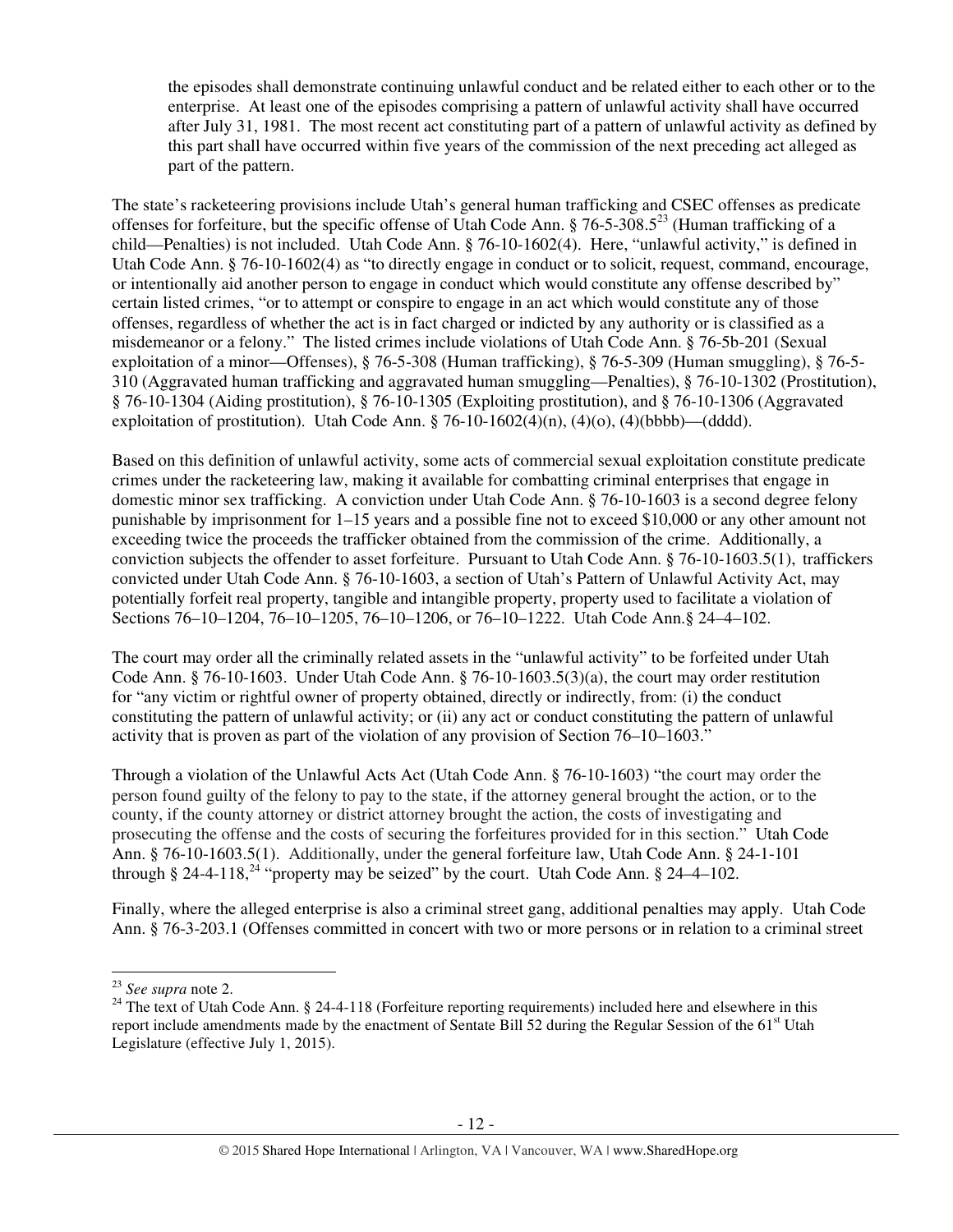gang—Notice—Enhanced penalties), which provides for enhanced penalties in the commission of certain offenses outlined in Utah Code Ann. § 76-3-203.1(5), includes the following:

(d) kidnapping and related offenses under Title 76, Chapter 5, Part 3, Kidnapping, Trafficking, and Smuggling;

(e) any felony sexual offense under Title 76, Chapter 5, Part 4, Sexual Offenses;

(f) sexual exploitation of a minor as defined in Section 76-5b-201;

. . .

(q) pornographic and harmful materials and performance offenses under Title 76, Chapter 10, Part 12, Pornographic and Harmful Materials and Performances;

(r) prostitution and related offenses under Title 76, Chapter 10, Part 13, Prostitution;

. . .

(t) any violation of Title 76, Chapter 10, Part 16, Pattern of Unlawful Activity Act;

. . .

(v) any violation of Title 76, Chapter 10, Part 19, Money Laundering and Currency Transaction Reporting Act;

. . . .

l

Utah Code Ann. § 76-3-203.1 provides in part,

(2) A person who commits any offense listed in Subsection (5) is subject to an enhanced penalty for the offense as provided in Subsection (4) if the trier of fact finds beyond a reasonable doubt that the person acted:

(a) in concert with two or more persons; $^{25}$ 

(b) for the benefit of, at the direction of, or in association with any criminal street gang<sup>26</sup> as defined in Section 76-9-802; or

(c) to gain recognition, acceptance, membership, or increased status with a criminal street gang as defined in Section 76-9-802.

<sup>25</sup> Utah Code Ann. § 76-3-203.1(1)(b), (c) (Offenses committed in concert with two or more persons or in relation to a criminal street gang—Notice—Enhanced penalties) states,

(b) "In concert with two or more persons" means: (i) the defendant was aided or encouraged by at least two other persons in committing the offense and was aware of this aid or encouragement; and

(ii) each of the other persons:

(A) was physically present; or

(B) participated as a party to any offense listed in Subsection (5).

(c) "In concert with two or more persons" means, regarding intent:

(i) other persons participating as parties need not have the intent to engage in the same offense or degree of offense as the defendant; and

(ii) a minor is a party if the minor's actions would cause the minor to be a party if the minor were an adult.

<sup>26</sup> Utah Code Ann. § 76-9-802(1) (Definitions) defines "criminal street gang" as

an organization, association in fact, or group of three or more persons, whether operated formally or informally: (a) that is currently in operation;

(b) that has as one of its primary activities the commission of one or more predicate gang crimes;

(c) that has, as a group, an identifying name or identifying sign or symbol, or both; and

(d) whose members, acting individually or in concert with other members, engage in or have engaged in a pattern of criminal gang activity.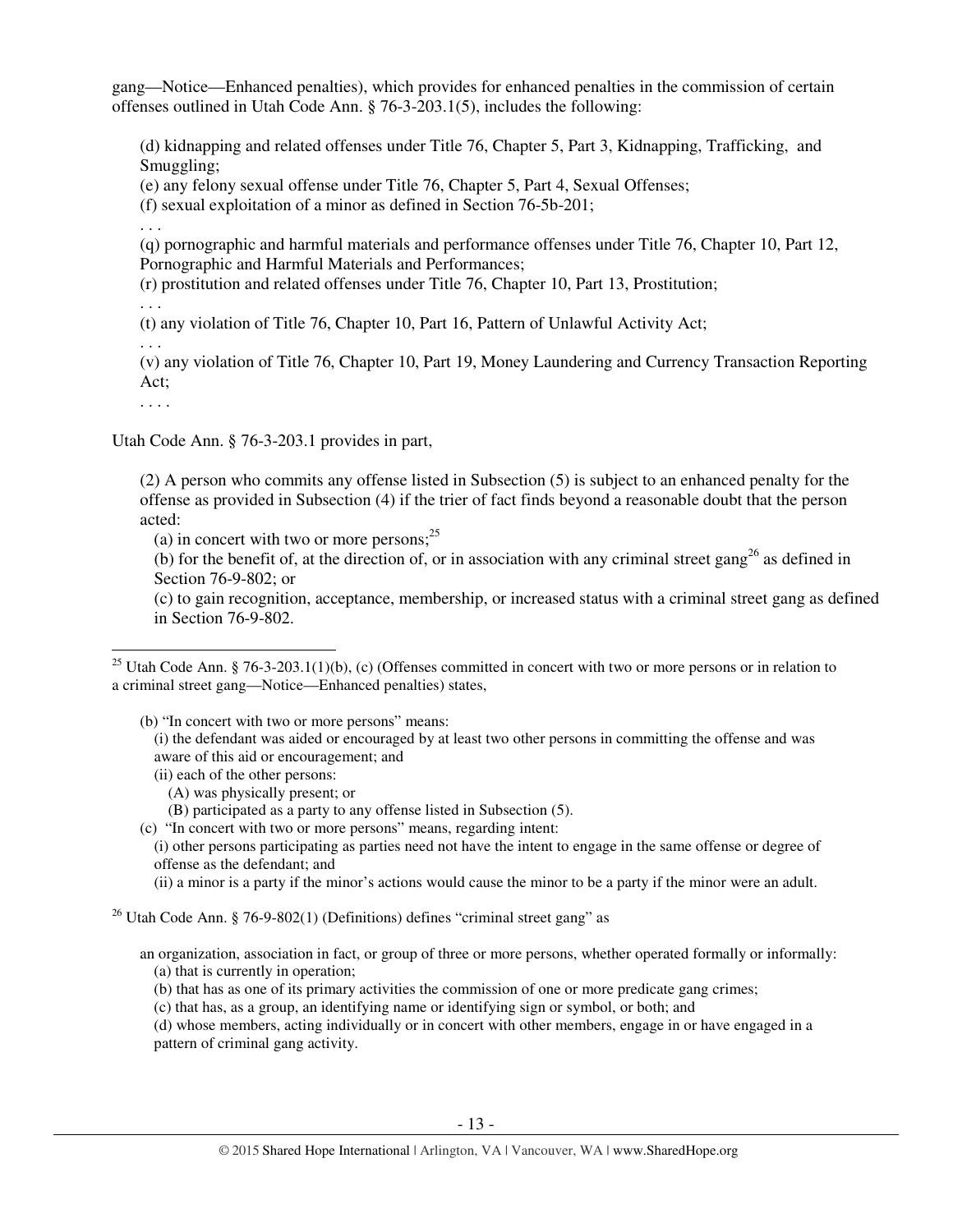(6) It is not a bar to imposing the enhanced penalties under this section that the persons with whom the actor is alleged to have acted in concert are not identified, apprehended, charged, or convicted, or that any of those persons are charged with or convicted of a different or lesser offense.

Pursuant to Utah Code Ann. § 76-3-203.1(4) enhanced penalties will be classified one level higher than the original penalty, unless the original penalty was classified as a first degree felony.

. . . .

1.4.1 Recommendation: Update the racketeering statute under Utah Code Ann. § 76-10-1602(4)(n) (Definitions) to include § 76-5-308.5 (Human trafficking of a child—Penalties) within the definition of "unlawful activity."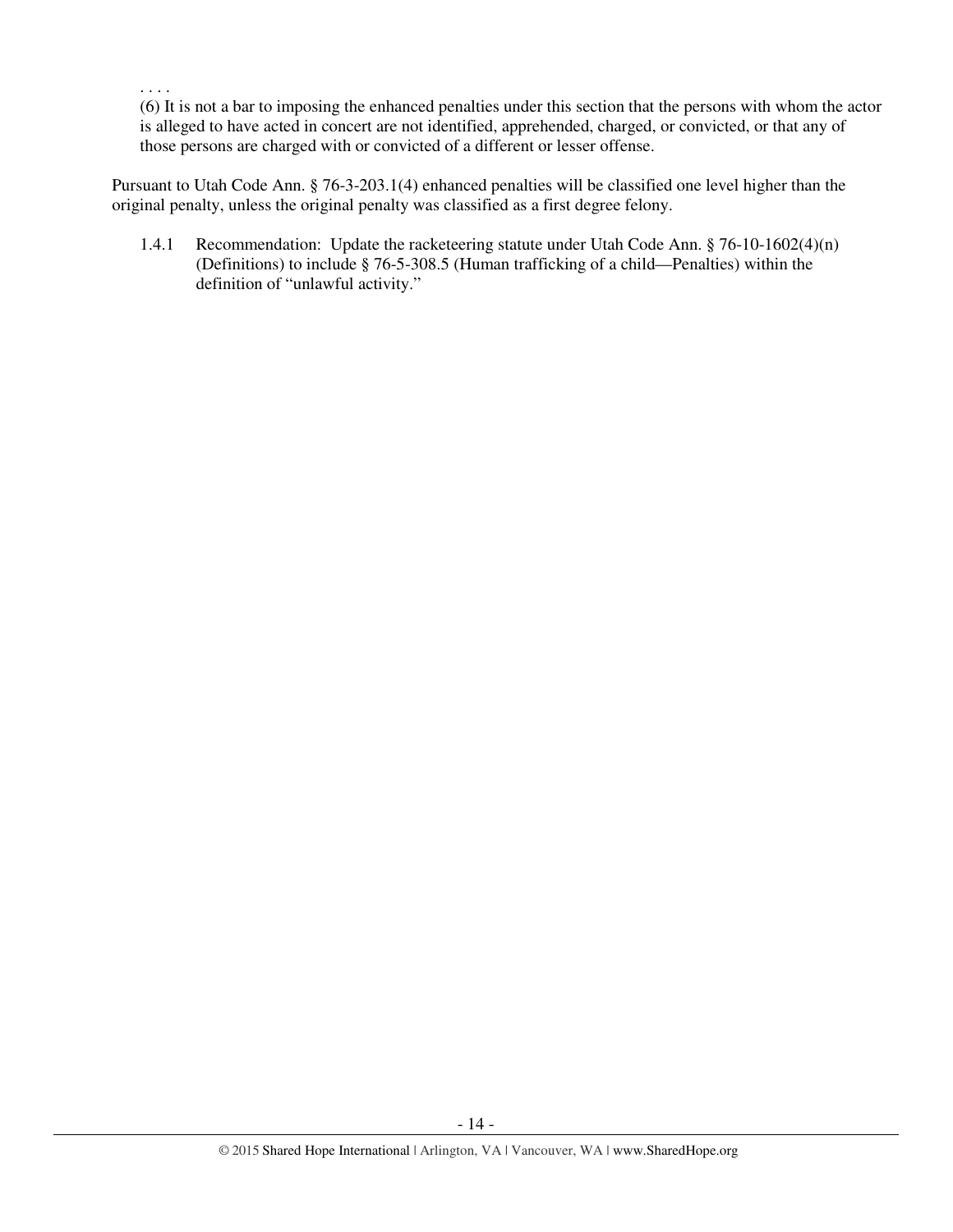#### **FRAMEWORK ISSUE 2: CRIMINAL PROVISIONS FOR DEMAND**

#### *Legal Components:*

- *2.1 The state sex trafficking law can be applied to the buyers of commercial sex acts with a victim of domestic minor sex trafficking.*
- *2.2 Buyers of commercial sex acts with a minor can be prosecuted under commercial sexual exploitation of children (CSEC) laws.*
- *2.3 Solicitation laws differentiate buying sex acts with an adult and buying sex acts with a minor under 18.*
- *2.4 Penalties for buyers of commercial sex acts with minors are as high as federal penalties.*
- *2.5 Using the Internet or electronic communications to lure, entice, or purchase, or attempt to lure, entice, or purchase commercial sex acts with a minor is a separate crime or results in an enhanced penalty for buyers.*
- *2.6 No age mistake defense is permitted for a buyer of commercial sex acts with any minor under 18.*
- *2.7 Base penalties for buying sex acts with a minor under 18 are sufficiently high and not reduced for older minors.*
- *2.8 Financial penalties for buyers of commercial sex acts with minors are sufficiently high to make it difficult for buyers to hide the crime.*
- *2.9 Buying and possessing child pornography carries penalties as high as similar federal offenses.*
- *2.10 Convicted buyers of commercial sex acts with minors and child pornography are required to register as sex offenders.*

\_\_\_\_\_\_\_\_\_\_\_\_\_\_\_\_\_\_\_\_\_\_\_\_\_\_\_\_\_\_\_\_\_\_\_\_\_\_\_\_\_\_\_\_\_\_\_\_\_\_\_\_\_\_\_\_\_\_\_\_\_\_\_\_\_\_\_\_\_\_\_\_\_\_\_\_\_\_\_\_\_\_\_\_\_\_\_\_\_\_\_\_\_\_

#### *Legal Analysis:*

*2.1 The state sex trafficking law can be applied to the buyers of commercial sex acts with a victim of domestic minor sex trafficking.*

Utah Code Ann. § 76-5-308.5(2)<sup>27</sup> (Human trafficking of a child—Penalties), Utah Code Ann. § 76-5-308<sup>28</sup> (Human trafficking), and Utah Code Ann. § 76-5-310(2) (Aggravated human trafficking and aggravated human smuggling--Penalties) apply to buyers of sex with minors following federal precedent through the term "obtain."<sup>29</sup> Specifically, Utah Code Ann. § 76-5-308.5(2) states, "An actor commits human trafficking of a child if the actor . . . obtains a child for sexual exploitation . . . ."

l

<sup>27</sup> *See supra* note 2.

<sup>&</sup>lt;sup>28</sup> See supra Section 1.1 for a discussion of relevant provisions.

<sup>29</sup> *See United States v. Jungers*, 702 F.3d 1066 (8th Cir. 2013). In this case, the Eighth Circuit held that the federal sex trafficking law, 18 U.S.C. § 1591 (Sex trafficking of children or by force, fraud, or coercion) applies to buyers of sex with minors. Reversing a District of South Dakota ruling that Congress did not intend the string of verbs constituting criminal conduct under 18 U.S.C. § 1591(a)(1) ("recruits, entices, harbors, transports, provides, obtains, or maintains") to reach the conduct of buyers (United States v. Jungers, 834 F. Supp. 2d 930, 931 (D.S.D. 2011)), the Eighth Circuit concluded that 18 U.S.C. § 1591 does not contain "a latent exemption for purchasers" because buyers can "engage in at least some of the prohibited conduct." Jungers, 702 F. 3d 1066, 1072. Congress codified Jungers clarifying that the federal sex trafficking law is intended to apply to buyers in the Justice for Victims of Trafficking Act (JVTA) of 2015 Pub. L. No. 114-22, 129 Stat 227), enacted on May 29, 2015. The JVTA adds the terms "patronize" and "solicit" to the list of prohibited conduct and expressly states, "section 108 of this title amends section 1591 of title 18, United States Code, to add the words 'solicits or patronizes' to the sex trafficking statute making absolutely clear for judges, juries, prosecutors, and law enforcement officials that criminals who purchase sexual acts from human trafficking victims may be arrested, prosecuted, and convicted as sex trafficking offenders when this is merited by the facts of a particular case." Id. at Sec. 109. The Eighth Circuit decision in *United States v. Jungers* and the federal sex trafficking law as amended by the Justice for Victims of Trafficking Act establish persuasive authority when state courts interpret the string of verbs constituting prohibited conduct in state sex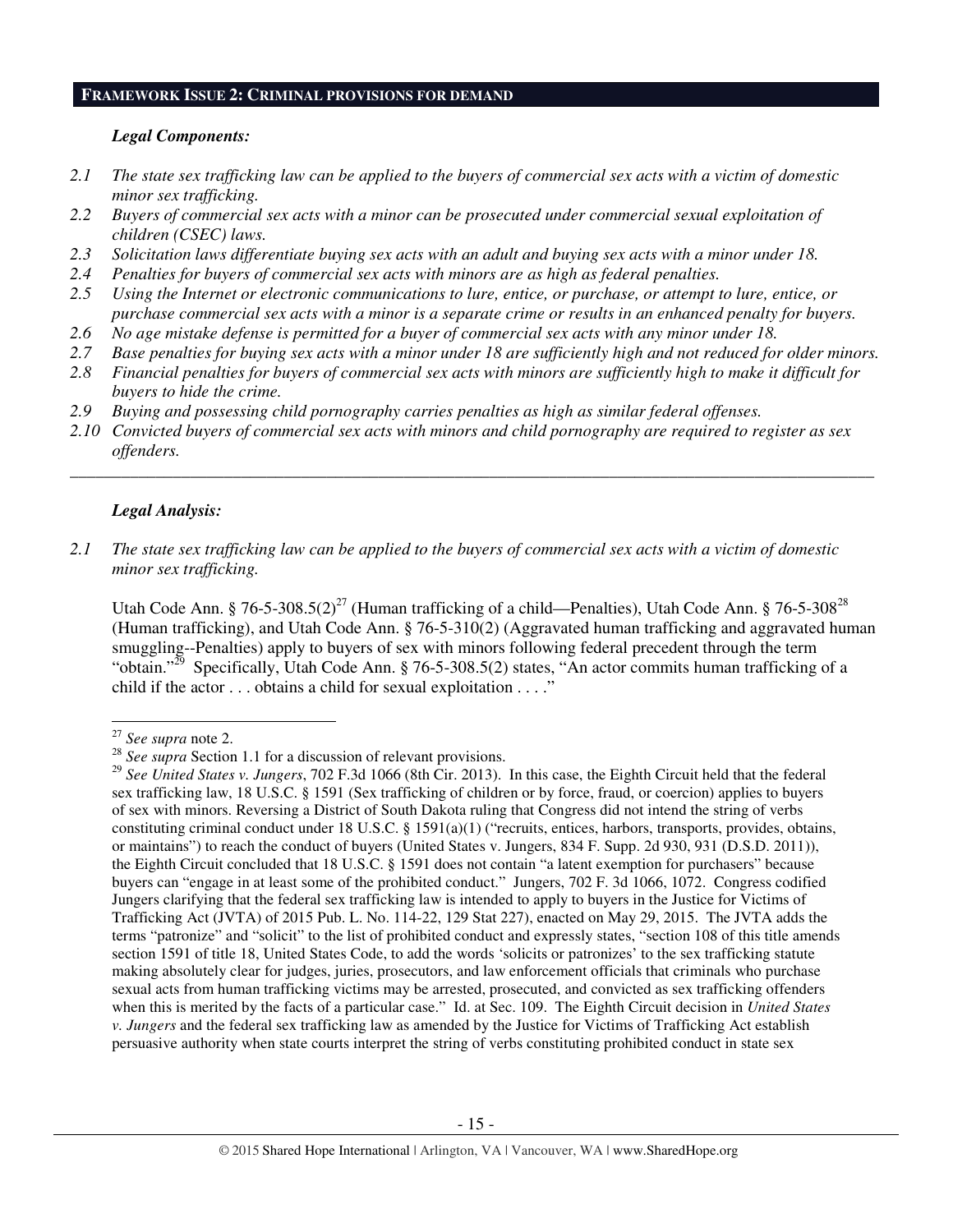A violation of Utah Code Ann. § 76-5-308.5(2) is a first degree felony, punishable by 5 years to life imprisonment and a possible fine not to exceed \$10,000. Utah Code Ann. §§ 76-3-203(1), 76-3-301(1)(a). A conviction under Utah Code Ann. § 76-5-308 (Human trafficking), applicable when the victim trafficked for forced sexual exploitation is an adult, is punishable as a second degree felony by imprisonment for 1–15 years and a possible fine not to exceed \$10,000. Utah Code Ann. §§ 76-5-309(1), 76-3-203(2), 76-3-301(1)(a)A violation of  $\S 76-5-310^{30}$  is punishable as a first degree felony by 5 years to life imprisonment and a possible fine not to exceed \$10,000.<sup>31</sup> Utah Code Ann. §§ 76-5-310(4)(a), 76-3-203(1), 76-3-301(1)(a).

- 2.1.1 Recommendation: Amend Utah Code Ann. § 76-5-308.5 (Human trafficking of a child— Penalties), Utah Code Ann. § 76-5-308 (Human trafficking), and § 76-5-310 (Aggravated human trafficking and aggravated human smuggling—Penalties) to clarify that buyer conduct is included as a violation of Utah Code Ann. § 76-5-308.5 (Human trafficking of a child— Penalties), Utah Code Ann. § 76-5-308 (Human trafficking), and § 76-5-310 (Aggravated human trafficking and aggravated human smuggling—Penalties).<sup>32</sup>
- *2.2 Buyers of commercial sex acts with a minor can be prosecuted under commercial sexual exploitation of children (CSEC) laws.*

Buyers face prosecution for buying or soliciting sex acts with a minor under two laws. Buying sex with a minor is criminalized under Utah Code Ann.  $\S$  76-10-1303<sup>33</sup> (Patronizing a prostitute), which states,

- (1) A person is guilty of patronizing a prostitute when the person:
	- (a) pays or offers or agrees to pay another person a fee, or the functional equivalent of a fee for the purpose of engaging in an act of sexual activity; or
	- (b) enters or remains in a house of prostitution for the purpose of engaging in sexual activity.

<sup>31</sup> Utah Code Ann. § 76-3-301(2) (Fines of persons) provides, "This section does not apply to a corporation, association, partnership, government, or governmental instrumentality." Utah Code Ann. § 76-3-302 (Fines of corporations, associations, partnerships, or government instrumentalities) provides,

A corporation, association, partnership, or governmental instrumentality shall pay a fine for an offense defined in this code for which no special corporate fine is specified. The fine shall not exceed:

- (1) \$20,000 for a felony conviction;
- (2) \$10,000 for a class A misdemeanor conviction;
- (3) \$5,000 for a class B misdemeanor conviction; and
- (4) \$1,000 for a class C misdemeanor conviction or for an infraction conviction.

<sup>32</sup> See generally SHARED HOPE INTERNATIONAL, "Eliminating the Third Party Control Barrier to Identifying Juvenile Sex Trafficking Victims," JuST Response Policy Paper (2015), http://sharedhope.org/wpcontent/uploads/2015/08/Policy-Paper\_Eliminating-Third-Party-Control\_Final1.pdf (discussing need to include buyer conduct in core sex trafficking offense regardless of whether victim is under control of a third party and explaining negative impact on victims and victim-identification when buyers are excluded as sex trafficking offenders).

<sup>33</sup> *See supra* note 10.

trafficking laws (in particular the term "obtains") to the extent such interpretation does not conflict with state case law.

<sup>&</sup>lt;sup>30</sup> The text of Utah Code Ann. § 76-5-310 included here and elsewhere in this report includes amendments made by the enactment of House Bill 252 during the 2015 general session of the 61st Utah Legislature (effective May 12, 2015).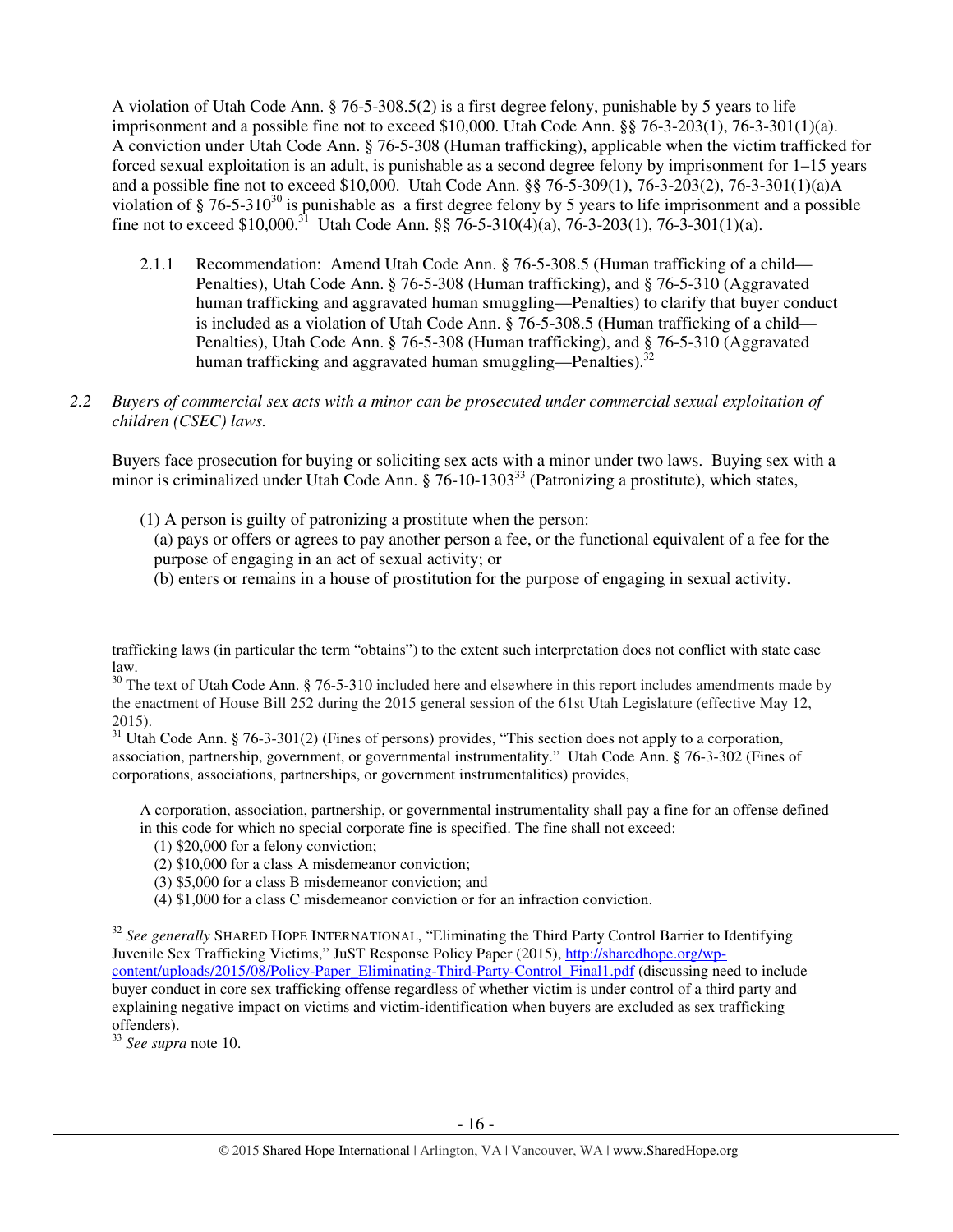(2) Patronizing a prostitute is a class B misdemeanor, except as provided in Subsection (3) or (4) and in Section 76-10-1309 [Enhanced penalties -- HIV positive offender].

. . . .

(4) If the patronizing of a prostitute under Subsection (1)(a) involves a child as the other person, a violation of Subsection (1)(a) is a third degree felony.

Soliciting sex acts with a minor is criminalized under Utah Code Ann.  $\S 76$ -10-1313<sup>34</sup> (Sexual solicitation—Penalty), which makes it a crime when a person,

(1) (a) offers or agrees to commit any sexual activity with another person for a fee, or the functional equivalent of a fee(b) pays or offers or agrees to pay a fee to another person to commit any sexual activity; or

(c) with intent to engage in sexual activity for a fee or to pay another person to commit any sexual activity for a fee engages in, offers or agrees to engage in, or requests or directs another to engage in any of the following acts:

(i) exposure of a person's genitals, the buttocks, the anus, the pubic area, or the female breast below the top of the areola;

(ii) masturbation;

(iii) touching of a person's genitals, the buttocks, the anus, the pubic area, or the female breast; or (iv) any act of lewdness.

. . .

(4) If a person commits an act of sexual solicitation and the person solicited is a child, the offense is a third degree felony if the solicitation does not amount to human trafficking or human smuggling, a violation of Section 76–5–308, or aggravated human trafficking or aggravated human smuggling, a violation of Section 76–5–310.

As third degree felonies, Utah Code Ann. § 76-10-1303 (Patronizing a prostitute) and § 76-10-1313 (Sexual solicitation—Penalty) are punishable by imprisonment up to 5 years and a possible fine not to exceed \$5,000.

Several sexual offenses also may be used to prosecute certain buyers of commercial sex acts with a minor.

*2.3 Solicitation laws differentiate buying sex acts with an adult and buying sex acts with a minor under 18.*

Under Utah Code Ann. § 76-10-1303(4)<sup>35</sup> (Patronizing a prostitute), patronizing a prostitute for the purchase of commercial sex acts involving a child is a third degree felony. Otherwise, a violation of Utah Code Ann. § 76- 10-1303(1)(a) involving paying or offering to pay an adult to engage in sexual activity, or a violation of subsection (b), which makes it a crime when a person "enters or remains in a house of prostitution for the purpose of engaging in sexual activity," is punishable as a class B misdemeanor. Utah Code Ann. § 76-10- 1303(1), (2), (4).

Additionally, Utah Code Ann. § 76-10-1313(4)<sup>36</sup> (Sexual solicitation—Penalty) distinguishes between soliciting sex acts with a minor versus an adult by providing a heightened penalty when the person solicited is a minor. A violation of Utah Code Ann. § 76-10-1313(1) is a third degree felony punishable by imprisonment up to 5 years and a possible fine not to exceed \$5,000.of

l

<sup>34</sup> *See supra* note 11.

<sup>35</sup> *See supra* note 10

<sup>36</sup> *See supra* note 11.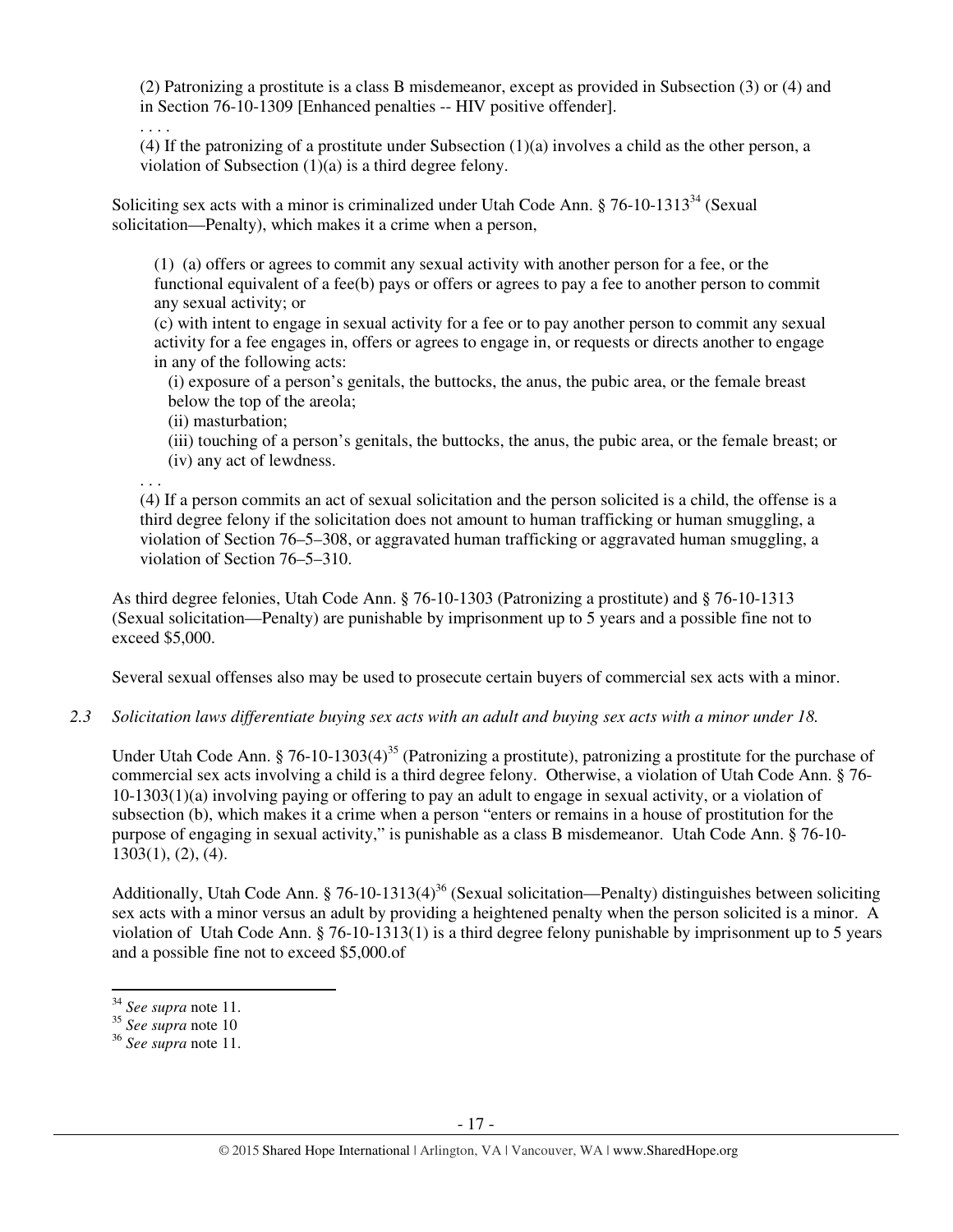## *2.4 Penalties for buyers of commercial sex acts with minors are as high as federal penalties.*

Buyers prosecuted under Utah Code Ann.  $\S 76-5-308.5^{37}$  (Human trafficking of a child—Penalties) and Utah Code Ann. § 76-5-310 (Aggravated human trafficking and aggravated human smuggling—Penalties) face a first degree felony punishable by 5 years to life imprisonment and a possible fine up to \$10,000. Buyers prosecuted under Utah Code Ann. § 76-10-1303(4)<sup>38</sup> (Patronizing a prostitute) or § 76-10-1313(1)<sup>39</sup> (Sexual solicitation) face third degree felonies punishable by imprisonment up to 5 years and a possible fine not to exceed \$5,000. Utah Code Ann. §§ 76-10-1313(4), 76-3-203(3), 76-3-301(1)(b).<sup>40</sup>

Several sexual offenses may be used to prosecute certain buyers of commercial sex acts with a minor.<sup>41</sup>

Buyers may also be subject to enhanced penalties under certain circumstances. According to Utah's habitual violent offender $42$  statute, buyers who have two prior violent felony convictions are subject to an enhanced penalty if convicted of a third violent felony. Utah Code Ann. § 76-3-203.5(2) (Habitual violent offender— Definition—Procedure—Penalty) states,

(2) If a person is convicted in this state of a violent felony by plea or by verdict and the trier of fact determines beyond a reasonable doubt that the person is a habitual violent offender under this section, the penalty for a:

- (a) third degree felony is as if the conviction were for a first degree felony;
- (b) second degree felony is as if the conviction were for a first degree felony; or
- (c) first degree felony remains the penalty for a first degree penalty except:
	- (i) the convicted person is not eligible for probation; and

(ii) the Board of Pardons and Parole shall consider that the convicted person is a habitual violent offender as an aggravating factor in determining the length of incarceration.

Pursuant to Utah Code Ann. § 76-3-203.5(1)(c)(i), a "violent felony" is defined as

(i) any of the following offenses, or any attempt, solicitation, or conspiracy to commit any of the following offenses punishable as a felony:

(Q) rape of a child, Section 76-5-402.1;

(R) object rape, Section 76-5-402.2;

(S) object rape of a child, Section 76-5-402.3;

. . .

. . .

(W) aggravated sexual abuse of a child or sexual abuse of a child, Section 76-5-404.1;

. . . (Y) sexual exploitation of a minor, Section 76-5b-201;

<sup>37</sup> *See supra* note 2.

<sup>38</sup> *See supra* note 10.

<sup>39</sup> *See supra* note 11.

<sup>&</sup>lt;sup>40</sup> See supra Section 1.2 for a full description of sexual offense laws that may be used to prosecute certain buyers. <sup>41</sup> See supra Section 1.2 for a full description of sexual offense penalties.

<sup>&</sup>lt;sup>42</sup> "Habitual violent offender" is defined as "a person convicted within the state of any violent felony and who on at least two previous occasions has been convicted of a violent felony and committed to either prison in Utah or an equivalent correctional institution of another state or of the United States either at initial sentencing or after revocation of probation." Utah Code Ann. § 76-3-203.5(b).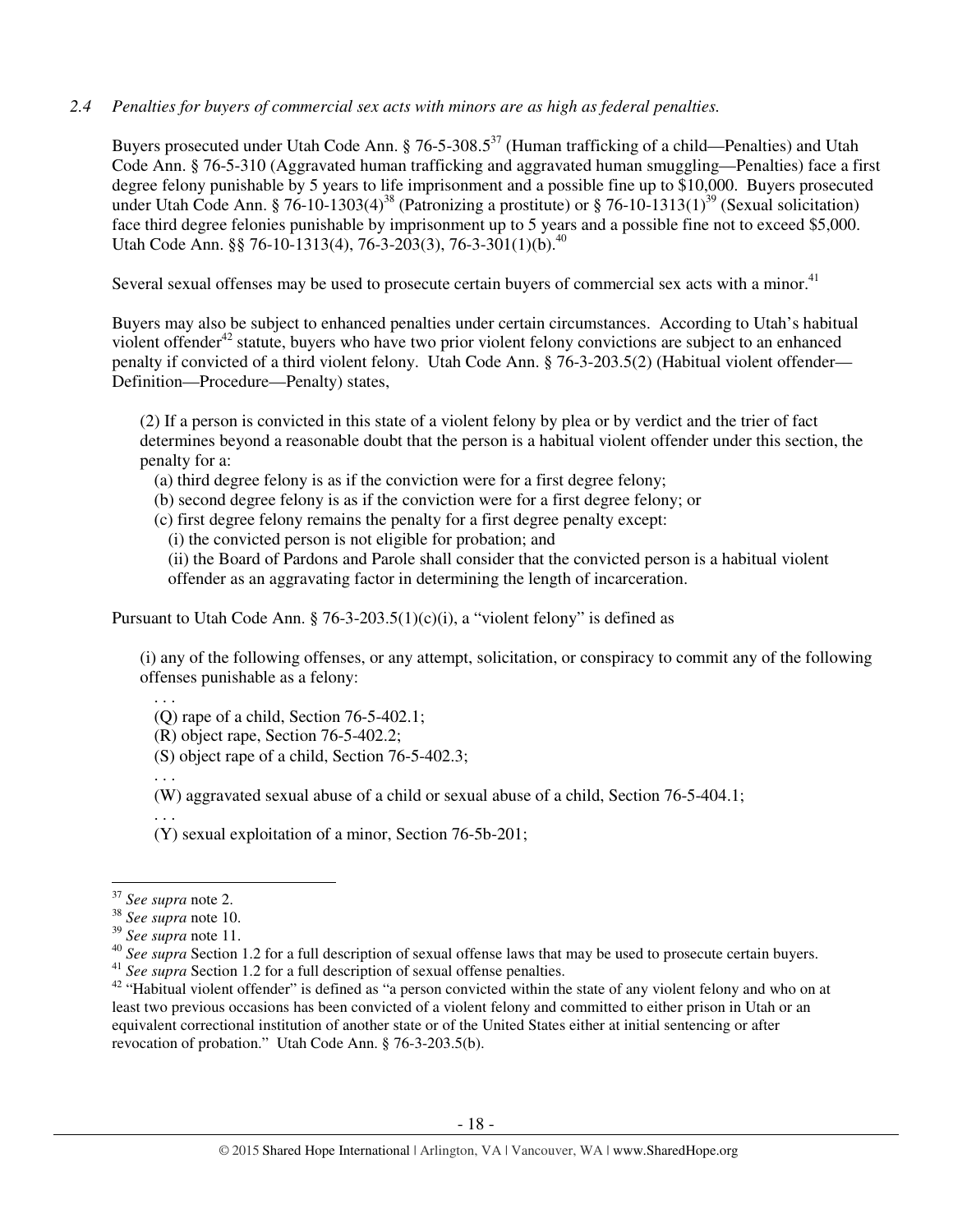Furthermore, Utah Code Ann. § 76-3-407(2) (Repeat and habitual sex offenders—Additional prison term for prior felony convictions) states that defendants who are being charged with a sexual offense<sup>43</sup> and have a previous conviction for a sexual offense<sup>44</sup> may be subject to the maximum penalty plus an additional 5 year penalty for "each conviction of the defendant for a prior sexual offense that arose from a separate criminal episode." This supplementary term is "in addition to, and consecutive to, any other prison term served by the defendant." Utah Code Ann. § 76-3-407(3).

In comparison, if the victim is under the age of 14, a conviction under the TVPA for child sex trafficking is punishable by 15 years to life imprisonment and a fine not to exceed \$250,000. 18 U.S.C. §§ 1591(b)(1), 3559(a)(1), 3571(b)(3). If the victim is between the ages of 14–17, a conviction is punishable by 10 years to life imprisonment and a fine not to exceed \$250,000. 18 U.S.C. §§ 1591(b)(2), 3559(a)(1), 3571(b)(3). A conviction is punishable by mandatory life imprisonment, however, if the buyer has a prior conviction for a federal sex offense<sup>45</sup> against a minor. 18 U.S.C. § 3559(e)(1). To the extent buyers can be prosecuted under other federal CSEC laws,<sup>46</sup> a conviction is punishable by penalties ranging from a fine not to exceed  $$250,000$  to life imprisonment with a fine not to exceed  $$250,000$ .<sup>47</sup>

<sup>43</sup> Utah Code Ann. § 76-3-407(1)(b) defines "sexual offense" as

. . . .

 $\overline{a}$ 

(i) an offense that is a felony of the second or third degree, or an attempted offense, which attempt is a felony of the second or third degree, described in Title 76, Chapter 5, Part 4, Sexual Offenses;

(ii) sexual exploitation of a minor, Section 76-5b-201;

(iii) a felony offense of enticing a minor over the Internet, Section 76-4-401;

(iv) a felony attempt to commit an offense described in Subsection  $(1)(b)(ii)$  or (iii); or

(v) an offense in another state, territory, or district of the United States that, if committed in Utah, would constitute an offense described in Subsections (1)(b)(i) through (iv).

<sup>44</sup> Utah Code Ann. § 76-3-407(1)(a) defines "prior sexual offense" as

- (i) a felony offense described in Title 76, Chapter 5, Part 4, Sexual Offenses;
- (ii) sexual exploitation of a minor, Section 76-5b-201;
- (iii) a felony offense of enticing a minor over the Internet, Section 76-4-401;
- (iv) a felony attempt to commit an offense described in Subsections  $(1)(a)(i)$  through (iii); or

(v) an offense in another state, territory, or district of the United States that, if committed in Utah, would constitute an offense described in Subsections  $(1)(a)(i)$  through  $(iv)$ .

<sup>45</sup> Pursuant to 18 U.S.C. § 3559(e)(2), "federal sex offense" is defined as

an offense under section 1591 [18 USCS § 1591] (relating to sex trafficking of children), 2241 [18 USCS § 2241] (relating to aggravated sexual abuse), 2242 [18 USCS  $\S$  2242] (relating to sexual abuse), 2244(a)(1) [18 USCS  $\S$  2244(a)(1)] (relating to abusive sexual contact), 2245 [18 USCS  $\S$  2245] (relating to sexual abuse resulting in death), 2251 [18 USCS § 2251] (relating to sexual exploitation of children), 2251A [18 USCS § 2251A] (relating to selling or buying of children), 2422(b) [18 USCS § 2422(b)] (relating to coercion and enticement of a minor into prostitution), or  $2423(a)$  [18 USCS §  $2423(a)$ ] (relating to transportation of minors).

<sup>46</sup> 18 U.S.C. §§ 2251A(b) (Selling or buying of children), 2251(a) (Sexual exploitation of children), 2423(a) (Transportation of a minor with intent for minor to engage in criminal sexual activity), 2422(a) (Coercion and enticement), 2252(a)(2), (a)(4) (Certain activities relating to material involving the sexual exploitation of minors). <sup>47</sup> 18 U.S.C. §§ 2251A(b) (conviction punishable by imprisonment for 30 years to life and a fine), 2251(e) (conviction punishable by imprisonment for  $15-30$  years and a fine),  $2423(a)$  (conviction punishable by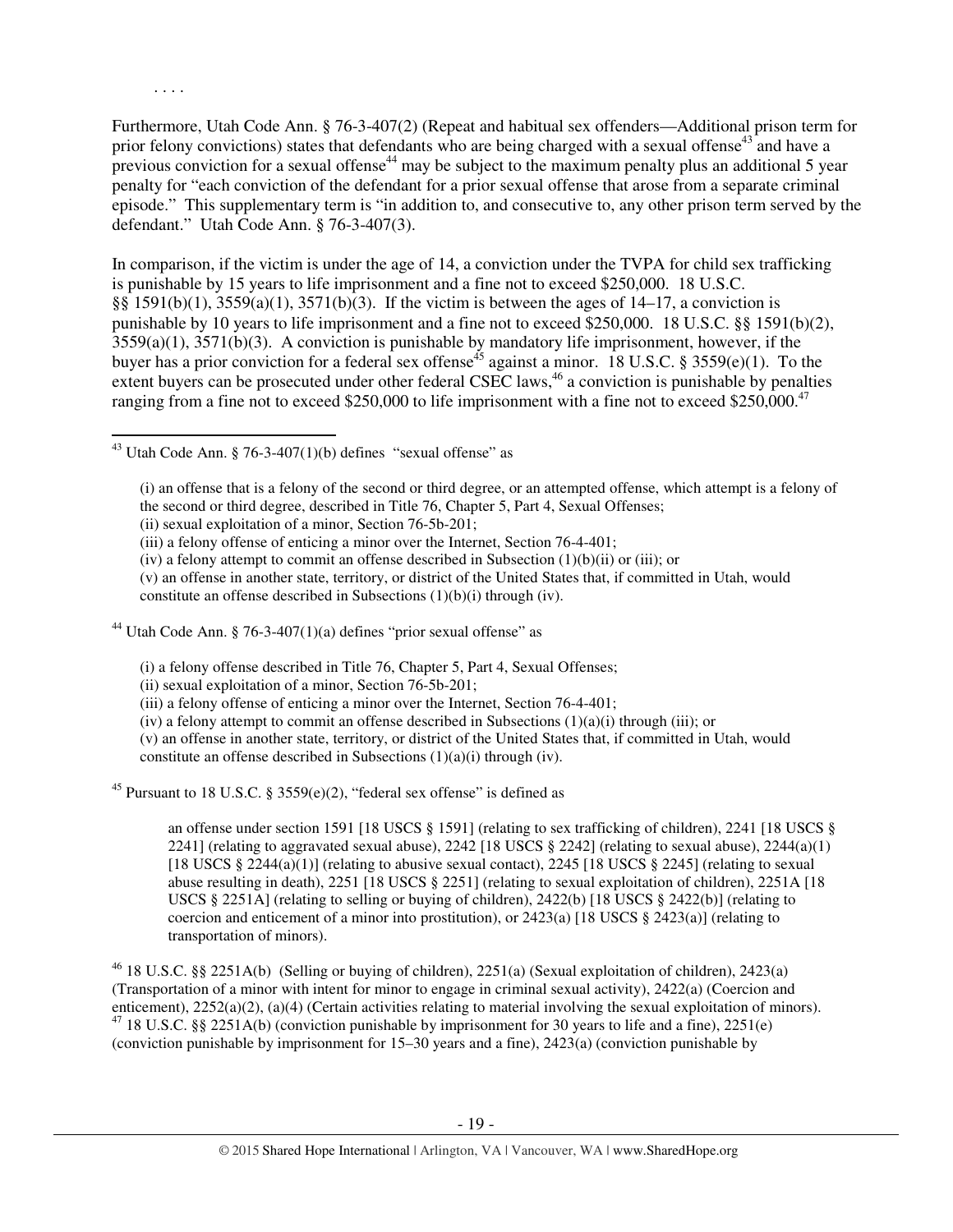*2.5 Using the Internet or electronic communications to lure, entice, or purchase, or attempt to lure, entice, or purchase commercial sex acts with a minor is a separate crime or results in an enhanced penalty for buyers.* 

Although Utah Code Ann. § 76-4-401(2) (Enticing a minor—Elements—Penalties) is not explicitly commercial in nature, it states,

(a) A person commits enticement of a minor when the person knowingly uses the Internet or text messaging to solicit, seduce, lure, or entice a minor, to attempt to solicit, seduce, lure, or entice a minor, or another person that the actor believes to be a minor to engage in any sexual activity which is a violation of state criminal law.

(b) A person commits enticement of a minor when the person knowingly uses the Internet or text messaging to:

(i) initiate contact with a minor or a person the actor believes to be a minor; and

(ii) subsequently to the action under Subsection  $(2)(b)(i)$ , by any electronic or written means, solicits, seduces, lures, or entices, or attempts to solicit, seduce, lure, or entice the minor or a person the actor believes to be the minor to engage in any sexual activity which is a violation of state criminal law.

Penalties for convictions under Utah Code Ann. § 76-4-401(2) are staggered according to the crime the defendant intended to commit. Utah Code Ann. § 76-4-401(4). Generally, a conviction is punishable as a felony one degree lower than the felony enticed. Utah Code Ann. § 76-4-401(4). However, in instances where the defendant with a prior conviction under this statute, enticed a minor to engage in sexual activity, which is a first degree felony, the defendant will be guilty of a first degree felony punishable by 3 years to life imprisonment. Utah Code Ann. § 76-4-401(4)(a)(ii).

#### *2.6 No age mistake defense is permitted for a buyer of commercial sex acts with any minor under 18.*

Under Utah Code Ann. § 76-2-304.5(5) (Mistake as to victim's age is not a defense) there is no mistake of age defense for patronizing a prostitute, aggravated exploitation of a prostitute, or sexual solicitation. Utah Code Ann. § 76-2-304.5(5) states,

(5) It is not a defense to any of the following crimes that the actor mistakenly believed the victim to

- be 18 years of age or older at the time of the alleged offense or was unaware of the victim's true age:
	- (a) patronizing a prostitute, a violation of Section 76–10–1303;
	- (b) aggravated exploitation of a prostitute, a violation of Section 76–10–1306; or
	- (c) sexual solicitation, a violation of Section 76–10–1313.

It is "not a defense to the crime of unlawful sexual activity with a minor, a violation of Subsection 76–5– 401.2(2)(a)(ii) [Unlawful conduct with a 16 or 17 year old] that the actor mistakenly believed the victim to be 18 years of age or older at the time of the alleged offense or was unaware of the victim's true age."<sup>48</sup> This statute only applies where the offender is at least 7 years older than the victim who is 16 or 17. Utah Code Ann. § 76-5-401.2.

imprisonment for 10 years to life and a fine), 2422(a) (conviction punishable by a fine, imprisonment up to 20 years, or both),  $2252(a)(2)$ , (4) (stating that a conviction under subsection (a)(2) is punishable by imprisonment for 5–20 years and a fine, while a conviction under subsection (a)(4) is punishable by imprisonment up to 10 years, a fine, or both); *see also* 18 U.S.C. §§ 3559(a)(1) (classifying all of the above listed offenses as felonies), 3571(b)(3) (providing a fine up to \$250,000 for any felony conviction).

 $4\bar{8}$  *Id.* at § 76-2-304.5(4).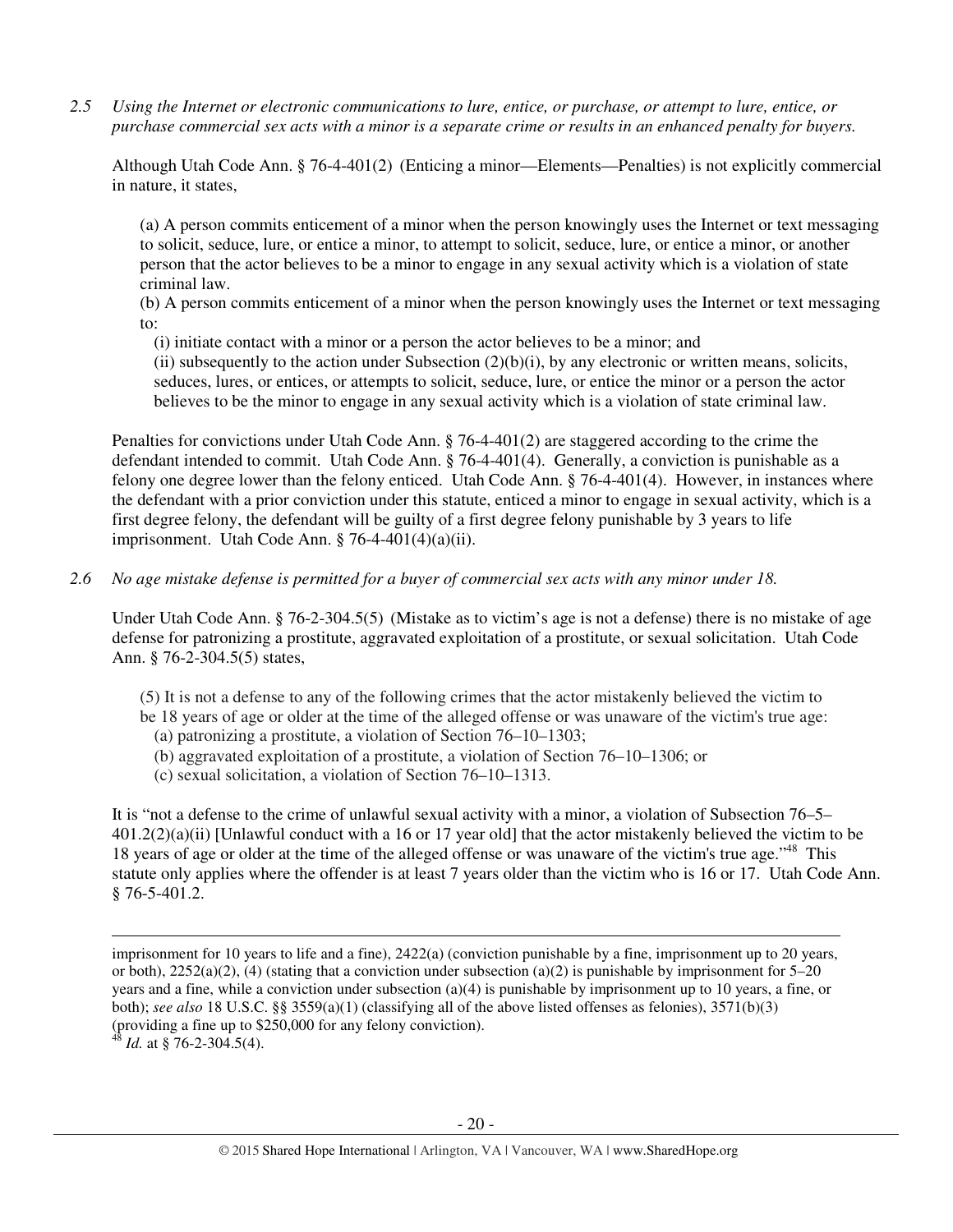Utah Code Ann. § 76-5b-302 (Lack of knowledge of age not a defense) states that "[i]t is not a defense to an offense described in this chapter [Utah Code Ann. § 76-5b-201 (Sexual exploitation of minor—Offenses)] that the accused did not know the age of the victim."

Additionally, specific offenses against a child do not allow a mistake of age defense when the actor mistakenly believed the victim to be 14 years of age or older. Here, Utah Code Ann. § 76-2-304.5(1) (Mistake as to victim's age not a defense) expressly prohibits a defendant from asserting a defense that the actor "mistakenly believed the victim to be 14 years of age or older at the time of the alleged offense or was unaware of the victim's true age" for certain sexual offenses, including Utah Code Ann. § 76-5-301.1 (Child kidnapping), § 76- 5-402.1 (Rape of a child), § 76-5-402.3 (Object rape of a child), § 76-5-403.1 (Sodomy on a child), § 76-5- 404.1 (Sexual abuse of a child), or § 76-5-404.1(4) (Aggravated sexual abuse of a child).

Utah Code Ann. § 76-2-04.5(3) also expressly prohibits a mistake of age defense for aggravated human trafficking, stating that it is "not a defense to the crime of aggravated human trafficking or aggravated human smuggling, a violation of Section 76-5-310, that the actor mistakenly believed the victim to be 18 years of age or older at the time of the alleged offense or was unaware of the victim's true age." However, with the enactment of House Bill 252 victimizing a minor for forced sexual exploitation is no longer a means by which a violation of aggravated trafficking can occur. H.B. 252, 2015 Gen. Sess., 61st. Leg. (Utah 2015). Instead, Utah Code Ann. § 76-2-304.5 (Human trafficking of a child – Penalties) addresses the sex trafficking of minors; however, a mistake of age defense is not explicitly barred for this offense.

- 2.6.1 Recommendation: Amend Utah Code Ann. § 76-2-304.5(3) (Mistake as to victim's age not a defense) to include Utah Code Ann. § 76-2-304.5 (Human trafficking of a child – Penalties) as a crime for which a mistake of age defense is explicitly prohibited.
- *2.7 Base penalties for buying sex acts with a minor under 18 are sufficiently high and not reduced for older minors.*

The penalties for Utah Code Ann. § 76-10-1303(4) (Patronizing a prostitute,), § 76-10-1313 (Sexual solicitation—Penalty), § 76-5-308.5 (Human trafficking of a child—Penalties),  $49$  and § 76-5-310(Aggravated human trafficking and aggravated human smuggling--Penalties) are the same for all minors under 18 and not reduced for older minors.

Both Utah Code Ann. § 76-5-308.5 (Human trafficking of a child—Penalties)<sup>50</sup> and § 76-5-310(2) (Aggravated human trafficking and aggravated human smuggling--Penalties) are both first degree felonies, punishable punishable by 5 years to life imprisonment and a possible fine not to exceed \$10,000. Utah Code Ann. §§ 76-3- 203(1), 76-3-301(1)(a), § 76-5-310.

*2.8 Financial penalties for buyers of commercial sex acts with minors are sufficiently high to make it difficult for buyers to hide the crime.* 

A conviction under either § 76-5-308.5<sup>51</sup> (Human trafficking of a child—Penalties), Utah Code Ann. § 76-5-310 (Aggravated human trafficking and aggravated human smuggling--Penalties), or § 76-5-308 (Human trafficking) is punishable by fines up to \$10,000.<sup>52</sup> Utah Code Ann. §§ 76-5-310(4)(a), 76-5-309(1), 76-3-203(1), 76-3-301(1)(a).

<sup>49</sup> *See supra* note 2

<sup>50</sup> *See supra* note 2

<sup>51</sup> *See supra* note 2

<sup>52</sup> *See supra* note 4.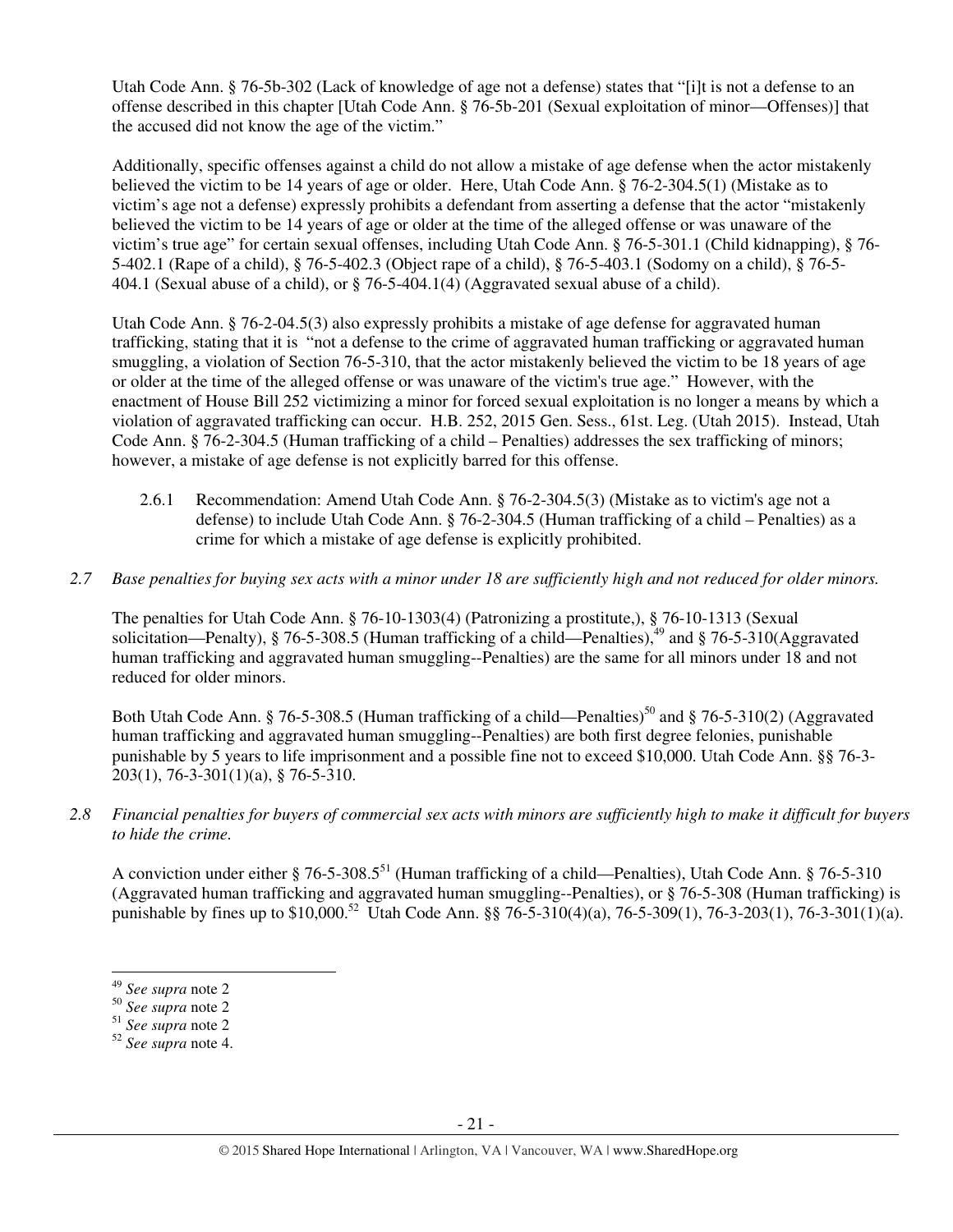Buyers prosecuted under Utah Code Ann. § 76-10-1313(4) (Sexual solicitation) or § 76-10-1303(4) (Patronizing a prostitute) face a possible fine not to exceed \$5,000.

Certain sexual offenses may apply to prosecute buyers in situations of commercial sexual exploitation. Buyers convicted under Utah Code Ann. § 76-5-404.1(2) (Sexual abuse of a child—Aggravated sexual abuse of a child) may be required to pay a fine not to exceed  $$10,000$ . Utah Code Ann.  $§$  76-5-404.1(2), (3), 76-3-301(1)(a).

Following any criminal action, the court has the discretion to order the buyer to make restitution to the victim pursuant to Utah Code Ann. § 77-38a-301 (Restitution—Convicted defendant may be required to pay), which authorizes the court to order "a convicted defendant to make restitution." To the extent that a buyer causes a victim to suffer pecuniary damages,<sup>53</sup> restitution is mandatory. Utah Code Ann. § 77-38a-302(1) (Restitution criteria) states in part, "When a defendant is convicted of criminal activity that has resulted in pecuniary damages, in addition to any other sentence it may impose, the court shall order that the defendant make restitution to victims<sup>54</sup> of crime as provided in this chapter, or for conduct for which the defendant has agreed to make restitution as part of a plea disposition."

Additionally, Utah's general forfeiture law applies to property "used to facilitate the commission of a federal or state offense and any proceeds of criminal activity." Utah Code Ann.§ 24-4-102(1). Therefore, forfeiture provisions can be applied to offenses committed by buyers. The property subject to forfeiture under Utah Code Ann. § 24-4-102(1) includes:

(a) real property, including things growing on, affixed to, and found in land; and (b) tangible and intangible personal property, including money, rights, privileges, interests, claims, and securities of any kind. $5<sup>5</sup>$ 

## *2.9 Buying and possessing child pornography carries penalties as high as similar federal offenses.*

Utah Code Ann. § 76-5b-201(1)(a) (Sexual exploitation of a minor—Offenses) makes it a crime for a person to "knowingly . . . possess[] . . . child pornography; or [to] intentionally . . . view[] child pornography . . . .  $\frac{1}{56}$  A conviction under Utah Code Ann. § 76-5b-201(1) is a second degree felony punishable by imprisonment for 1–15 years and a possible fine not to exceed \$10,000. Utah Code Ann. §§ 76-5b-201(2), 76-3-203(2), 76-3-301(1)(a).

<sup>55</sup> *See* Section 1.4 for additional analysis on possible fines for buyers.

<sup>56</sup> *See supra* note 9.

l

<sup>53</sup> Pursuant to Utah Code Ann. § 77-38a-102(6), a victim's pecuniary damages include

all demonstrable economic injury, whether or not yet incurred, which a person could recover in a civil action arising out of the facts or events constituting the defendant's criminal activities and includes the fair market value of property taken, destroyed, broken, or otherwise harmed, and losses including lost earnings and medical expenses, but excludes punitive or exemplary damages and pain and suffering.

<sup>&</sup>lt;sup>54</sup> "Victim" is defined as "any person whom the court determines has suffered pecuniary damages as a result of the defendant's criminal activities" and it "may not include a codefendant or accomplice." Utah Code Ann. § 77-38a-102(14).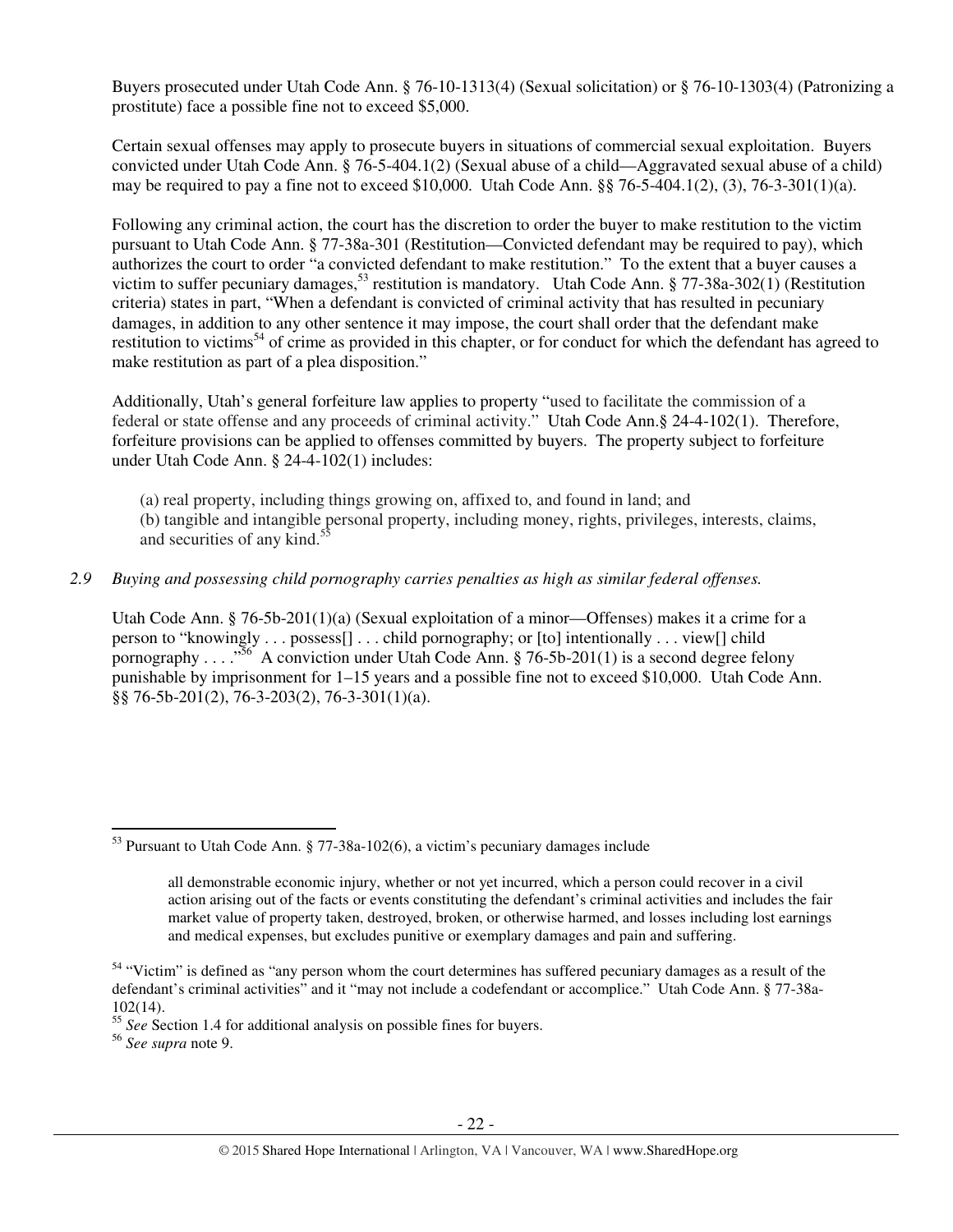In comparison, a federal conviction for possession of child pornography<sup>57</sup> is generally punishable by imprisonment for 5–20 years and a fine not to exceed \$250,000.<sup>58</sup> Subsequent convictions, however, are punishable by imprisonment up to 40 years and a fine not to exceed \$250,000.<sup>59</sup>

*2.10 Convicted buyers of commercial sex acts with minors and child pornography are required to register as sex offenders.* 

Under Utah law, sex and kidnap offenders are required to register. Utah Code Ann. §§ 77-41-105 (Registration of offenders—Offender responsibilities),  $77-41-102(11)^{60}$  (Definitions). Utah Code Ann. §  $77-41-102(16)(a)$  defines "sex offender" in part as

[A]ny person

(a) convicted in this state of:

(i) a felony or class A misdemeanor violation of Section 76-4-401, enticing a minor;

. . . .

(iii) a felony violation of Section 76-5-401, unlawful sexual activity with a minor;

(iv) Section 76-5-401.1, sexual abuse of a minor;

(v) Section 76-5-401.2, unlawful sexual conduct with a 16 or 17 year old;

. . . .

(vii) Section 76-5-402.1, rape of a child;

 $\ldots$  . . . .(ix) Section 76-5-402.3, object rape of a child;

. . . .

 $(x_i)$  Section 76-5-403.1, sodomy on a child;

. . . .

(xiii) Section 76-5-404.1, sexual abuse of a child or aggravated sexual abuse of a child;

. . . .

(xv) Section 76-5-412, custodial sexual relations, when the person in custody is younger than 18 years of age, if the offense is committed on or after May 10, 2011; (xvi) Section 76-5b-201, sexual exploitation of a minor;

. . . .

 $\overline{a}$ 

(xxi) Section 76-9-702.5, lewdness involving a child;

<sup>58</sup> 18 U.S.C. §§ 2252(b) (stating that a conviction under subsection (a)(2) is punishable by imprisonment for 5–20 years and a fine, while a conviction under subsection (a)(4) is punishable by imprisonment up to 10 years, a fine, or both),  $2252A(b)(1)$  (a conviction is punishable by imprisonment for 5–20 years and a fine),  $1466A(a)$ , (b) (stating that a conviction under subsection (a) is "subject to the penalties provided in section  $2252A(b)(1)$ ," imprisonment for 5–20 years and a fine, while a conviction under subsection (b) is "subject to the penalties provided in section 2252A(b)(2)," imprisonment up to 10 years, a fine, or both); *see also* 18 U.S.C. §§ 3559(a)(1) (classifying all of the above listed offenses as felonies), 3571(b)(3) (providing a fine up to \$250,000 for any felony conviction).

<sup>60</sup> Pursuant to Utah Code Ann. § 77-41-102(11), "Offender' means a kidnap offender as defined in Subsection (9) or a sex offender as defined in Subsection (16)."

 $57$  18 U.S.C. §§ 2252(a)(2), (a)(4) (Certain activities relating to material involving the sexual exploitation of minors),  $2252A(a)(2)$ –(3) (Certain activities relating to material constituting or containing child pornography), 1466A(a), (b) (Obscene visual representations of the sexual abuse of children).

 $59$  18 U.S.C. §§ 2252(b) (stating if a person has a prior conviction under subsection (a)(2), or a list of other statutes, a conviction is punishable by a fine and imprisonment for 15–40 years, but if a person has a prior conviction under subsection (a)(4), or a list of other statutes, a conviction is punishable by a fine and imprisonment for  $10-20$  years),  $2252A(b)(1)$  (stating if a person has a prior conviction under subsection (a)(2), (a)(3), or a list of other statutes, a conviction is punishable by a fine and imprisonment for  $15-40$  years),  $1466A(a)$ , (b) (stating that the penalty scheme for section 2252A(b) applies); *see also* 18 U.S.C. §§ 3559(a)(1) (classifying all of the above listed offenses as felonies), 3571(b)(3) (providing a fine up to \$250,000 for any felony conviction).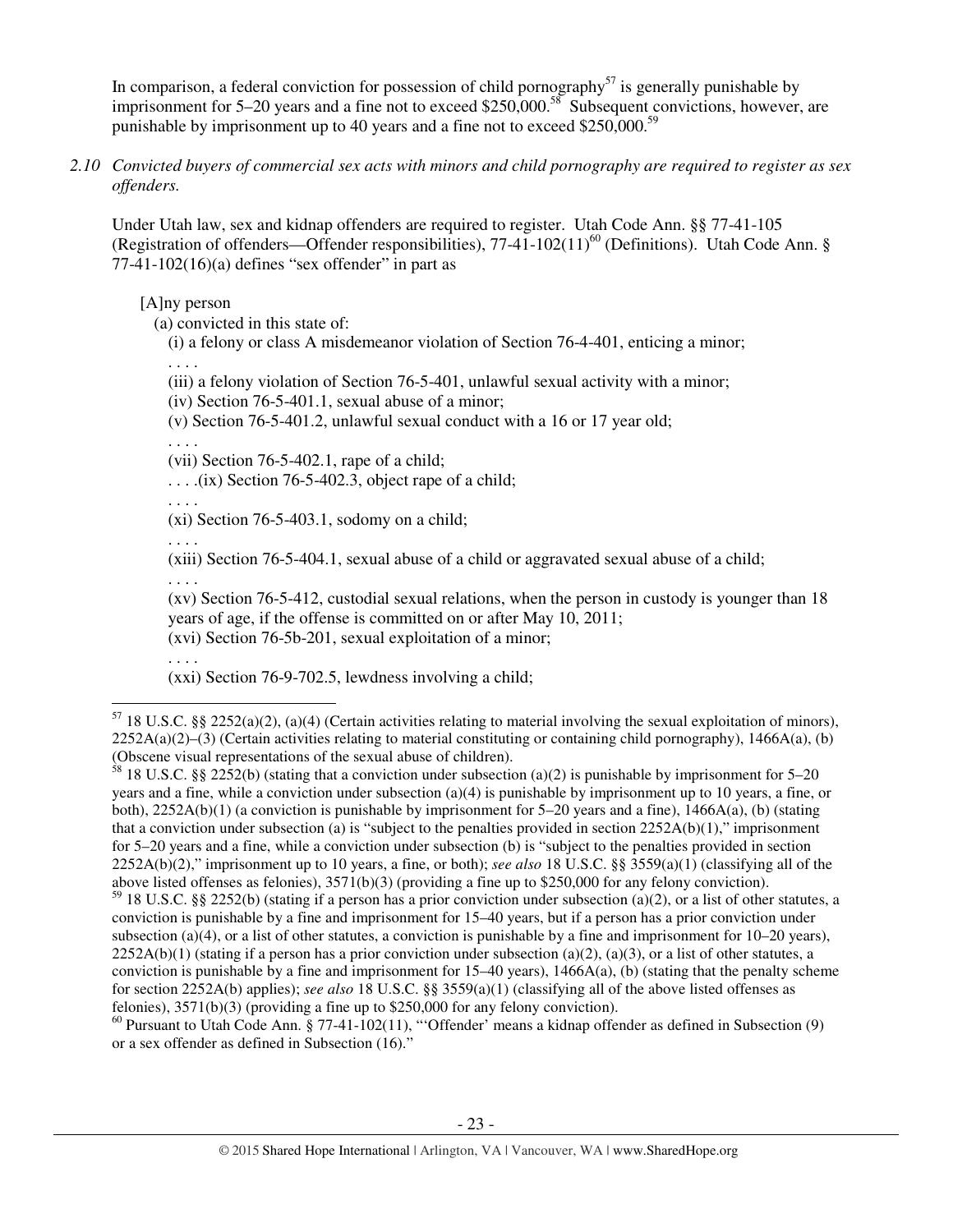. . . . (xxiii) Section 76-10-1306, aggravated exploitation of prostitution; or (xxiv) attempting, soliciting, or conspiring to commit any felony offense listed in Subsection  $(16)(a);$ 

Utah Code Ann. § 77-41-102 $(9)^{61}$  (Definitions) defines "[k]idnap offender" in part as

[A]ny person other than a natural parent of the victim who:

(a) has been convicted in this state of a violation of:

(i) Subsection  $76-5-301(1)(c)$  or (d), kidnapping;

(ii) Section 76-5-301.1, child kidnapping;

(iii) Section 76-5-302, aggravated kidnapping;

(iv) Section 76-5-310, aggravated human trafficking, on or after May 10, 2011; or

(v) attempting, soliciting, or conspiring to commit any felony offense listed in Subsections (9)(a)(i) through (iv);

(b) has been convicted of any crime, or an attempt, solicitation, or conspiracy to commit a crime in another jurisdiction, including any state, federal, or military court that is substantially equivalent to the offenses listed in Subsection (9)(a) . . . .

Under Utah Code Ann. § 77-41-105(3)(a) (Registration of offenders—Offender responsibilities), offenders must register for "the duration of the[ir] sentence and for 10 years after termination of [their] sentence." However, pursuant to  $\S 77-41-105(3)(c)(i)$ , (ii), "An offender convicted as an adult of any of the offenses listed in Section 77-41-106 shall, for the offender's lifetime, register every year during the month of the offender's birth, during the month that is the sixth month after the offender's birth month, and also within three business days of every change of the offender's primary residence, any secondary residences, place of employment, vehicle information, or educational information required to be submitted under Subsection (8). . . This registration requirement is not subject to exemptions and may not be terminated or altered during the offender's lifetime."

Utah Code Ann. § 77-41-106 (Registerable offenses) lists the offenses for which offenders must register for their lifetime, including

(1) any offense listed in Subsection 77-41-102(9) or  $(17)^{62}$  [Definitions of "kidnap offender" and " sex offender"] if, at the time of the conviction, the offender has previously been convicted of an offense listed in Subsection 77-41-102(9) or (17) or has previously been required to register as a sex offender for an offense committed as a juvenile;

(2) a conviction for any of the following offenses, including attempting, soliciting, or conspiring to commit any felony of:

(a) Section 76-5-301.1, child kidnapping, except if the offender is a natural parent of the victim;

. . . . (c) Section 76-5-402.1, rape of a child;

. . . .

(e) Section 76-5-402.3, object rape of a child;

(f) Section 76-5-403.1, sodomy on a child;

l

<sup>61</sup> *See supra* note 60.

 $62$  The text of Utah Code Ann § 77-41-106 (Registerable offenses) included here and elsewhere in this report includes amendments made by the enactment of House Bill 215 during the 2015 general session of the Utah Legislature (effective May 12, 2015).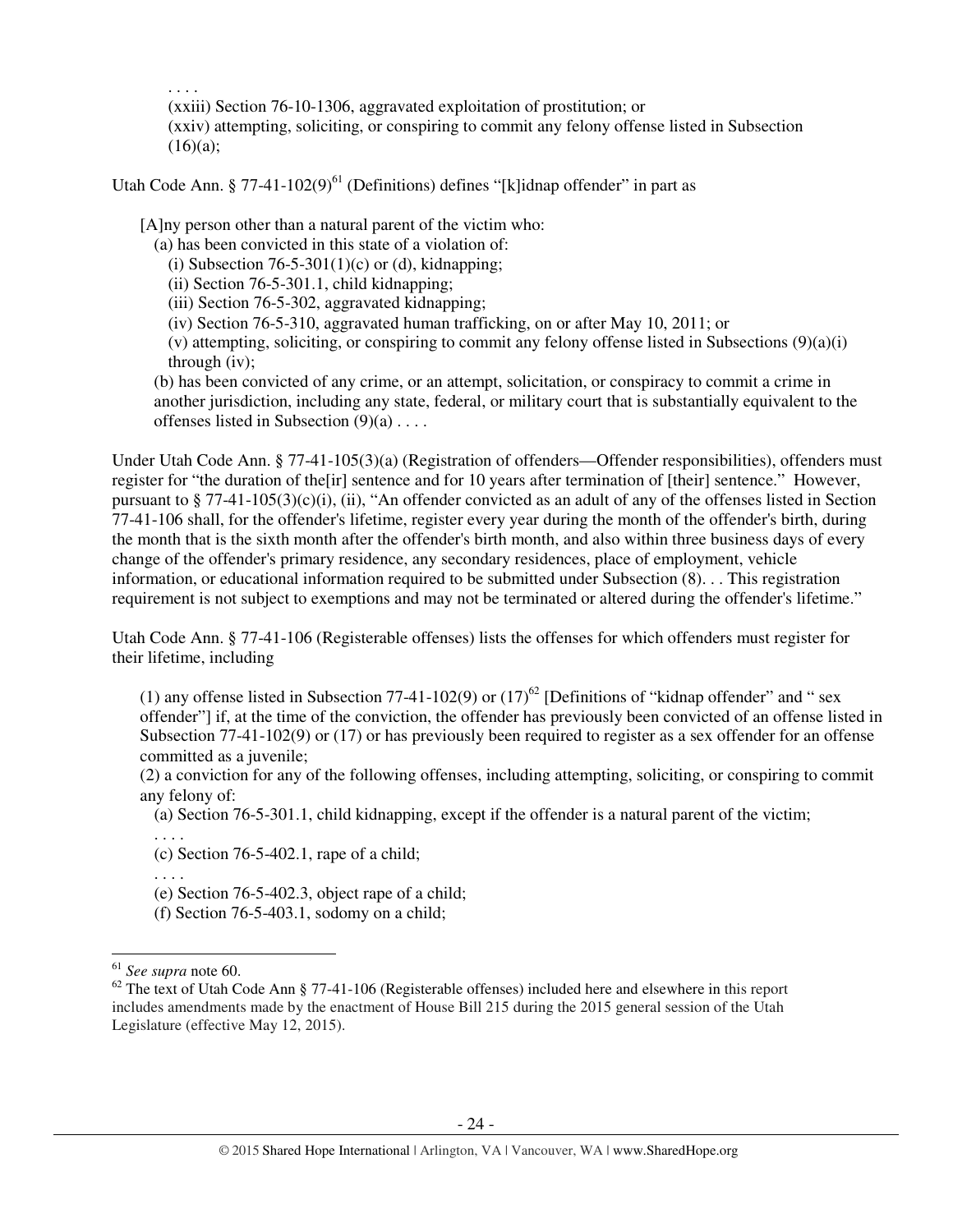- (g) Subsection 76-5-404.1(4), aggravated sexual abuse of a child; or
- (h) Section 76-5-405, aggravated sexual assault;
- (3) Section 76-4-401, a felony violation of enticing a minor over the Internet;
- (4) Section 76-5-302, aggravated kidnapping, except if the offender is a natural parent of the victim;
- (5) Section 76-5-403, forcible sodomy;

l

- (6) Section 76-5-404.1, sexual abuse of a child;
- (7) Section 76-5b-201, sexual exploitation of a minor; or
- (8) Section 76-10-1306, aggravated exploitation of prostitution, on or after May 10, 2011.

However, pursuant to Utah Code Ann. § 77-41-112 (Removal from registry—Requirements—Procedure) some offenders can be removed from the Sex Offender and Kidnap Offender Registry 5 years after the completion of their sentence, provided they were convicted under Utah Code Ann. § 76-5-301 (Kidnapping), § 76-5-304 (Unlawful detention), or Utah Code Ann. § 76-5-401 (Unlawful sexual activity with a minor) and were no more than 10 years older than the victim at the time of the offense, or they were convicted under Utah Code Ann. § 76-5-401.2 (Unlawful sexual conduct with a 16 or 17 year old) and were not more than 15 years older than the victim at the time of the offense. Utah Code Ann. §§ 77-41-112 (1)(a)(iv) and 76-5-401.2 (Unlawful sexual conduct with a 16 or 17 year old). $^{63}$ 

2.10.1 Recommendation: Include convictions of § 76-5-308.5 (Human trafficking of a child—Penalties) within the lists of convictions for which offenders must register pursuant to Utah Code Ann. § 77-41-106 (Registerable offenses), Utah Code Ann. § 77-41-102(16)(a) (Definitions [of sex offender]), and Utah Code Ann. § 77-41-102(9) (Definitions [of kidnap offender]).

 $63$  Offenders, not more than 15 or more years older than victims, may petition removal from the sex offender registry. Previously under Utah Code Ann.  $\S 77-41-112(1)(a)(iv)$  offenders could not be more than 10 years older than the victim to be considered eligible to petition removal from the sex offender registry.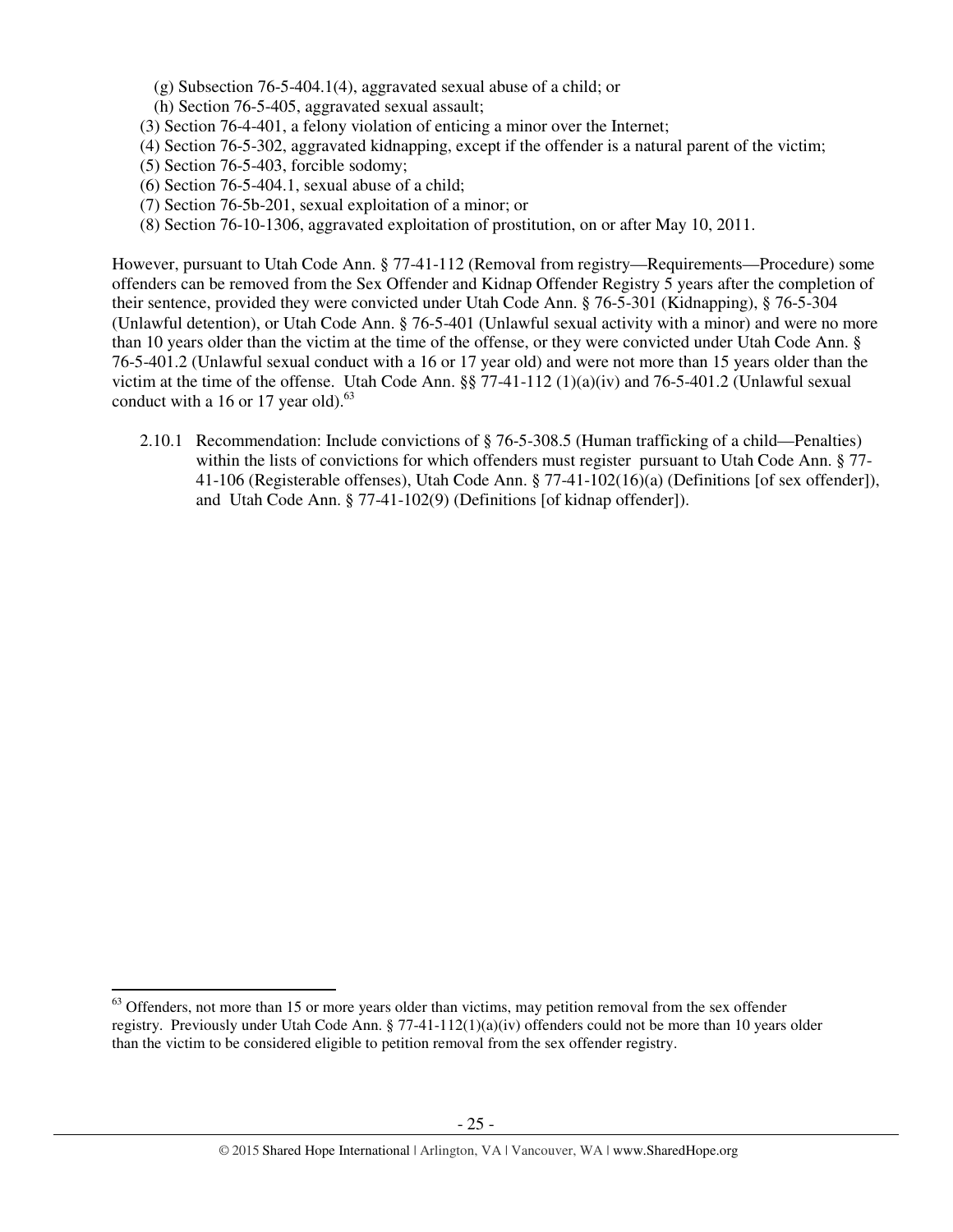#### **FRAMEWORK ISSUE 3: CRIMINAL PROVISIONS FOR TRAFFICKERS**

#### *Legal Components:*

- *3.1 Penalties for trafficking a child for sexual exploitation are as high as federal penalties.*
- *3.2 Creating and distributing child pornography carries penalties as high as similar federal offenses.*
- *3.3 Using the Internet or electronic communications to lure, entice, recruit or sell commercial sex acts with a minor is a separate crime or results in an enhanced penalty for traffickers.*
- *3.4 Financial penalties for traffickers, including asset forfeiture, are sufficiently high.*
- *3.5 Convicted traffickers are required to register as sex offenders.*
- *3.6 Laws relating to termination of parental rights for certain offenses include sex trafficking or commercial sexual exploitation of children (CSEC) offenses in order to remove the children of traffickers from their control and potential exploitation.*

*\_\_\_\_\_\_\_\_\_\_\_\_\_\_\_\_\_\_\_\_\_\_\_\_\_\_\_\_\_\_\_\_\_\_\_\_\_\_\_\_\_\_\_\_\_\_\_\_\_\_\_\_\_\_\_\_\_\_\_\_\_\_\_\_\_\_\_\_\_\_\_\_\_\_\_\_\_\_\_\_\_\_\_\_\_\_\_\_\_\_\_\_\_\_* 

# *Legal Analysis:*

3.1 *Penalties for trafficking a child for sexual exploitation are as high as federal penalties.*<sup>64</sup>

A trafficker may be prosecuted under Utah Code Ann. § 76-5-308.5<sup>65</sup> (Human trafficking of a child—Penalties) which is a first degree felony punishable by 5 years to life imprisonment and a possible fine not to exceed \$10,000. Utah Code Ann. §§ 76-5-308.5(4), 76-3-203(1), 76-3-301(1)(a). Under certain circumstances, a trafficker could be prosecuted pursuant to Utah Code Ann. § 76-5-310 (Aggravated human trafficking — Penalties),<sup>66</sup> which is also a first degree felony punishable by 5 years to life imprisonment and a possible fine not to exceed \$10,000. Utah Code Ann. §§ 76-5-310(4)(a), 76-3-203(1), 76-3-301(1)(a).

Traffickers may also be prosecuted under Utah Code Ann. § 76-10-1306 (Aggravated exploitation of prostitution), which specifically references Utah Code Ann. § 76-5-308 (Human trafficking-human smuggling). Aggravated prostitution involving a child is a first degree felony punishable by 5 years to life imprisonment and a possible fine not to exceed \$10,000. Utah Code Ann. §§ 76-10-1306(3), 76-3-203(1), 76-3-301(1)(a). A trafficker may also be prosecuted under Utah Code Ann. § 76-5-310(4)(b) (Aggravated human smuggling), a second degree felony punishable by imprisonment for 1–15 years and a possible fine not to exceed \$10,000. Utah Code Ann. §§ 76-3-201(2), 76-3-301(1)(a). Traffickers prosecuted under Utah Code Ann. § 76-5b-201(1)(a) (Sexual exploitation of a minor—Offenses), a second degree felony, are subject to imprisonment for 1–15 years and a possible fine not to exceed \$10,000. Utah Code Ann. §§ 76-5b-201(2), 76-3-203(2), 76-5-  $301(1)(a)$ .

Additionally, to the extent that a trafficker can be found to have "cause[d] a child to take indecent liberties" with another person, a trafficker may be prosecuted under Utah Code Ann. § 76-5-404.1(4)(i) (Sexual abuse of a child—Aggravated sexual abuse of a child), which states that

[a] person commits aggravated sexual abuse of a child when in conjunction with the offense [of sexual abuse under Utah Code Ann. § 76-5-404.1(2)]<sup>67</sup> . . . any of the following circumstances have been charged and admitted or found true in the action for the offense:

l

<sup>64</sup> *See* discussion the statutory text of relevant provisions listed in this section *supra* Sections 1.1 and 1.2.

<sup>65</sup> *See supra* note 2.

<sup>66</sup> *See supra* Section 1.1.

<sup>67</sup> *See supra* note 6.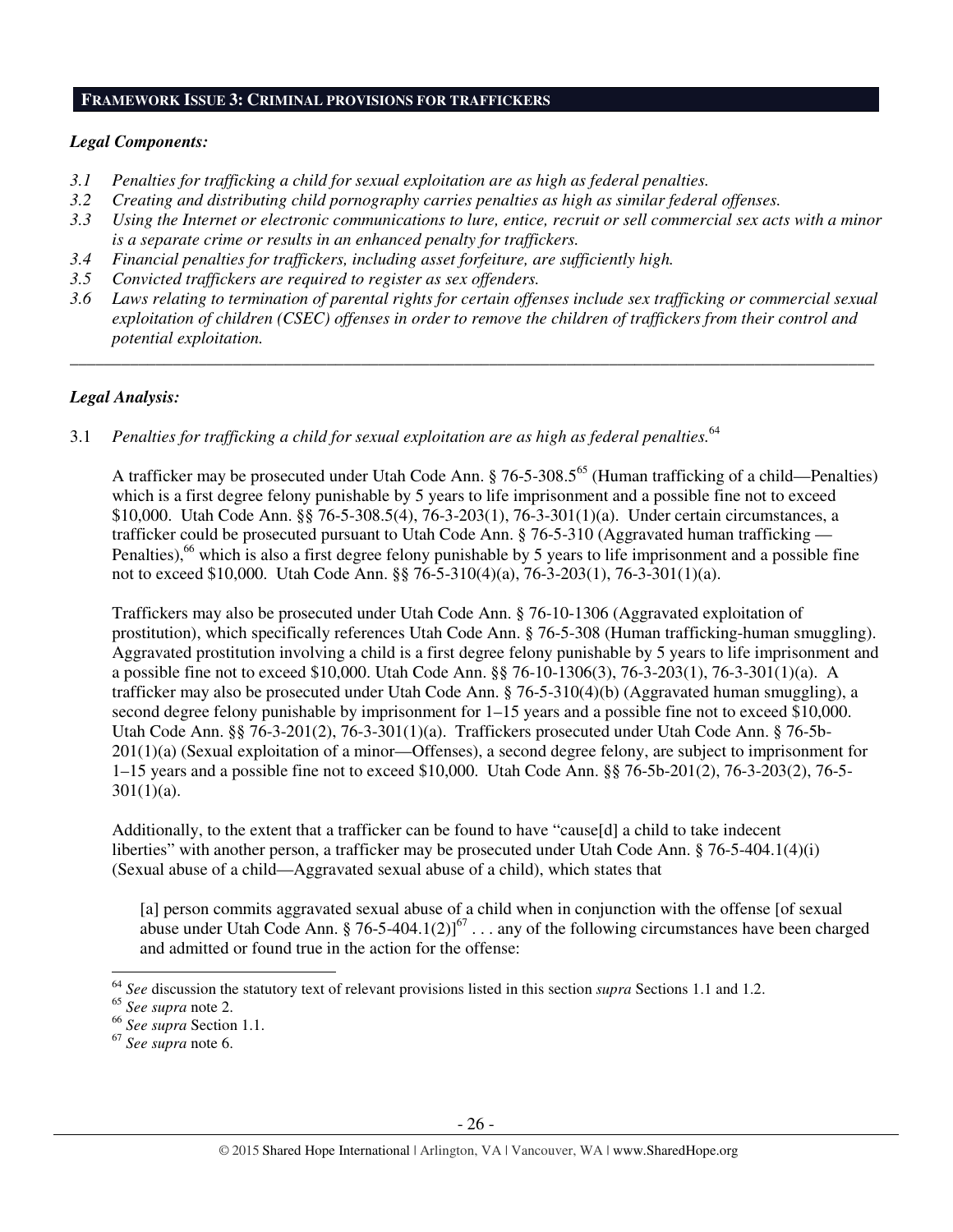(i) the accused encouraged, aided, allowed, or benefited from acts of prostitution or sexual acts by the victim with any other person, or sexual performance by the victim before any other person.

A conviction under Utah Code Ann. § 76-5-404.1(4) is a first degree felony punishable by 15 years to life imprisonment, unless the defendant "caused serious bodily injury" during the commission of the crime or has a prior conviction for a "grievous sexual offense," in which case a conviction is punishable by life imprisonment without the possibility of parole. Utah Code Ann. § 76-5-404.1(5). However, offenders who have not been previously convicted of a "grievous sexual offense," even those who have "caused serious bodily injury" during the commission of aggravated sexual abuse of a child, are eligible to receive lesser sentences<sup>68</sup> if the court determines that it "is in the interests of justice" and states why on the record. Utah Code Ann. § 76-5-404.1(6). The defendant is also subject to a possible fine not to exceed \$10,000. Utah Code Ann. § 76-3-301(1)(a).

Utah Code Ann. § 76-5-302(1)(b)(vi) (Aggravated kidnapping) makes it a first degree felony for a trafficker to, among other things, "in the course of committing unlawful detention or kidnapping, . . . act[] with [the] intent . . . to commit a sexual offense as described in [Utah Code Ann. § 76-5-404.1(4) (Sexual abuse of a child— Aggravated sexual abuse of a child)]." Both kidnapping under Utah Code Ann. § 76-5-301(1) and unlawful detention under Utah Code Ann. § 76-5-304(1) must be committed "intentionally or knowingly, without authority of law, and against the will of the victim." A conviction under Utah Code Ann. § 76-5-302(1) is punishable by 15 years to life imprisonment and a possible fine not to exceed \$10,000, unless the trafficker "caused serious bodily injury" in the commission of the offense or has a prior conviction for a "grievous sexual offense," in which case the trafficker may receive life imprisonment without the possibility of parole. Utah Code Ann. §§ 76-5-302(3), 76-3-203(1), 76-3-301(1)(a). However, in instances where a convicted defendant caused "serious bodily injury," or has no prior sex offense convictions, the court may imprison the defendant for a lesser term (either 10 years to life imprisonment or 6 years to life imprisonment) if "the interests of justice" so require and the court states the reasons why on the record. Utah Code Ann. § 76-5-302(4).

A trafficker may also face penalties under Utah Code Ann. § 76-10-1304(1) (Aiding prostitution) which states:

(1) A person is guilty of aiding prostitution if the person:

(a) (i) solicits a person to patronize a prostitute;

(ii) procures or attempts to procure a prostitute for a patron; or

(iii) leases or otherwise permits a place controlled by the actor, alone or in association with another, to be used for prostitution or the promotion of prostitution; or

(iv) provides any service or commits any act that enables another person to commit a violation of this Subsection  $(1)(a)$  or facilitates another person's ability to commit any violation of this Subsection (1)(a); or

(b) solicits, receives, or agrees to receive any benefit for committing any of the acts prohibited by Subsection  $(1)(a)$ .

A first conviction under Utah Code Ann. § 76-10-1304(1) is punishable as a Class B misdemeanor by imprisonment for up to 6 months and a possible fine not to exceed \$1,000. Utah Code Ann. §§ 76-10-  $1304(2)$ , 76-3-204 $(2)$ , 76-3-301(1)(d). "However, a person who is convicted a second time, and on all subsequent convictions, under this section or under a local ordinance adopted in compliance with Section

l

. . . .

<sup>68</sup> *See supra* note 8.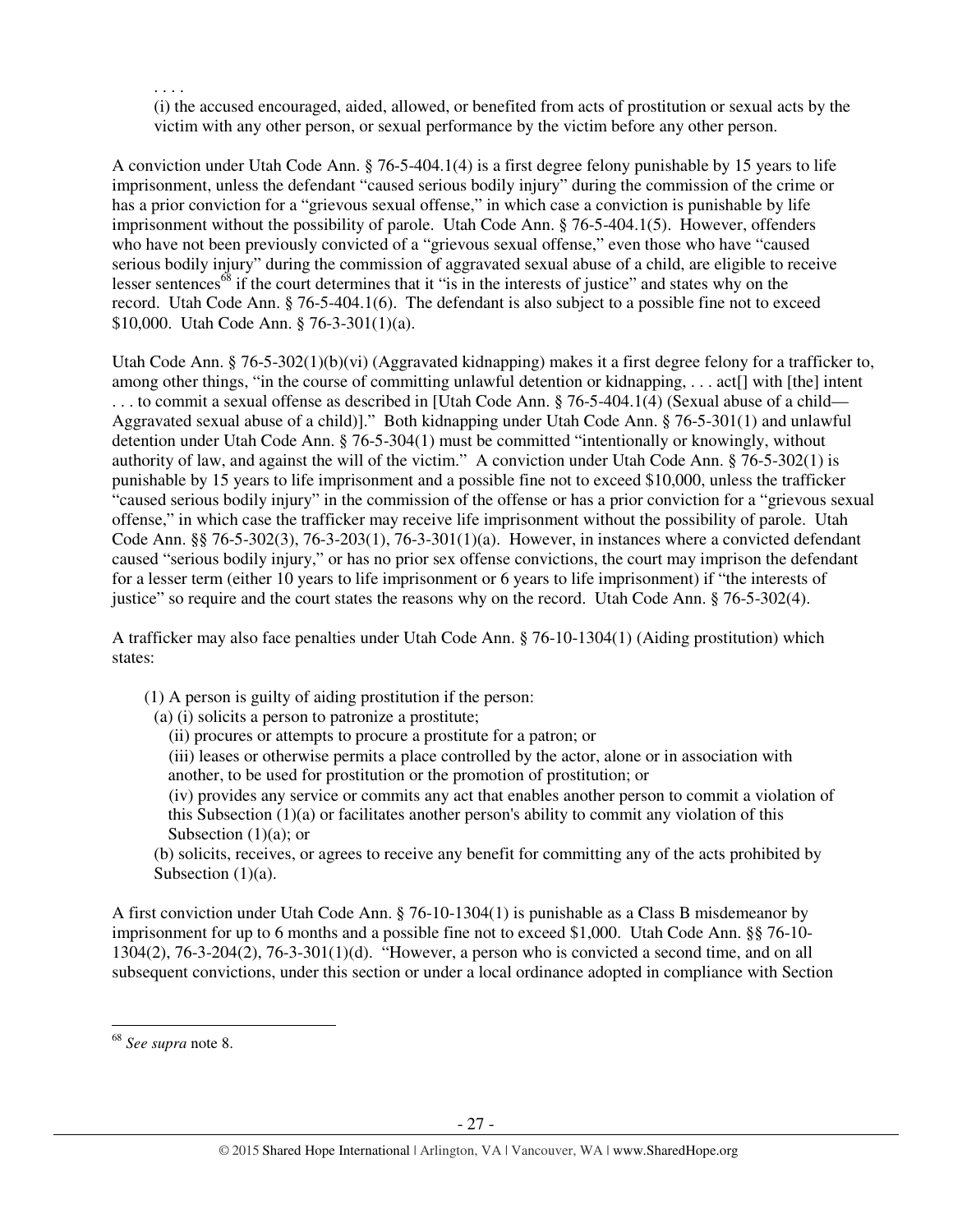76-10-1307 is guilty of a Class A misdemeanor," punishable by imprisonment up to 1 year and a possible fine not to exceed \$2,500. Utah Code Ann. §§ 76-10-1304(2), 76-3-204(1), 76-3-301(1)(c).

Lastly, traffickers may face prosecution under Utah Code Ann. § 76-10-1903(1) (Money laundering), which states,

A person commits the offense of money laundering who:

(a) transports, receives, or acquires the property which is in fact proceeds of the specified unlawful activity, knowing that the property involved represents the proceeds of some form of unlawful activity; (b) makes proceeds of unlawful activity available to another by transaction, transportation, or other means, knowing that the proceeds are intended to be used for the purpose of continuing or furthering the commission of specified unlawful activity;

(c) conducts a transaction knowing the property involved in the transaction represents the proceeds of some form of unlawful activity with the intent:

(i) to promote the unlawful activity;

- (ii) to conceal or disguise the nature, location, source, ownership, or control of the property; or
- (iii) to avoid a transaction reporting requirement under this chapter or under federal law; or
- (d) knowingly accepts or receives property which is represented to be proceeds of unlawful activity.

"Specified unlawful activity" includes "an unlawful activity defined as an unlawful activity in Section 76-10- 1602," which includes violations of Utah Code Ann. § 76-5b-201 (Sexual exploitation of a minor—Offenses), § 76-5-308 (Human trafficking), § 76-5-309 (Human smuggling), § 76-5-310 (Aggravated human trafficking and aggravated human smuggling—Penalties ), § 76-10-1304 (Aiding prostitution), § 76-10-1305 (Exploiting prostitution), and § 76-10-1306 (Aggravated exploitation of prostitution). Utah Code Ann. §§ 76-10-1902(12), 76-10-1602(4) (n), (4)(o), (4)(cccc)–(eeee). A conviction under Utah Code Ann. § 76-10-1903(1)(a), (b), or (c) is punishable as a second degree felony by imprisonment for 1–15 years and a possible fine not to exceed \$10,000, while a conviction under Utah Code Ann. § 76-10-1903(1)(d) (Knowingly accepting or receiving property) is punishable as a third degree felony by imprisonment up to 5 years and a possible fine not to exceed \$5,000. Utah Code Ann. §§ 76-10-1904, 76-3-203(2), (3), 76-3-301(1)(a), (b).

Traffickers may also be subject to enhanced penalties for repeat offenses under certain circumstances. According to Utah's habitual violent offender statute, buyers who have two prior violent felony convictions are subject to an enhanced penalty if convicted of a third violent felony.<sup>69</sup> Utah Code Ann. § 76-3-203.5(2) (Habitual violent offender—Definition—Procedure—Penalty) states,

(2) If a person is convicted in this state of a violent felony by plea or by verdict and the trier of fact determines beyond a reasonable doubt that the person is a habitual violent offender under this section, the penalty for a:

- (a) third degree felony is as if the conviction were for a first degree felony;
- (b) second degree felony is as if the conviction were for a first degree felony; or
- (c) first degree felony remains the penalty for a first degree penalty except:
	- (i) the convicted person is not eligible for probation; and

 $\overline{a}$ 

(ii) the Board of Pardons and Parole shall consider that the convicted person is a habitual violent offender as an aggravating factor in determining the length of incarceration.

<sup>&</sup>lt;sup>69</sup> Utah Code Ann. § 76-3-203.5(c)(i) defines a "violent felony" as "any of the following offenses, or any attempt, solicitation, or conspiracy to commit any of the following offenses punishable as a felony: . . . (W) aggravated sexual abuse of a child or sexual abuse of a child, Section  $76-5-404.1$ ; ... (Y) sexual exploitation of a minor, Section  $76-5b-201$ ; ... (LL) aggravated exploitation of prostitution under Subsection  $76-10-1306(1)(a)$ ; ..."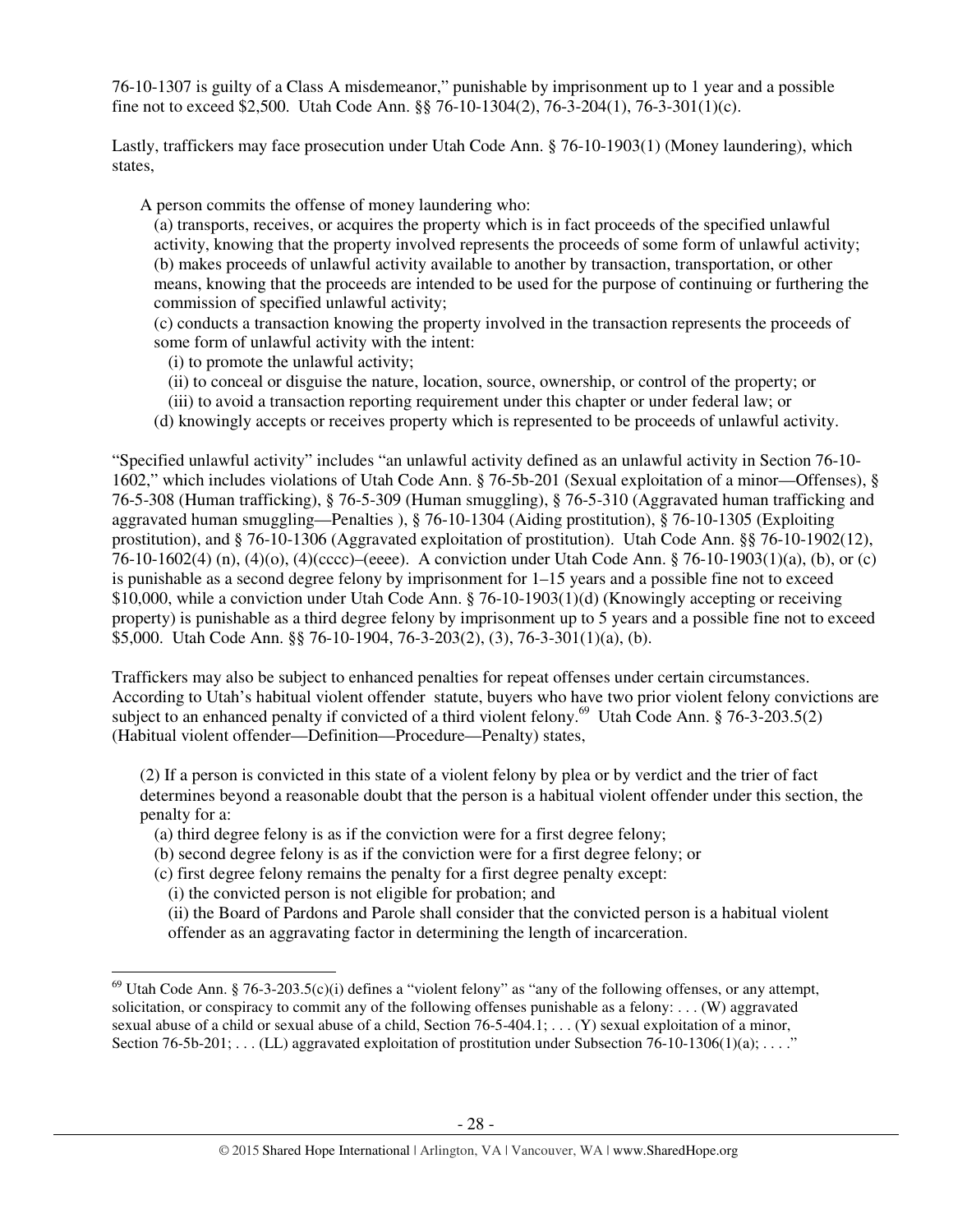In comparison, if the victim is under the age of 14, a conviction under the Trafficking Victims Protection Act (TVPA) for child sex trafficking is punishable by 15 years to life imprisonment and a fine not to exceed \$250,000. 18 U.S.C. §§ 1591(b)(1), 3559(a)(1), 3571(b)(3). If the victim is between the ages of 14–17, a conviction is punishable by 10 years to life imprisonment and a fine not to exceed \$250,000. 18 U.S.C. §§ 1591(b)(2), 3559(a)(1), 3571(b)(3). A conviction is punishable by mandatory life imprisonment, however, if the trafficker has a prior conviction for a federal sex offense<sup>70</sup> against a minor.

# 3.2 *Creating and distributing child pornography carries penalties as high as similar federal offenses.*

Utah Code Ann. § 76-5b-201(1) (Sexual exploitation of a minor—Offenses) makes it a crime if a person "knowingly produces . . . or possesses with intent to distribute child pornography. . . [or] intentionally distributes child pornography."<sup>71</sup> A conviction under this statute is punishable by imprisonment for  $1-15$ years and a possible fine not to exceed \$10,000. Utah Code Ann. §§ 76-5b-201(2), 76-3-203(2), 76-3-  $301(1)(a)$ .

In comparison, if the victim is under the age of 14, a conviction under the TVPA for child sex trafficking is punishable by 15 years to life imprisonment and a fine not to exceed \$250,000. 18 U.S.C. §§ 1591(b)(1),  $3559(a)(1)$ ,  $3571(b)(3)$ . If the victim is between the ages of  $14-17$ , a conviction is punishable by 10 years to life imprisonment and a fine not to exceed \$250,000. 18 U.S.C. §§ 1591(b)(2), 3559(a)(1), 3571(b)(3). A conviction is punishable by mandatory life imprisonment, however, if the trafficker has a prior conviction for a federal sex offense<sup>72</sup> against a minor. Additionally, a federal conviction for distribution of child pornography<sup>73</sup> is generally punishable by imprisonment for  $5-20$  years and a fine not to exceed \$250,000.<sup>74</sup> Subsequent convictions, however, are punishable by imprisonment up to 40 years and a fine not to exceed \$250,000.<sup>75</sup>

3.3 *Using the Internet or electronic communications to lure, entice, recruit or sell commercial sex acts with a minor is a separate crime or results in an enhanced penalty for traffickers.* 

Although Utah Code Ann. § 76-4-401(2) (Enticing a minor—Elements—Penalties) is not expressly commercial in nature, it states,

<sup>70</sup> *See supra* note 45 for the definition of "federal sex offense."

<sup>71</sup> *See supra* note 9.

<sup>72</sup> *See supra* note 45 for the definition of "federal sex offense."

<sup>&</sup>lt;sup>73</sup> 18 U.S.C. §§ 2252(a)(1), (a)(2), (a)(3) (Certain activities relating to material involving the sexual exploitation of minors),  $2252A(a)(2)$ ,  $(a)(3)$  (Certain activities relating to material constituting or containing child pornography), 1466A(a) (Obscene visual representations of the sexual abuse of children).

<sup>&</sup>lt;sup>74</sup> 18 U.S.C. §§ 2252(b) (stating that a conviction under subsection (a)(1), (a)(2), or (a)(3) is punishable by imprisonment for 5–20 years and a fine), 2252A(b)(1) (a conviction is punishable by imprisonment for 5–20 years and a fine), 1466A(a), (b) (stating that a conviction under subsection (a) is "subject to the penalties provided in section 2252A(b)(1)," imprisonment for 5–20 years and a fine, while a conviction under subsection (b) is "subject to the penalties provided in section 2252A(b)(2)," imprisonment up to 10 years, a fine, or both); *see also* 18 U.S.C. §§ 3559(a)(1) (classifying all of the above listed offenses as felonies),  $3571(b)(3)$  (providing a fine up to \$250,000 for any felony conviction).

<sup>&</sup>lt;sup>75</sup> 18 U.S.C. §§ 2252(b) (stating if a person has a prior conviction under subsection (a)(1), (a)(2), or (a)(3) or a list of other statutes, a conviction is punishable by a fine and imprisonment for  $15-40$  years),  $2252A(b)(1)$  (stating if a person has a prior conviction under subsection (a)(2), (a)(3), or a list of other statutes, a conviction is punishable by a fine and imprisonment for  $15-40$  years),  $1466A(a)$ , (b) (stating that the penalty scheme for section  $2252A(b)$ applies); *see also* 18 U.S.C. §§ 3559(a)(1) (classifying all of the above listed offenses as felonies), 3571(b)(3) (providing a fine up to \$250,000 for any felony conviction).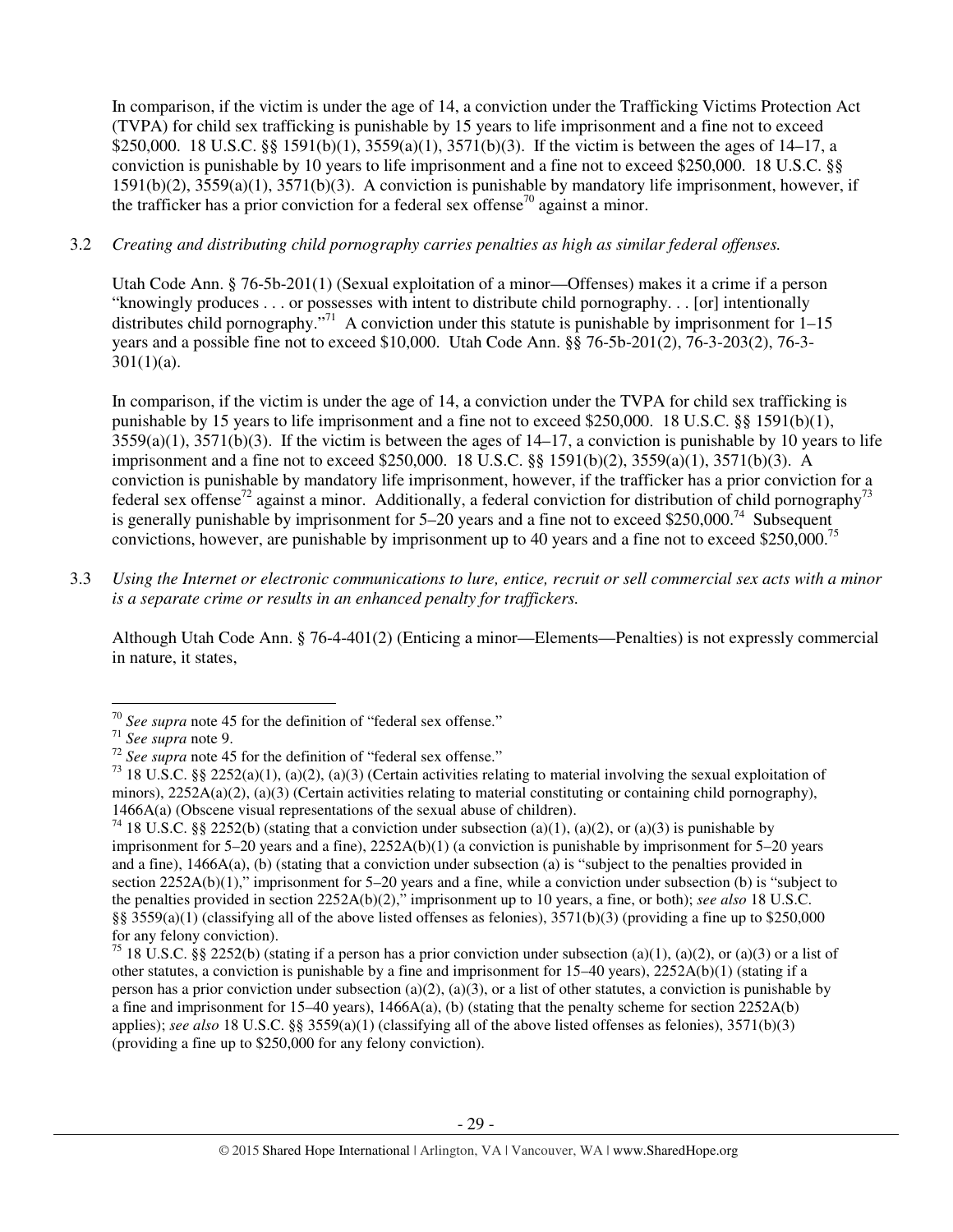(a) A person commits enticement of a minor when the person knowingly uses the Internet or text messaging to solicit, seduce, lure, or entice a minor, or to attempt to solicit, seduce, lure, or entice a minor, or another person that the actor believes to be a minor to engage in any sexual activity which is a violation of state criminal law.

(b) A person commits enticement of a minor when the person knowingly uses the Internet or text messaging to:

(i) initiate contact with a minor or a person the actor believes to be a minor; and

(ii) subsequently to the action under Subsection  $(2)(b)(i)$ , by any electronic or written means, solicits, seduces, lures, or entices, or attempts to solicit, seduce, lure, or entice the minor or a person the actor believes to be the minor to engage in any sexual activity which is a violation of state criminal law.

Penalties for convictions under Utah Code Ann. § 76-4-401(2) are determined by the severity of the crime the defendant enticed or attempted to entice. Utah Code Ann. § 76-4-401(4). Generally, a conviction is a felony one degree lower than the felony intended to be committed (e.g., a defendant who enticed a minor with the intent to commit a second degree felony will be convicted of a third degree felony, etc.). Utah Code Ann. § 76- 4-401(4). However, in instances of enticement of a first degree felony when the defendant has a prior conviction under this statute, the defendant will be guilty of a first degree felony punishable by imprisonment for 3 years to life. Utah Code Ann. § 76-4-401(4).

3.4 *Financial penalties for traffickers, including asset forfeiture, are sufficiently high.*

Convicted traffickers are subject to fines up to \$10,000. Specifically, traffickers convicted under Utah Code Ann. § 76-5-308.5<sup>76</sup> (Human trafficking of a child—Penalties), § 76-5-310 (Aggravated human trafficking and aggravated human smuggling—Penalties), § 76-10-1306 (Aggravated exploitation of prostitution), § 76-5b-201 (Sexual exploitation of a minor—Offenses), § 76-5-404.1(4) (Sexual abuse of a child—Aggravated sexual abuse of a child),  $\S$  76-5-302 (Aggravated kidnapping),  $\S$  76-10-1603(1) (Unlawful acts), or  $\S$  76-10-1903(1)(a)–(c) (Money laundering) are subject to a possible fine not to exceed \$10,000.<sup>77</sup> Utah Code Ann. §  $76 - 3 - 301(1)(a)$ .

A trafficker convicted under Utah Code Ann. § 76-10-1903(1)(d) (Money laundering), a third degree felony, is subject to a possible fine not to exceed \$5,000. Utah Code Ann. §§ 76-10-1904(2), 76-3-301(1)(b). A trafficker convicted under Utah Code Ann. § 76-10-1304(1) (Aiding prostitution), a Class B misdemeanor, is subject to a possible fine not to exceed \$1,000. Utah Code Ann. §§ 76-10-1304(2), 76-3-301(1)(d).

In addition to the fines listed above, traffickers can be subjected to Utah's general forfeiture law, Utah Code Ann. § 24-1-101 through § 24-4-118. These forfeiture provisions cover property "used to facilitate the commission of a federal or state offense and any proceeds of criminal activity." Utah Code Ann. § 24-4-102(1). The property subject to forfeiture under Utah Code Ann. § 24-4-102(1) includes:

(a) real property, including things growing on, affixed to, and found in land; and

(b) tangible and intangible personal property, including money, rights, privileges, interests, claims, and securities of any kind.

l

<sup>76</sup> *See supra* note 2.

 $77$  These statutes are either first or second degree felonies and, pursuant to Utah Code Ann. § 76-3-301(a), are subject to a possible fine not to exceed \$10,000. Utah Code. Ann. § 76-5-308.5. Utah Code Ann. §§ 76-5- 310(4)(a), 76-10-1306(3), 76-5b-201(2), 76-5-404.1(5), 76-5-302(3), 76-10-1603.5(1), 76-10-1904(1).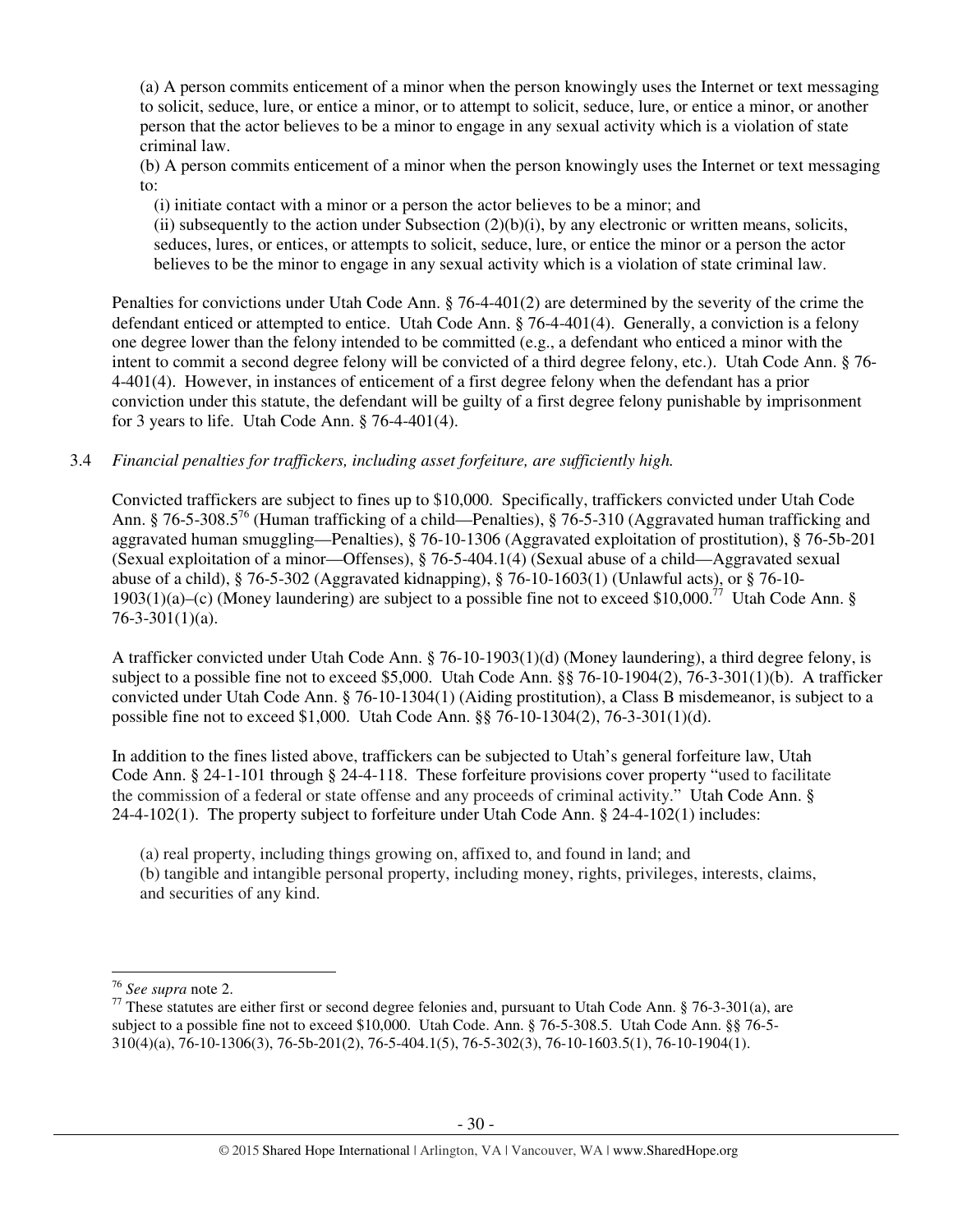A court may also order traffickers to pay restitution. Utah Code Ann. § 77-38a-301 (Restitution—Convicted defendant may be required to pay), authorizes the court to order "a convicted defendant to make restitution." Convicted defendants, including traffickers, whose criminal activity results in pecuniary damages are subject to mandatory restitution. Utah Code Ann. § 77-38a-302(1) (Restitution criteria), states in part,

When a defendant is convicted of criminal activity that has resulted in pecuniary damages, in addition to any other sentence it may impose, the court shall order that the defendant make restitution to victims<sup>78</sup> of crime as provided in this chapter, or for conduct for which the defendant has agreed to make restitution as part of a plea disposition.

In determining restitution, the court shall determine "court-ordered restitution,"<sup>79</sup> and "complete restitution"<sup>80</sup> using the criteria provided in subsection (5). Utah Code Ann. § 77-38a-302(1), (2).

Pursuant to Utah Code Ann. § 77-38a-302(5)(b),

(b) In determining the monetary sum and other conditions for complete restitution, the court shall consider all relevant facts, including:

(i) the cost of the damage or loss if the offense resulted in damage to or loss or destruction of property of a victim of the offense;

(ii) the cost of necessary medical and related professional services and devices relating to physical or mental health care, including nonmedical care and treatment rendered in accordance with a method of healing recognized by the law of the place of treatment;

(iii) the cost of necessary physical and occupational therapy and rehabilitation;

(iv) the income lost by the victim as a result of the offense if the offense resulted in bodily injury to a victim;

. . . .

l

In determining court-ordered restitution, pursuant to Utah Code Ann. § 77-38a-302(5)(c), the court must consider the factors listed above in Utah Code Ann. § 77-38a-302(5)(b), as well as the following factors:

(i) the financial resources of the defendant and the burden that payment of restitution will impose, with regard to the other obligations of the defendant;

(ii) the ability of the defendant to pay restitution on an installment basis or on other conditions to be fixed by the court;

(iii) the rehabilitative effect on the defendant of the payment of restitution and the method of payment; and

(iv) other circumstances which the court determines may make restitution inappropriate.

If a trafficker disobeys an order to make restitution, and the "victim . . . elects to pursue collection of the order by civil process, the victim shall be entitled to recover collection and attorney's fees." Utah Code Ann. § 77- 38a-401(3).

 $78$  "Victim" is defined as "any person whom the court determines has suffered pecuniary damages as a result of the defendant's criminal activities" and it "may not include a codefendant or accomplice." Utah Code Ann. § 77-38a-102(14).

<sup>&</sup>lt;sup>79</sup> Utah Code Ann. § 77-38a-302(2)(b) defines "court-ordered restitution" as "the restitution the court having criminal jurisdiction orders the defendant to pay as a part of the criminal sentence at the time of sentencing or within one year after sentencing."

 $80$  Utah Code Ann. § 77-38a-302(2)(a) defines "complete restitution" as the "restitution necessary to compensate a victim for all losses caused by the defendant."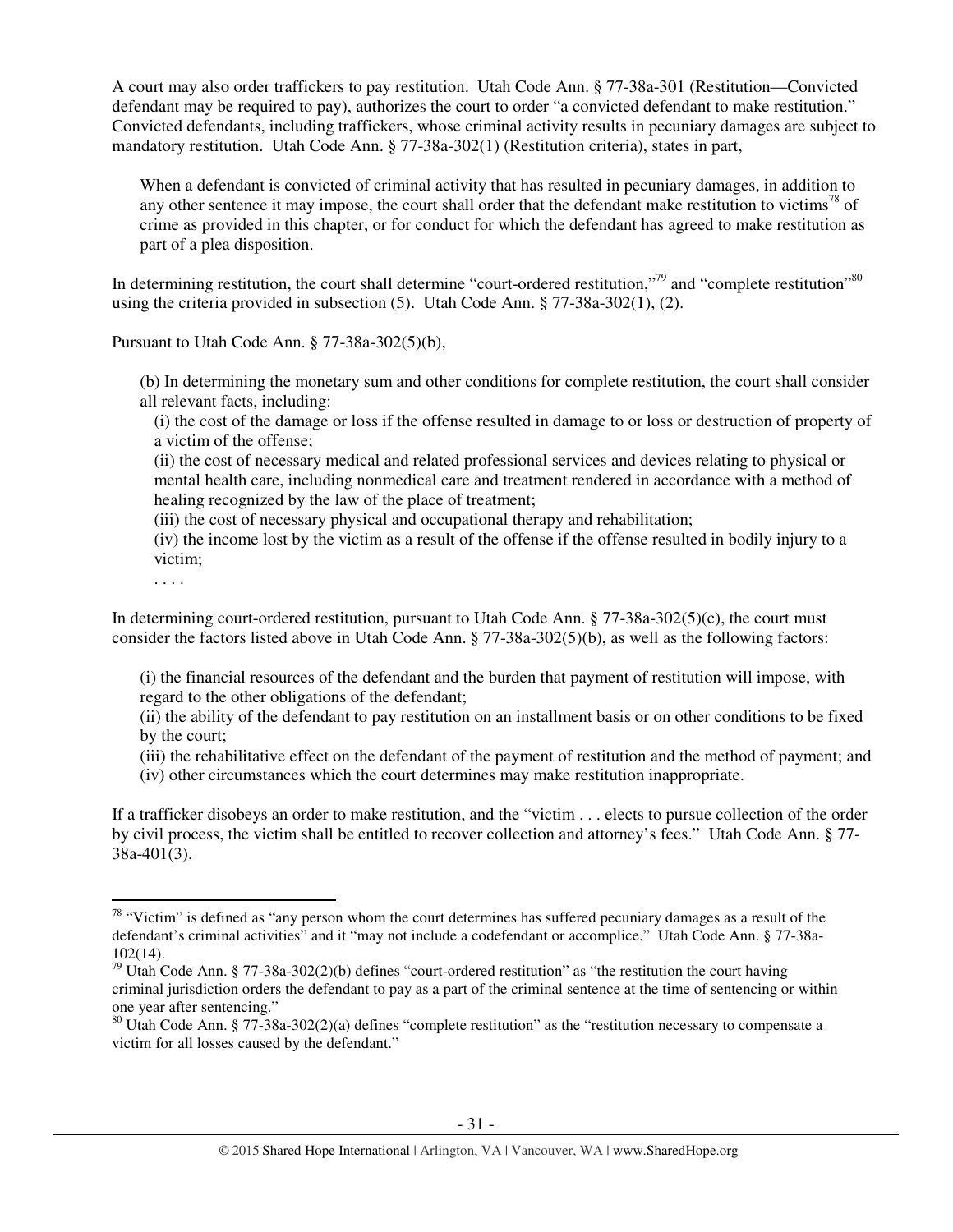In addition, any property that is part of the "net proceeds"<sup>81</sup> of a trafficker's conviction under Utah Code Ann. § 76-10-1903 (Money laundering), may also be seized and forfeited.

3.5 *Convicted traffickers are required to register as sex offenders.*

Under Utah law, sex and kidnap offenders are required to register. Utah Code Ann. §§ 77-41- 105(Registration of offenders—Offender responsibilities),  $77-41-102(11)$  (Definitions).<sup>82</sup> Utah Code Ann. § 77-41-102(16) (Sex and kidnap offender registry—Definitions) defines "sex offender" in part as

[A]ny person:

(a) convicted in this state of:

(i) a felony or class A misdemeanor violation of Section 76-4-401, enticing a minor;

. . . (iv) Section 76-5-401.1, sexual abuse of a minor;

. . .

(xiii) Section 76-5-404.1, sexual abuse of a child or aggravated sexual abuse of a child;

. . .

(xvi) Section 76-5b-201, sexual exploitation of a minor;

. . . (xxi) Section 76-9-702.5, lewdness involving a child;

. . .

(xxiii) Section 76-10-1306, aggravated exploitation of prostitution; or (xxiv) attempting, soliciting, or conspiring to commit any felony offense listed in Subsection  $(16)(a)$ ;

. . . .

Traffickers convicted of certain trafficking crimes are also required to register as a "kidnap offender." Utah Code Ann. § 77-41-105(1). Utah Code Ann. § 77-41-102(9) (Sex and kidnap offender registry— Definitions) defines "kidnap offender" in part as

[A]ny person other than the natural parent of the child who:

(a) has been convicted in this state of a violation of:

(i) Subsection 76-5-301(1)(c) or (d), kidnapping;

(ii) Section 76-5-301.1, child kidnapping;

(iii) Section 76-5-302, aggravated kidnapping;

(iv) Section 76-5-310, aggravated human trafficking, on or after May 10, 2011; or

(v) attempting, soliciting, or conspiring to commit any felony offense listed in Subsections

 $(9)(a)(i)$  through (iv);

Under Utah Code Ann. § 77-41-105(3)(a) (Registration of offenders—Offender responsibilities), offenders must register for "the duration of the[ir] sentence and for 10 years after termination of [their] sentence." However, pursuant to § 77-41-105(3)(c)(i), offenders convicted of offenses listed in Utah Code Ann. § 77-41-106 must register for their entire lives, including

l

. . . .

 $81$  For purposes of Utah Code Ann. § 76-10-1603.5(5) "net proceeds" is defined as "property acquired as a result of the violation minus the direct costs of acquiring the property."

<sup>82</sup> *See supra* note 60.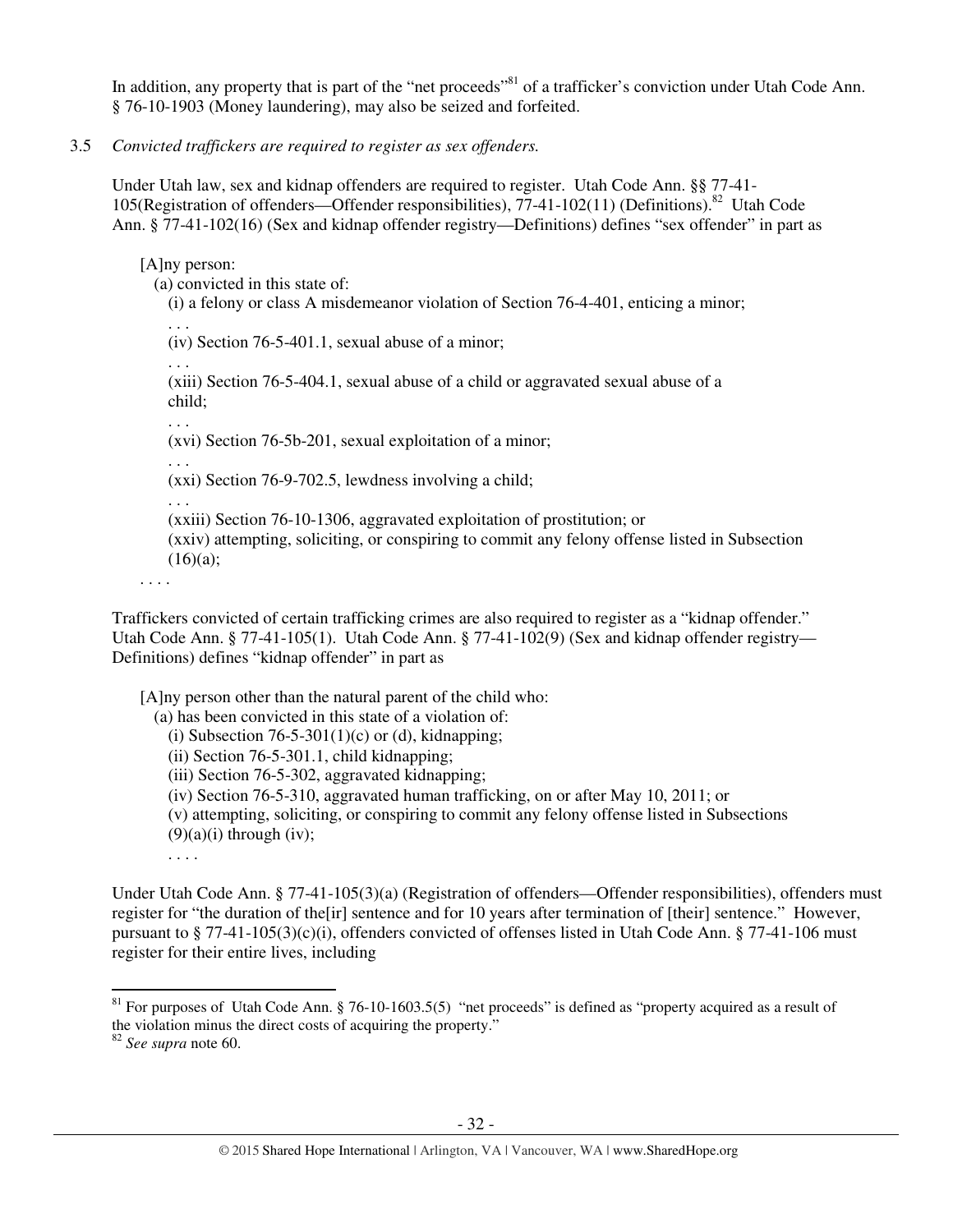(1) any offense listed in Subsection 77-41-102(9) or (16) [Definitions of "kidnap offender" and " sex offender"] if, at the time of the conviction, the offender has previously been convicted of an offense listed in Subsection 77-41-102(9) or (16) or has previously been required to register as a sex offender for an offense committed as a juvenile;

(2) a conviction for any of the following offenses, including attempting, soliciting, or conspiring to commit any felony of:

(a) Section 76-5-301.1, child kidnapping, except if the offender is a natural parent of the victim;

. . . .

(c) Section 76-5-402.1, rape of a child;

. . . .

- (e) Section 76-5-402.3, object rape of a child;
- (f) Section 76-5-403.1, sodomy on a child;
- (g) Subsection 76-5-404.1(4), aggravated sexual abuse of a child; or
- (h) Section 76-5-405, aggravated sexual assault;
- (3) Section 76-4-401, a felony violation of enticing a minor over the Internet;
- (4) Section 76-5-302, aggravated kidnapping, except if the offender is a natural parent of the victim;
- (5) Section 76-5-403, forcible sodomy;
- (6) Section 76-5-404.1, sexual abuse of a child;
- (7) Section 76-5b-201, sexual exploitation of a minor; or
- (8) Section 76-10-1306, aggravated exploitation of prostitution, on or after May 10, 2011.

However, pursuant to Utah Code Ann. § 77-41-112 (Removal from registry—Requirements—Procedure), some offenders can be removed from the Sex Offender and Kidnap Offender Registry 5 years after the completion of their sentence, provided they were convicted under Utah Code Ann. § 76-5-301 (Kidnapping), § 76-5-304 (Unlawful detention), or Utah Code Ann. § 76-5-401 (unlawful sexual activity with a minor) and were not more than 10 years older than the victim at the time of the offense, or they were convicted under Utah Code Ann. § 76-5-401.2 (unlawful sexual conduct with a 16 or 17 year old) and was not more than 15 years older than the victim. Utah Code Ann. § 77-41-112 (1)(a)(iv).

- 3.5.1 Recommendation: Include convictions of § 76-5-308.5 (Human trafficking of a child—Penalties) within the lists of convictions for which offenders must register pursuant to Utah Code Ann. § 77-41-106 (Registerable offenses), Utah Code Ann. § 77-41-102(16)(a) (Definitions [of sex offender]), and Utah Code Ann. § 77-41-102(9) (Definitions [of kidnap offender]).
- *3.6 Laws relating to termination of parental rights for certain offenses include sex trafficking or commercial sexual exploitation of children (CSEC) offenses in order to remove the children of traffickers from their control and potential exploitation.*

Although Utah's statutes relating to the termination of parental rights do not expressly mandate termination of parental rights for convictions under Utah Code Ann.  $\hat{\S}$  76-5-308.5<sup>83</sup> (Human trafficking of a child—Penalties) or § 76-5-310 (Aggravated human trafficking and aggravated human smuggling—Penalties),<sup>84</sup> Utah Code Ann.

l

<sup>83</sup> *See supra* note 2.

<sup>&</sup>lt;sup>84</sup> Utah Code Ann. § 62A-4a-203.5(2)(b) (Mandatory petition for termination of parental rights) requires the Division of Child and Family Services to file a petition seeking the termination of parental rights when a child's parent has, among other things,

<sup>(</sup>ii) committed manslaughter of another child of that parent;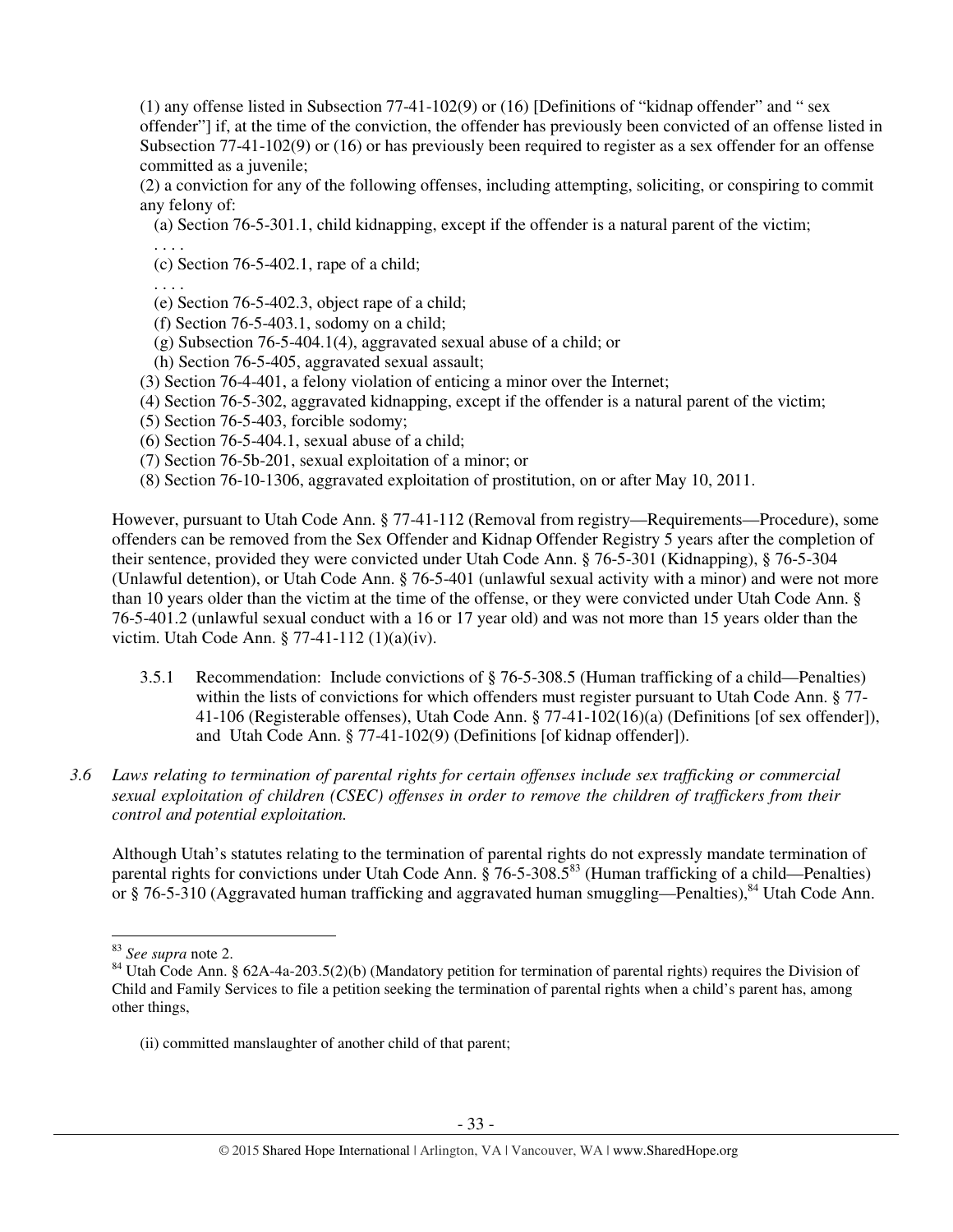§ 78A-6-507 (Grounds for termination of parental rights—Findings regarding reasonable efforts) and Utah Code Ann. § 62A-4a-203.5 (Mandatory petition for termination of parental rights) provide other grounds that may be used to petition for termination of parental rights of a convicted trafficker.

Utah Code Ann. § 78A-6-507(1)(b), (c) provides that the court may terminate parental rights if it finds "that the parent has neglected or abused the child" or "that the parent is unfit or incompetent." For purposes of Utah's Juvenile Court Act of 1996, commercial sexual exploitation is expressly identified as a type of abuse. Specifically, Utah Code Ann. § 78A-6-105(1) (Definitions) defines "abuse" as

(i) nonaccidental harm<sup>85</sup> of a child;

(ii) threatened harm of a child;

(iii) sexual exploitation;

(iv) sexual abuse. . . .

. . . .

Utah Code Ann. § 78A-6-105(40) defines "sexual exploitation" as

## knowingly:

(a) employing, using, persuading, inducing, enticing, or coercing any child to:

(i) pose in the nude for the purpose of sexual arousal of any person; or

(ii) engage in any sexual or simulated sexual conduct for the purpose of photographing, filming, recording, or displaying in any way sexual or simulated sexual conduct;

(b) displaying, distributing, possessing for the purpose of distribution, or selling material depicting a child:

(i) in the nude, for the purpose of sexual arousal of any person; or

(ii) engaging in sexual or simulated sexual conduct; or

(c) engaging in any conduct that would constitute an offense under Section 76-5b-201, Sexual Exploitation of a Minor, regardless of whether the person who engages in the conduct is actually charged with, or convicted of, the offense.

Additionally, Utah Code Ann. § 78A-6-508(2) (Evidence of grounds for termination) lists circumstances that a court must examine in order to determine whether a parent is unfit or neglected a child, including, "conduct toward a child of a physically, emotionally, or sexually cruel or abusive in nature", "whether the parent is incarcerated as a result of conviction of a felony, and the sentence is of such length that the child will be deprived of a normal home for more than one year", and "whether the parent has exposed the child to pornography or material harmful to a minor, as defined in Section 76-10-1201." Utah Code Ann. § 78A-6- 508(2)(b), (e), (g). Furthermore, Utah Code Ann. § 78A-6-508(6)(a) provides that "sexual abuse, sexual

(iii) aided, abetted, attempted, conspired, or solicited to commit murder, child abuse homicide, or manslaughter against another child of that parent; or

(iv) committed a felony assault or abuse that has resulted in serious physical injury to another child of that parent, or to the other parent of that child.

<sup>85</sup> Utah Code Ann. § 78A-6-105(1) (Definitions) was amended by HB 356 to define "harm" as

(19)(a) physical or developmental injury or damage;

(b) emotional damage that results in a serious impairment of the child's growth, development, behavior, or psychological functioning;

(c) sexual abuse; or

 $\overline{a}$ 

(d) sexual exploitation.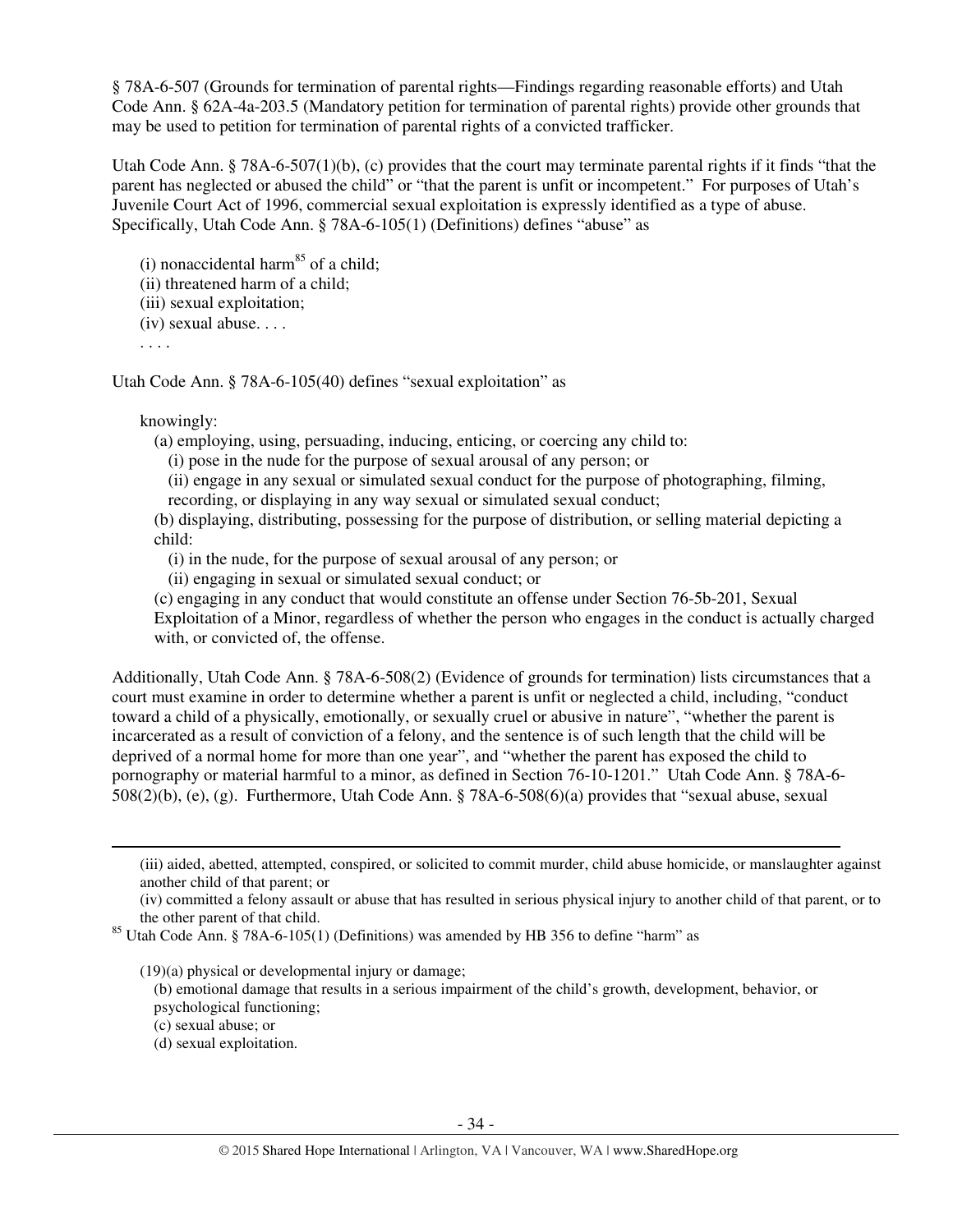exploitation, injury, or death of a sibling of the child, or of any child, due to known or substantiated abuse or neglect by the parent or parents" is "prima facie evidence of unfitness."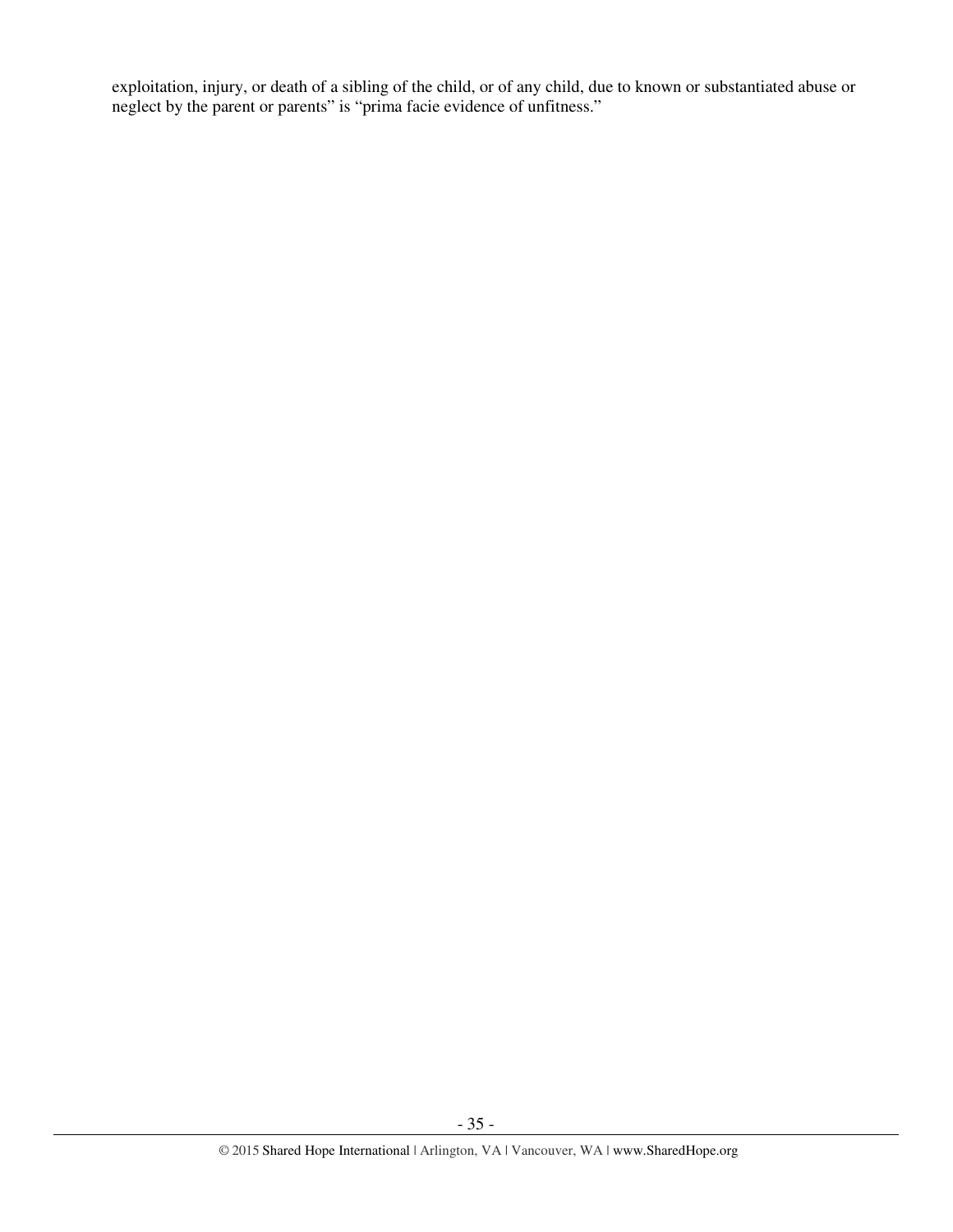#### **FRAMEWORK ISSUE 4: CRIMINAL PROVISIONS FOR FACILITATORS**

#### *Legal Components:*

- *4.1 The acts of assisting, enabling, or financially benefitting from child sex trafficking are included as criminal offenses in the state sex trafficking statute.*
- *4.2 Financial penalties, including asset forfeiture laws, are in place for those who benefit financially from or aid and assist in committing domestic minor sex trafficking.*

*\_\_\_\_\_\_\_\_\_\_\_\_\_\_\_\_\_\_\_\_\_\_\_\_\_\_\_\_\_\_\_\_\_\_\_\_\_\_\_\_\_\_\_\_\_\_\_\_\_\_\_\_\_\_\_\_\_\_\_\_\_\_\_\_\_\_\_\_\_\_\_\_\_\_\_\_\_\_\_\_\_\_\_\_\_\_\_\_\_\_\_\_\_\_* 

- *4.3 Promoting and selling child sex tourism is illegal.*
- *4.4 Promoting and selling child pornography is illegal.*

#### *Legal Analysis:*

4.1 *The acts of assisting, enabling, or financially benefitting from child sex trafficking are included as criminal offenses in the state sex trafficking statute*. 86

Multiple provisions with Utah's human trafficking law could apply to facilitators. A facilitator who "recruits, harbors, transports or obtains a child for sexual exploitation . . . ." could be held liable under Utah Code Ann. § 76-5-308.5 (Human trafficking of a child—Penalties), a violation of which is a first degree felony, punishable by 5 years to life imprisonment and a possible fine not to exceed \$10,000. Utah Code Ann. §§ 76-3-203(1), 76-3-301(1)(a).

A facilitator who "recruits, harbors, transports, or obtains a person through the use of force, fraud, or coercion" could also be held accountable under Utah Code Ann. § 76-5-308 (Human trafficking—Human Smuggling). Utah Code § 76-5-309(4) (Human trafficking and human smuggling—Penalties) addresses facilitators' conduct; it states,

[u]nder circumstances not amounting to aggravated sexual abuse of a child, a violation of Subsection (4)(h), a person who benefits, receives, or exchanges anything of value from knowing participation in: (a) human trafficking for forced labor or for forced sexual exploitation in violation of Section 76–5– 308 is guilty of a second degree felony . . . .

A violation of Utah Code  $\S$  76-5-309 is a second degree felony punishable by imprisonment for  $1-15$ years and a possible fine not to exceed \$10,000. Utah Code Ann. §§ 76-5-309(4)(a), 76-3-203(2), 76-3-  $301(1)(a)$ .

Also, under Utah Code Ann. § 76-10-1306 (Aggravated exploitation of prostitution) a facilitator who commits the act of exploiting prostitution<sup>87</sup> will be guilty of aggravated exploitation if "the person" procured transported, or persuaded . . . is a child." Aggravated exploitation of prostitution involving a child<sup>88</sup> is a first degree felony punishable by 5 years to life imprisonment and a possible fine not to exceed \$10,000. Utah Code Ann. §§ 76-10-1306(3), 76-3-203(1), 76-3-301(1)(a).

 $\overline{a}$ 

(1) A person is guilty of aggravated exploitation if:

<sup>86</sup> *See supra* Sections 1.1, 1.2 for a discussion of the relevant statutory provisions discussed in this section.

<sup>87</sup> *See supra* note 5.

<sup>88</sup> Utah Code Ann. § 76-10-1306 (Aggravated exploitation of prostitution) states,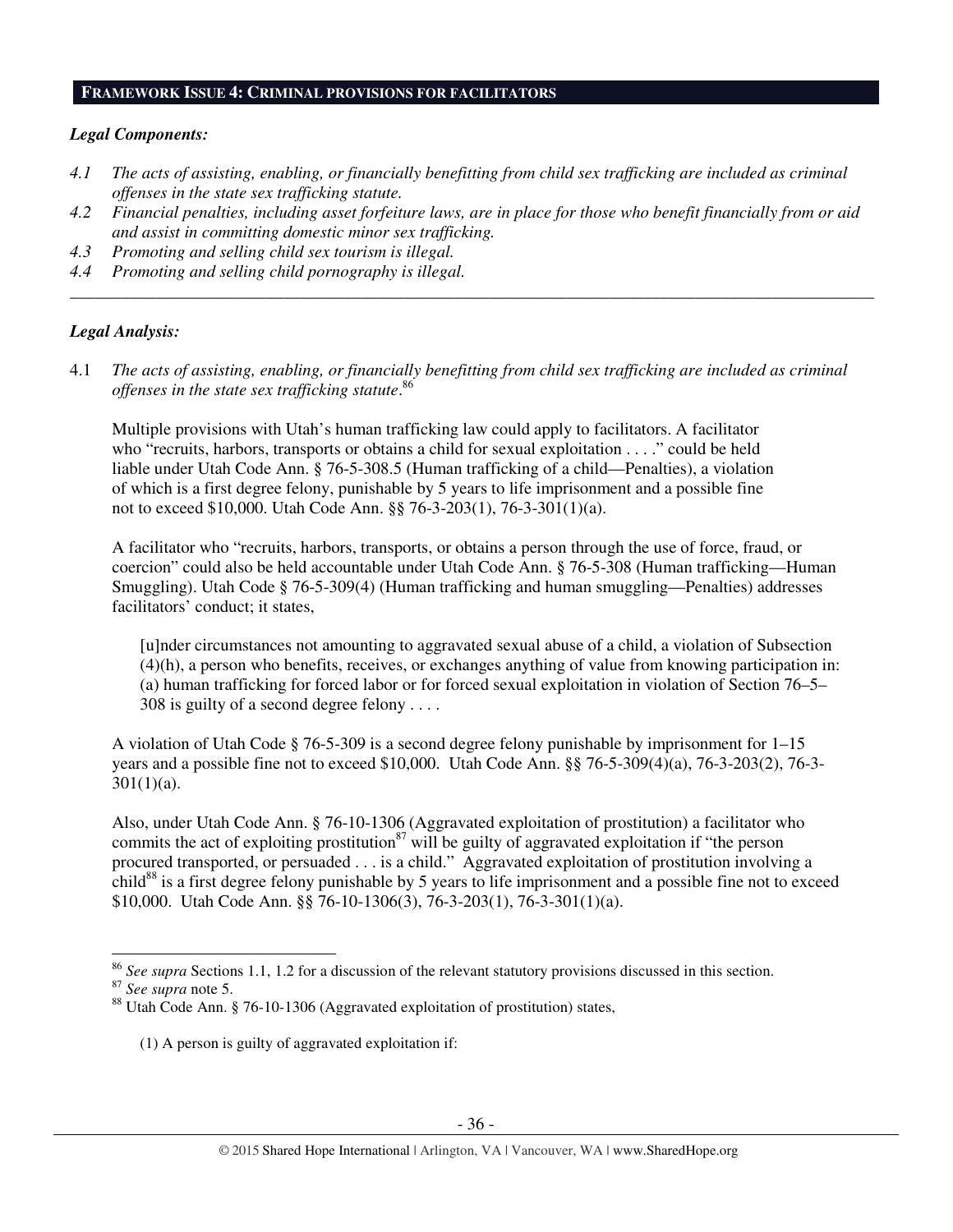A facilitator also may face penalties under Utah Code Ann. § 76-10-1304(1) (Aiding prostitution) which states:

- (1) A person is guilty of aiding prostitution if the person:
	- (a) (i) solicits a person to patronize a prostitute;

(ii) procures or attempts to procure a prostitute for a patron; or

(iii) leases or otherwise permits a place controlled by the actor, alone or in association with another, to be used for prostitution or the promotion of prostitution; or

(iv) provides any service or commits any act that enables another person to commit a violation of this Subsection  $(1)(a)$  or facilitates another person's ability to commit any violation of this Subsection  $(1)(a)$ ; or

(b) solicits, receives, or agrees to receive any benefit for committing any of the acts prohibited by Subsection  $(1)(a)$ .

Lastly, facilitators may face prosecution under Utah Code Ann. § 76-10-1903(1) (Money laundering), which states,

(1) A person commits the offense of money laundering who:

(a) transports, receives, or acquires the property which is in fact proceeds of the specified unlawful activity, knowing that the property involved represents the proceeds of some form of unlawful activity; (b) makes proceeds of unlawful activity available to another by transaction, transportation, or other means, knowing that the proceeds are intended to be used for the purpose of continuing or furthering the commission of specified unlawful activity;

(c) conducts a transaction knowing the property involved in the transaction represents the proceeds of some form of unlawful activity with the intent:

(i) to promote the unlawful activity;

 $\overline{a}$ 

- (ii) to conceal or disguise the nature, location, source, ownership, or control of the property; or
- (iii) to avoid a transaction reporting requirement under this chapter or under federal law; or
- (d) knowingly accepts or receives property which is represented to be proceeds of unlawful activity.<sup>89</sup>

A conviction under Utah Code Ann. § 76-10-1903(1)(a), (b), or (c) is a second degree felony punishable by imprisonment for 1–15 years and a possible fine not to exceed \$10,000, while a conviction under Utah Code Ann. § 76-10-1903(1)(d) (Knowingly accepting or receiving property) is a third degree felony punishable by

(3) Aggravated exploitation of prostitution involving a child is a first degree felony.

<sup>89</sup> "Specified unlawful activity" includes "any unlawful activity defined as an unlawful activity in Section 76-10- 1602," which includes violations of Utah Code Ann. § 76-5b-201 (Sexual exploitation of a minor—Offenses), § 76- 10-1304 (Aiding prostitution), § 76-10-1305 (Exploiting prostitution), and § 76-10-1306 (Aggravated exploitation of prostitution). Utah Code Ann. § 76-10-1902(12).

<sup>(</sup>a) in committing an act of exploiting prostitution, as defined in Section 76-10-1305, the person uses any force, threat, or fear against any person;

<sup>(</sup>b) the person procured, transported, or persuaded or with whom the person shares the proceeds of prostitution is a child or is the spouse of the actor; or

<sup>(</sup>c) in the course of committing exploitation of prostitution, a violation of Section 76–10–1305, the person commits human trafficking or human smuggling, a violation of Section 76–5–308.

<sup>(2)</sup> Aggravated exploitation of prostitution is a second degree felony of the second degree, except under Subsection (3).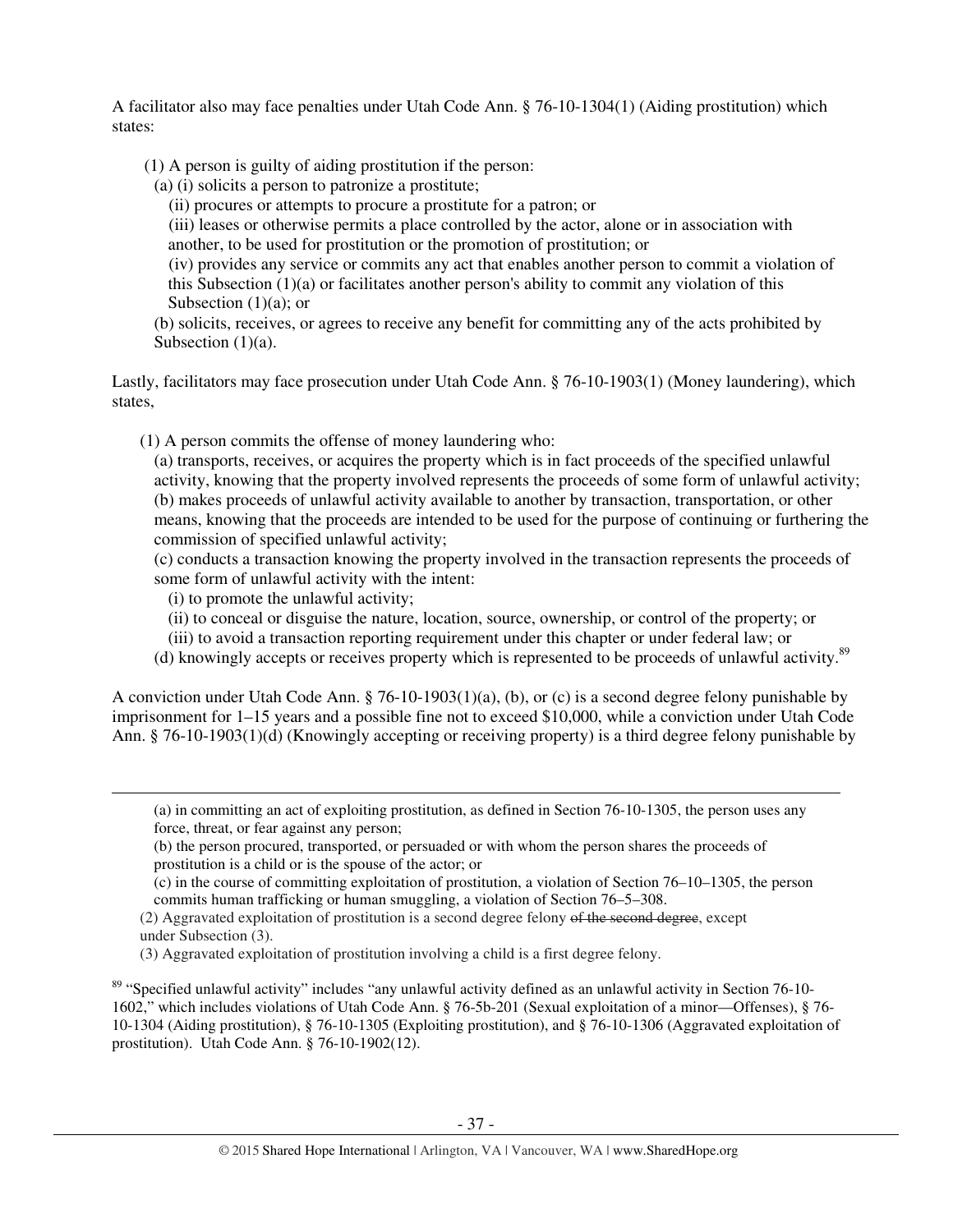imprisonment up to 5 years and a possible fine not to exceed \$5,000. Utah Code Ann. §§ 76-10-1904, 76-3-  $203(2)$ , (3), 76-3-301(1)(a), (b).

4.2 *Financial penalties, including asset forfeiture laws, are in place for those who benefit financially from or aid and assist in committing domestic minor sex trafficking.* 

Convicted facilitators are subject to fines ranging from \$1,000 to \$10,000. Specifically, facilitators convicted under Utah Code Ann. § 76-5-309(4)(a) (Human trafficking and human smuggling—Penalties), § 76-10-1306 (Aggravated exploitation of prostitution), § 76-5b-201(Sexual exploitation of a minor—Offenses), or § 76-10- 1903(1)(a)–(c) (Money laundering) are subject to a possible fine not to exceed \$10,000.<sup>90</sup> Utah Code Ann. § 76-3-301(a).

Facilitators can be subjected to Utah's general forfeiture law, Utah Code Ann. § 24-1-101 through § 24-4- 118. Pursuant to Utah Code Ann. § 24-4-102(1), property "used to facilitate the commission of a federal or state offense and any proceeds of criminal activity" will be subject to forfeiture. Property subject to forfeiture under Utah Code Ann. § 24-4-102(1) includes:

(a) real property, including things growing on, affixed to, and found in land; and (b) tangible and intangible personal property, including money, rights, privileges, interests, claims, and securities of any kind.

In addition to asset forfeiture, facilitators convicted under Utah Code Ann. § 76-10-1304(1) (Aiding prostitution) are guilty of a Class B misdemeanor, which is punishable by imprisonment for up to 6 months and a possible fine not to exceed \$1,000. Utah Code Ann. §§ 76-10-1304(2), 76-3-204(2), 76-3- 301(1)(d). "However, a person who is convicted a second time, and on all subsequent convictions, under this section or under a local ordinance adopted in compliance with Section 76-10-1307 is guilty of a Class A misdemeanor," punishable by imprisonment up to 1 year and a possible fine not to exceed \$2,500. Utah Code Ann. §§ 76-10-1304(2), 76-3-204(1), 76-3-301(1)(c).

A facilitator convicted under Utah Code Ann. § 76-10-1903(1)(d) (Money laundering), a third degree felony, is subject to a possible fine not to exceed \$5,000. Utah Code Ann. §§ 76-10-1904(2); 76-3-301(1)(b). A facilitator convicted under Utah Code Ann. § 76-10-1304(1) (Aiding prostitution), a Class B misdemeanor, is subject to a possible fine not to exceed \$1,000. Utah Code Ann. §§ 76-10-1304(2), 76-3-301(1)(d).

In addition to possible fines, a court may order facilitators to pay restitution. Utah Code Ann. § 77-38a-301 (Restitution—Convicted defendant may be required to pay) authorizes the court to order "a convicted defendant to make restitution." Convicted defendants, including facilitators, whose criminal activity results in pecuniary damages are subject to mandatory restitution. Utah Code Ann. § 77-38a-302(1) (Restitution criteria), states in part, "When a defendant is convicted of criminal activity that has resulted in pecuniary damages, in addition to any other sentence it may impose, the court shall order that the defendant make restitution to victims $^{91}$  of crime as provided in this chapter, or for conduct for which the defendant has agreed to make restitution as part of a plea disposition." In determining restitution, the court shall determine "court-ordered

 $90$  These statutes are either first or second degree felonies and, pursuant to Utah Code Ann. § 76-3-301(a), are subject to a possible fine not to exceed \$10,000. Utah Code Ann. §§ 76-10-1306(3), 76-5b-201(2), 76-10-1603.5(1), 76-10-1904(1).

<sup>&</sup>lt;sup>91</sup> "Victim" is defined as "any person whom the court determines has suffered pecuniary damages as a result of the defendant's criminal activities" and it "may not include a codefendant or accomplice." Utah Code Ann. § 77-38a-102(14).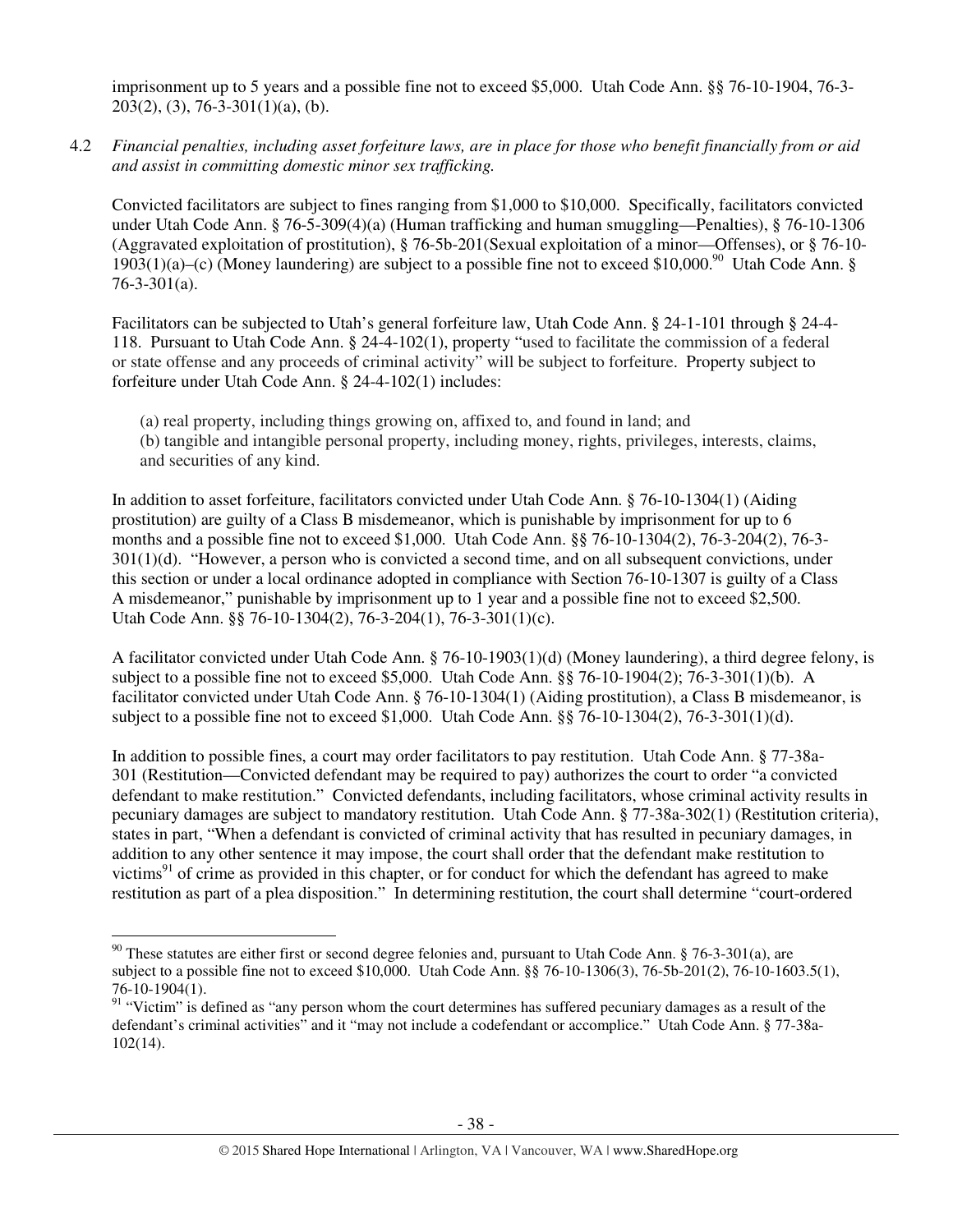restitution,"<sup>92</sup> and "complete restitution"<sup>93</sup> using the criteria provided in subsection (5). Utah Code Ann. § 77-38a-302(1), (2).

Pursuant to Utah Code Ann. § 77-38a-302(5)(b),

In determining the monetary sum and other conditions for complete restitution, the court shall consider all relevant facts, including:

(i) the cost of the damage or loss if the offense resulted in damage to or loss or destruction of property of a victim of the offense;

(ii) the cost of necessary medical and related professional services and devices relating to physical or mental health care, including nonmedical care and treatment rendered in accordance with a method of healing recognized by the law of the place of treatment;

(iii) the cost of necessary physical and occupational therapy and rehabilitation;

(iv) the income lost by the victim as a result of the offense if the offense resulted in bodily injury to a victim as a result of the offense if the offense resulted in bodily injury to a victim;

. . . .

In determining court-ordered restitution, pursuant to Utah Code Ann.  $\S 77-38a-302(5)(c)$ , the court must consider the factors listed above in Utah Code Ann. § 77-38a-302(5)(b), as well as the following factors:

(i) the financial resources of the defendant and the burden that payment of restitution will impose, with regard to the other obligations of the defendant;

(ii) the ability of the defendant to pay restitution on an installment basis or on other conditions to be fixed by the court;

(iii) the rehabilitative effect on the defendant of the payment of restitution and the method of payment; and

(iv) other circumstances which the court determines may make restitution inappropriate.

If a facilitator disobeys an order to make restitution, and the "victim . . . elects to pursue collection of the order by civil process, the victim shall be entitled to recover collection and attorney's fees." Utah Code Ann. § 77- 38a-401(3).

#### 4.3 *Promoting and selling child sex tourism is illegal*.

There is no specific provision in Utah law criminalizing the promotion or selling of child sex tourism.

- 4.3.1 Recommendation: Enact a law that prohibits the selling or offering to sell travel services that include or facilitate travel for the purpose of engaging in commercial sexual exploitation of a minor or prostitution of a minor, if occurring in Utah.
- 4.4 *Promoting and selling child pornography is illegal*.

Utah Code Ann. § 76-5b-201(1) (Sexual exploitation of a minor—Offenses) states, "A person is guilty of sexual exploitation of a minor: (a) when the person: (i) knowingly produces, possesses, or possesses with intent to distribute child pornography; or (ii) intentionally distributes or views child pornography."<sup>94</sup> A conviction under  $\overline{a}$ 

<sup>&</sup>lt;sup>92</sup> Utah Code Ann. § 77-38a-302(2)(b) defines "court-ordered restitution" as "the restitution the court having criminal jurisdiction orders the defendant to pay as a part of the criminal sentence at the time of sentencing or within one year after sentencing."

 $93$  Utah Code Ann. § 77-38a-302(2)(a) defines "complete restitution" as the "restitution necessary to compensate a victim for all losses caused by the defendant."

<sup>94</sup> *See supra* note 9.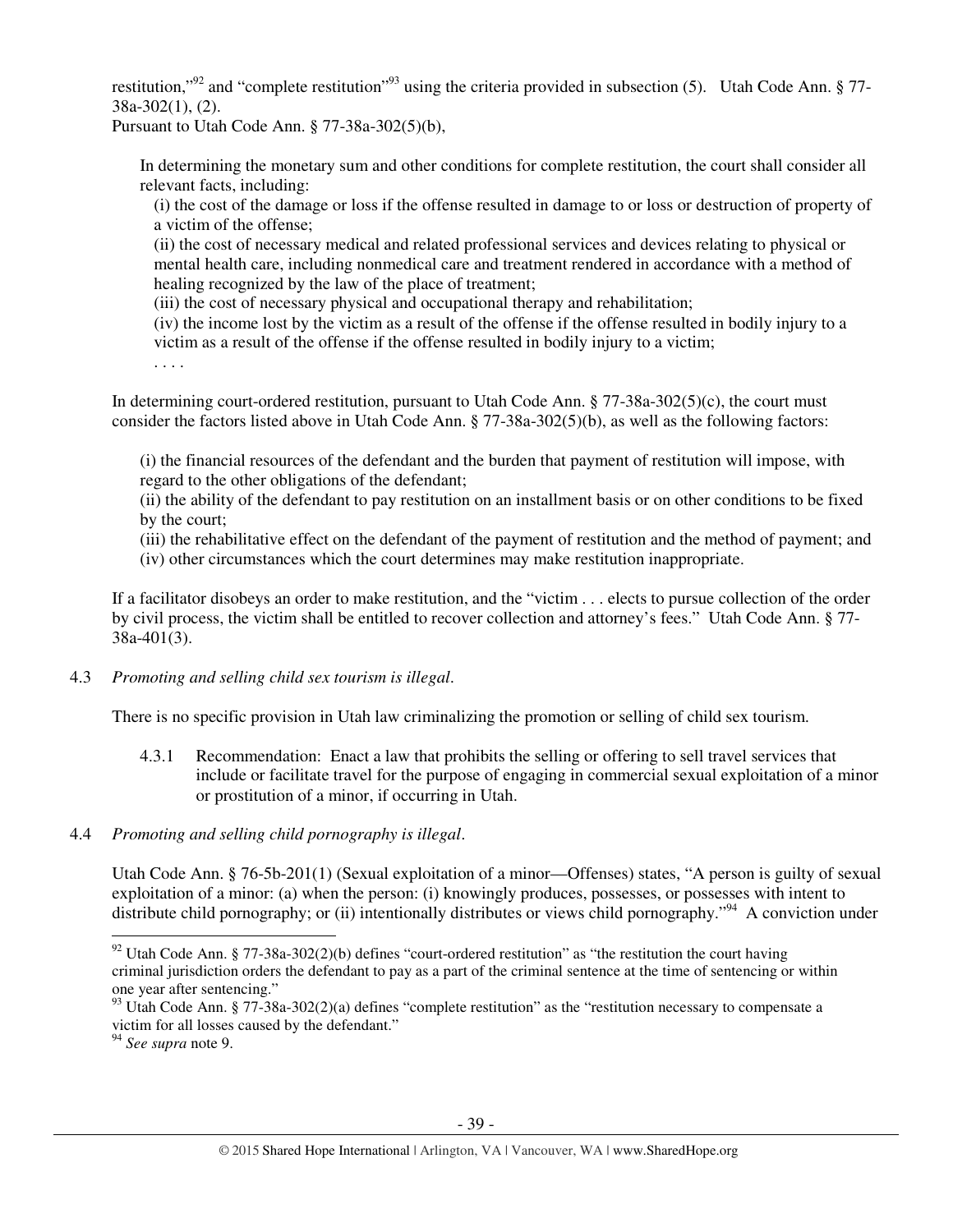this statute is a second degree felony punishable by imprisonment for 1–15 years and a possible fine not to exceed \$10,000. Utah Code Ann. §§ 76-5b-201(2), 76-3-203(2), 76-3-301(1)(a).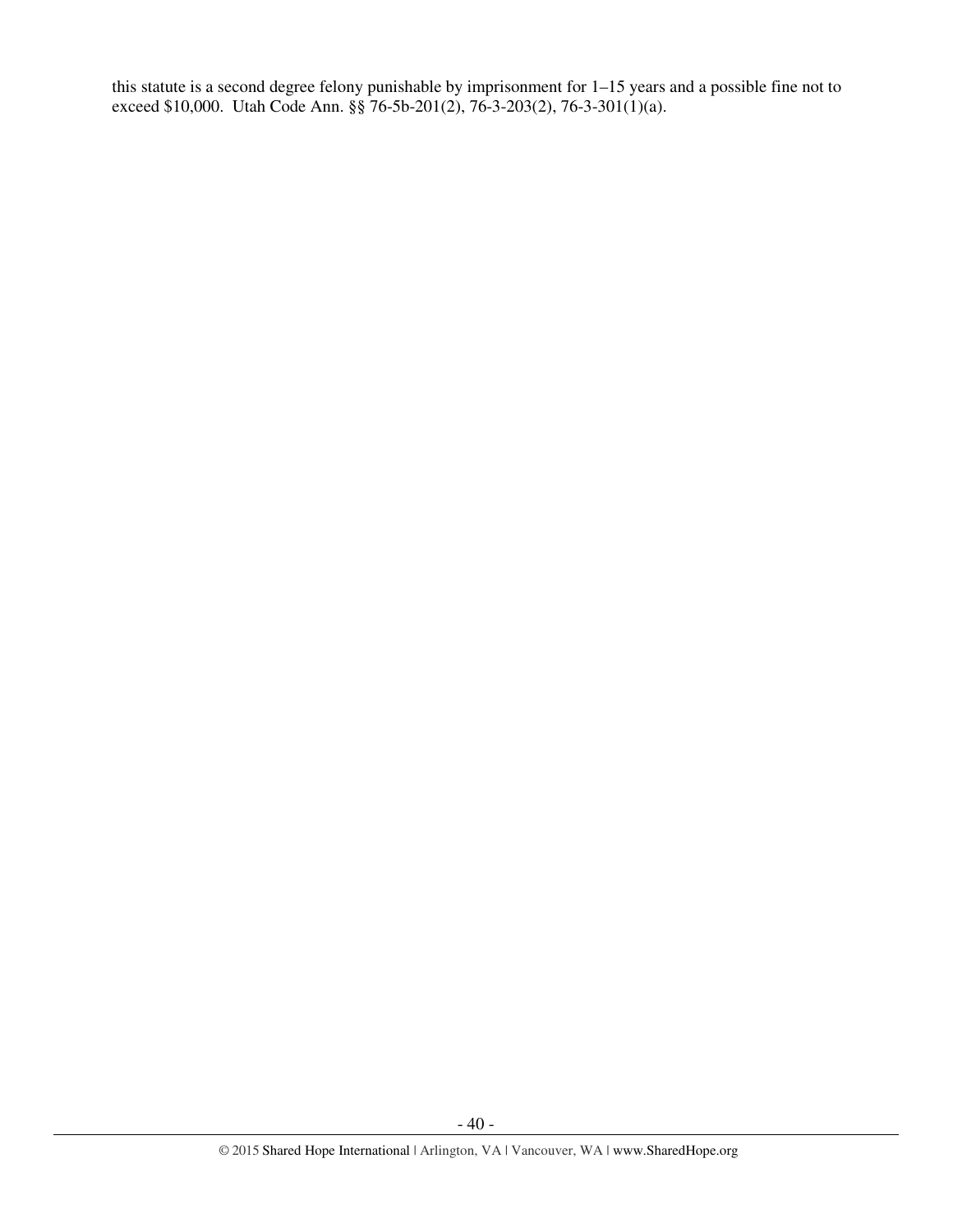#### **FRAMEWORK ISSUE 5: PROTECTIVE PROVISIONS FOR THE CHILD VICTIMS**

#### *Legal Components:*

- *5.1 Statutorily-mandated victim services define "victim" to specifically include victims of domestic minor sex trafficking or commercial sexual exploitation of children (CSEC) to ensure prompt identification and access to victims' rights and services.*
- *5.2 The state sex trafficking statute expressly prohibits a defendant from raising consent of the minor to the commercial sex acts as a defense.*
- *5.3 Prostitution laws apply only to adults, preventing criminalization of minors under 18 for prostitution offenses.*
- *5.4 State law provides a non-punitive avenue to specialized services through one or more points of entry.*
- *5.5 Commercial sexual exploitation is identified as a type of abuse and neglect within child protection statutes.*
- *5.6 The definition of "caregiver" or another related term in the child welfare statutes is not a barrier to a sex trafficked child accessing the protection of child welfare.*
- *5.7 Crime victims' compensation is specifically available to a child victim of sex trafficking or commercial sexual exploitation of children (CSEC) without regard to ineligibility factors.*
- *5.8 Victim-friendly procedures and protections are provided in the trial process for minors under 18.*
- *5.9 Expungement or sealing of juvenile delinquency records resulting from arrests or adjudications for prostitution-related offenses committed as a result of, or in the course of, the commercial sexual exploitation of a minor is available within a reasonable time after turning 18.*
- *5.10 Victim restitution and civil remedies for victims of domestic minor sex trafficking or commercial sexual exploitation of children (CSEC) are authorized by law.*
- *5.11 Statutes of limitations for civil and criminal actions for child sex trafficking or commercial sexual exploitation of children (CSEC) offenses are eliminated or lengthened sufficiently to allow prosecutors and victims a realistic opportunity to pursue criminal action and legal remedies.*

*\_\_\_\_\_\_\_\_\_\_\_\_\_\_\_\_\_\_\_\_\_\_\_\_\_\_\_\_\_\_\_\_\_\_\_\_\_\_\_\_\_\_\_\_\_\_\_\_\_\_\_\_\_\_\_\_\_\_\_\_\_\_\_\_\_\_\_\_\_\_\_\_\_\_\_\_\_\_\_\_\_\_\_\_\_\_\_\_\_\_\_\_\_* 

## *Legal Analysis:*

l

*5.1 Statutorily-mandated victim services define "victim" to specifically include victims of domestic minor sex trafficking or commercial sexual exploitation of children (CSEC) to ensure prompt identification and access to victims' rights and services.* 

A commercially sexually exploited child may be considered a "victim" under Utah laws. Utah Code Ann. § 77- 37-2(3) (Definitions) defines a "victim," for purposes of Utah's Crime Victims' Bill of Rights,<sup>95</sup> as "a person against whom a crime has allegedly been committed, or against whom an act has allegedly been committed by a juvenile or incompetent adult, which would have been a crime if committed by a competent adult." Additionally, Utah Code Ann. § 77-38-2(9)(a) (Definitions) defines "victim of a crime," for purposes of the Rights of Crime Victims  $Act^{96}$  and the Utah Constitution, in part as

any natural person against whom the charged crime or conduct is alleged to have been perpetrated or attempted by the defendant or minor personally or as a party to the offense or conduct or, in the discretion of the court, against whom a related crime or act is alleged to have been perpetrated or attempted, unless the natural person is the accused or appears to be accountable or otherwise criminally responsible for or criminally involved in the crime or conduct or a crime or act arising from the same conduct, criminal episode, or plan as the crime is defined under the laws of this state.

<sup>95</sup> Utah Code Ann. § 77-37-1 *et seq*.

<sup>96</sup> Utah Code Ann. § 77-38-1 *et seq*.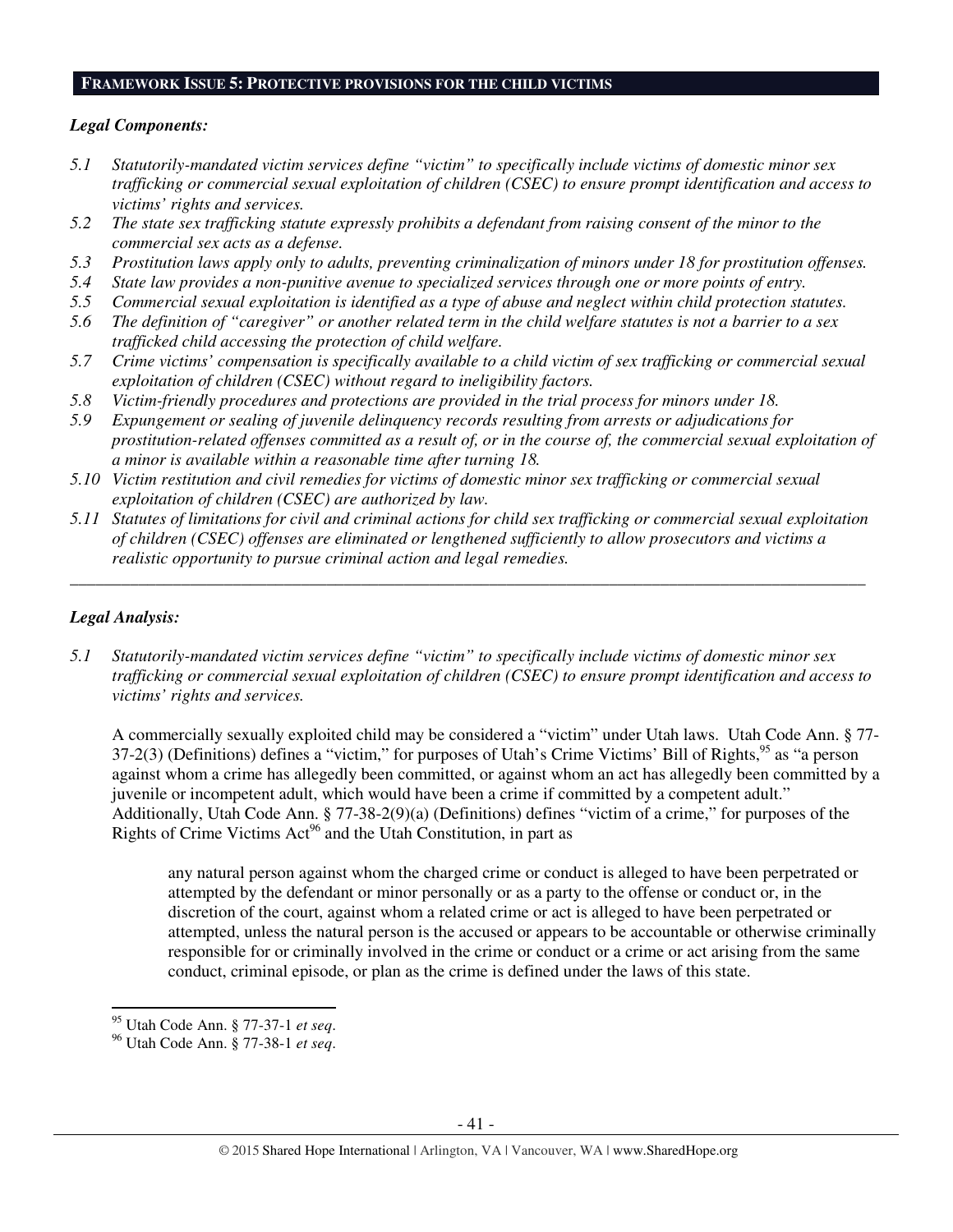For purposes of receiving reparation awards, a "victim" is defined as including "a person who suffers bodily or psychological injury or death as a direct result of criminally injurious conduct<sup>97</sup> or of the production of pornography in violation of [Sexual exploitation of a minor—Offenses] if the person is a minor," but not "a person who participated in or observed the judicial proceedings against an offender unless otherwise provided by statute or rule." Utah Code Ann. § 63M-7-502(35)(a), (b).

Lastly, the Crime Victims Restitution Act<sup>98</sup> defines "victim" as "any person or entity, including the Utah Office for Victims of Crime, who the court determines has suffered pecuniary damages<sup>99</sup> as a result of the defendant's criminal activities." Utah Code Ann. § 77-38a-102(14)(a)<sup>100</sup> (Definitions). The definition does not include "a codefendant or accomplice." Utah Code Ann. § 77-38a-102(14)(b).

*5.2 The state sex trafficking statute expressly prohibits a defendant from raising consent of the minor to the commercial sex acts as a defense.* 

Utah Code Ann. § 76-5-308.5 (Human trafficking of a child—Penalties),<sup>101</sup> Utah Code Ann. § 76-05-310 (Aggravated human trafficking and aggravated human smuggling—Penalties), and § 76-10-1306(1)(b) and (3) (Aggravated exploitation of prostitution) do not expressly provide that the consent of a minor to a commercial sex act is immaterial to the crime. While not directly related to the victim's consent for Utah Code Ann. § 76-5- 308.5 (Human trafficking of a child—Penalties), § 76-5-309 (Human trafficking and human smuggling— Penalties), and § 76-5-310 (Aggravated human trafficking and aggravated human smuggling—Penalties), it is a defense under Utah Code Ann. § 76-5-305(2) (Defenses), when the victim is under 18, that the defendant "was acting under the reasonable belief that the custodian, guardian, legal guardian, custodial parent, or person acting in loco parentis to the victim would, if present, have consented to the actor's conduct."

In contrast, Utah Code Ann. § 76-5b-102(c) (Legislative determinations—Purpose of this chapter) expresses, as part of the Utah Legislature's determination and purpose of Utah's Sexual Exploitation Act,<sup>102</sup> that "a minor" cannot intelligently and knowingly consent to sexual exploitation."

5.2.1 Recommendation: Amend Utah Code Ann. § 76-5-305 (Defenses) to clarify that consent is not a defense to Utah Code Ann. § 76-5-308.5 (Human trafficking of a child—Penalties). Amend Utah

conduct that:

 $\overline{a}$ 

(i) is or would be subject to prosecution in this state under Section 76-1-201 [Jurisdiction of offenses];

(v) does not arise out of the ownership, maintenance, or use of a motor vehicle, aircraft, or water craft, unless the conduct is intended to cause bodily injury or death, or is conduct which is or would be punishable under Title 76, Chapter 5, Offenses Against the Person [including human trafficking of a child under § 76-5-308.5], or as any offense chargeable as driving under the influence of alcohol or drugs.

<sup>98</sup> Utah Code Ann. § 77-38a-101 *et seq*.

<sup>101</sup> *See supra* note 2.

<sup>102</sup> Utah Code Ann. § 76-5b-201 *et seq*.

 $97$  Utah Code Ann. § 63M-7-502(10) defines "criminally injurious conduct"

<sup>(</sup>ii) occurs or is attempted;

<sup>(</sup>iii) causes, or poses a substantial threat of causing, bodily injury or death;

<sup>(</sup>iv) is punishable by fine, imprisonment, or death if the person engaging in the conduct possessed the capacity to commit the conduct; and

<sup>99</sup> *See supra* note 53.

<sup>&</sup>lt;sup>100</sup> The text of Utah Code Ann. § 77-38a-102 included here and elsewhere in this report includes amendments made by the enactment of House Bill 184 during the 2015 General Session of the Utah Legislature.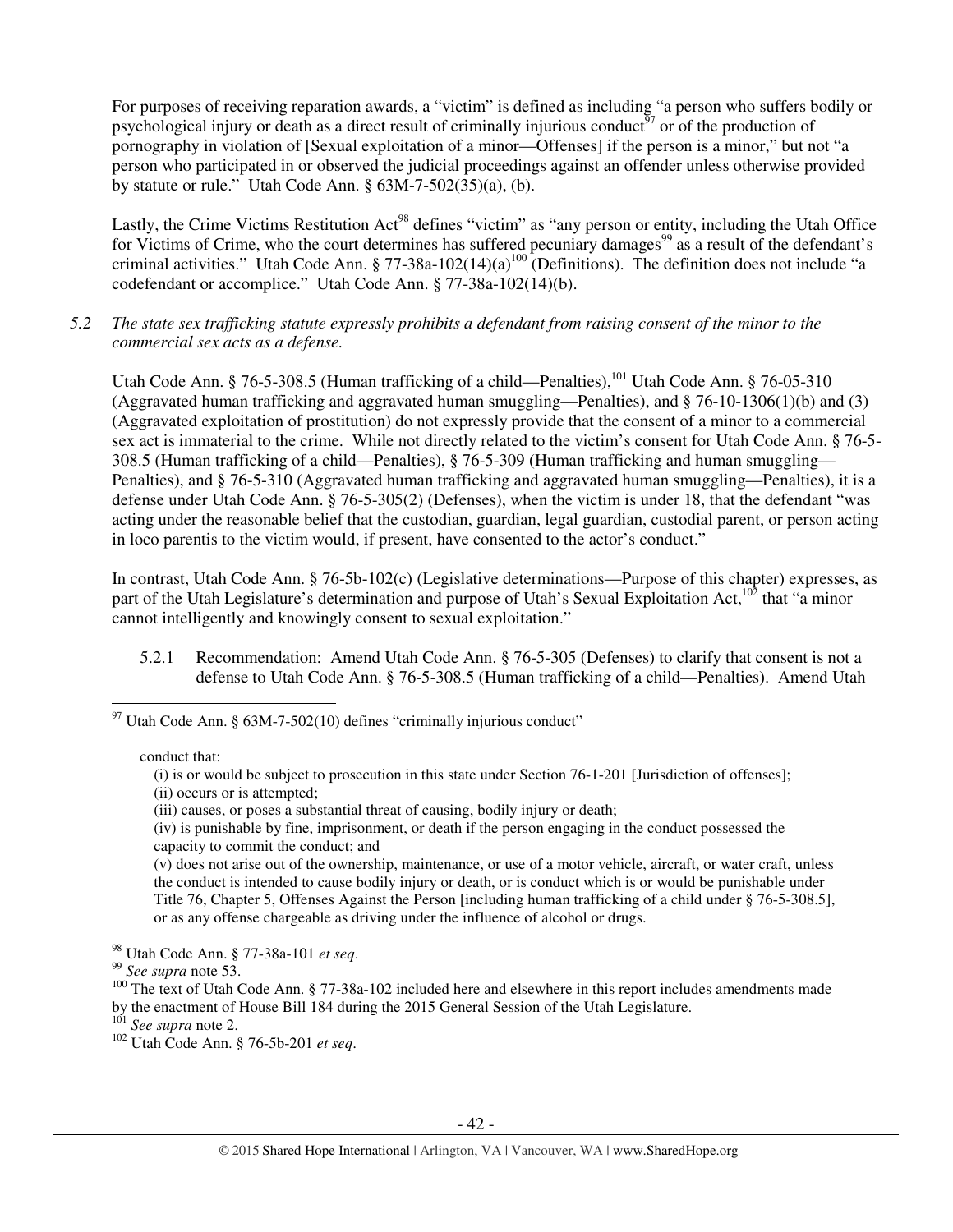Code Ann. § 76-10-1306(1)(b) and (3) (Aggravated exploitation of prostitution) to clearly prohibit the use of the defense of consent when the victim is a minor under 18 years of age.

*5.3 Prostitution laws apply only to adults, preventing criminalization of minors under 18 for prostitution offenses.* 

Utah Code Ann. § 76-10-1302(1) (Prostitution)<sup>103</sup> is age-neutral, stating that

An individual is guilty of prostitution when the individual:

- (a) engages in any sexual activity<sup>104</sup> with another individual for a fee, or the functional equivalent of a fee;
- (b) is an inmate<sup>105</sup> of a house of prostitution;<sup>106</sup> or
- (c) loiters in or within view of any public place for the purpose of being hired to engage in sexual activity.

While minors are liable under Utah Code Ann. § 76-10-1302(3), they are not subject to delinquency proceedings until they have been referred to the Division of Child and Family Services by a law enforcement officer for a second offense. Provision of services in lieu of delinquency proceedings is mandatory for the first offense. Utah Code Ann. § 76-10-1302(3)(d).

Pursuant to Utah Code Ann. § 76-10-1302(3),

- (b) Upon encountering a child engaged in prostitution or sexual solicitation, a law enforcement officer shall: (i) conduct an investigation;
	- (ii) refer the child to the division;
	- (iii) if an arrest is made, bring the child to a receiving center, if available; and
	- (iv) contact the child's parent or guardian, if practicable.
- (c) If a law enforcement officer refers a child to the division under Subsection (3)(b)(ii), the division shall: (i) check the division's records to verify whether law enforcement referred the child to the division under Subsection  $(3)(b)(ii)$  on a prior occasion; and
	- (ii) provide the information described in Subsection  $(3)(c)(i)$  to the law enforcement officer.

(d) If law enforcement has not referred the child to the division under Subsection (3)(b)(ii) on at least one prior occasion, the division shall provide services to the child under Title 62A, Chapter 4a.

(e) If law enforcement has referred the child to the division under Subsection (3)(b)(ii) on at least one prior occasion the child may be subject to delinquency proceedings under Title 161 62A, Chapter 7 and Section 78A-6-601 through Section 78A-6-704.

5.3.1 Recommendation: Amend Utah Code Ann. § 76-10-1302 (Prostitution) to eliminate liability for prostitution offenses for all minors under 18.

<sup>103</sup> *See supra* note 21.

<sup>&</sup>lt;sup>104</sup> For purposes of this statute, "sexual activity" is defined as "acts of masturbation, sexual intercourse, or any sexual act involving the genitals of one person and the mouth or anus of another person, regardless of the sex of either participant." Utah Code Ann. § 76-10-1301(5).

 $105$  For purposes of this statute, "inmate" is defined as "a person who engages in prostitution in or through the agency of a house of prostitution." Utah Code Ann. § 76-10-1301(3).

 $106$  For purposes of this statute, "house of prostitution" is defined as "a place where prostitution or promotion of prostitution is regularly carried on by one or more persons under the control, management, or supervision of another." Utah Code Ann. § 76-10-1301(2).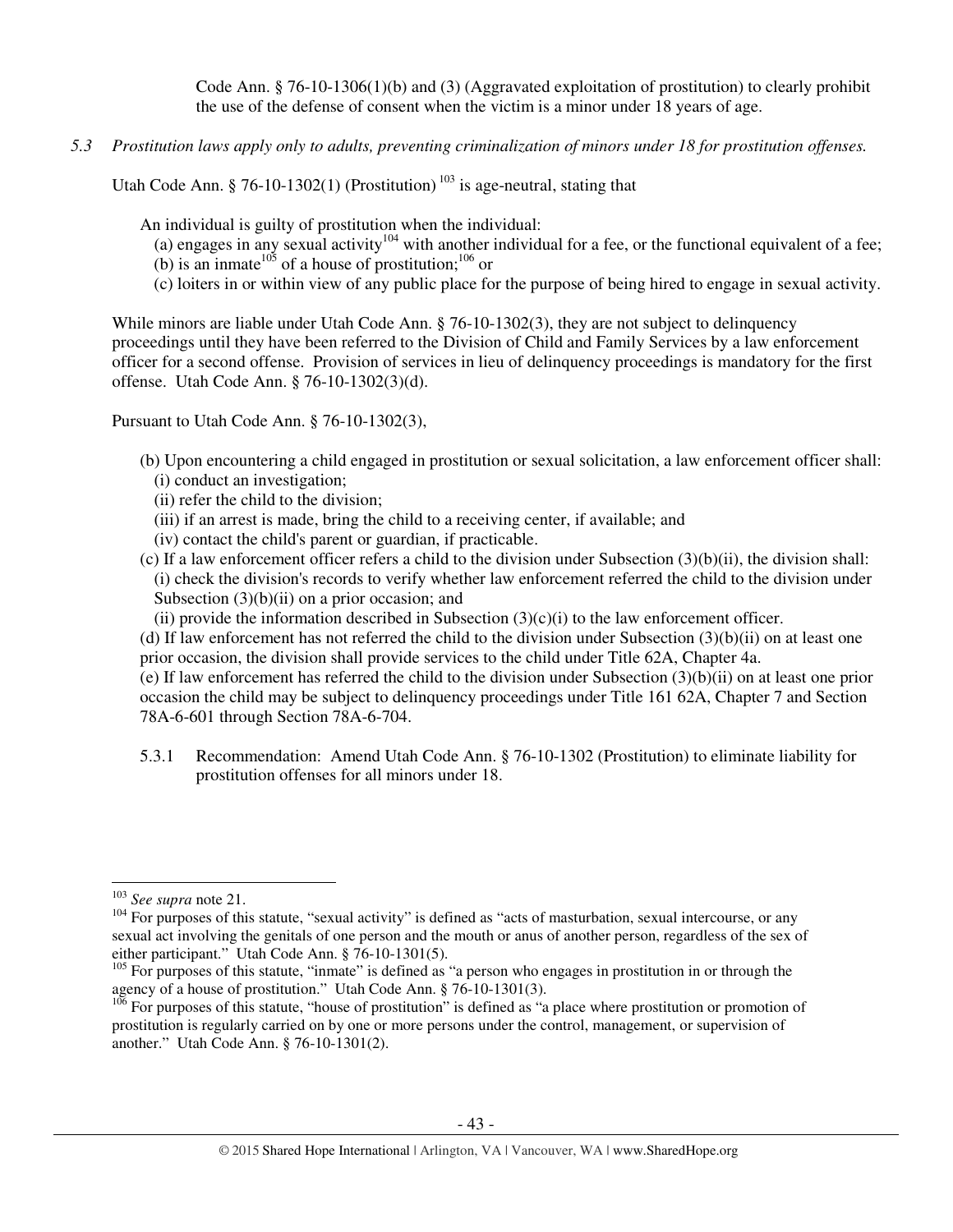## *5.4 State law provides a non-punitive avenue to specialized services through one or more points of entry.*

# **Child Identified as Abused/Neglected**

Pursuant to Utah Code Ann. § 78A-6-105(1),<sup>107</sup> a sexually exploited child is likely to be identified as abused or neglected. Utah does not specifically use the term "caregiver" in its child welfare statutes, and if a child is identified as abused or neglected under Utah Code Ann. § 78A-6-105(1), the definition of the person responsible for the child under Utah Code Ann. § 78A-6-105 and § 62A-4a-101<sup>108</sup> is not sufficiently broad to involve Child Protective Services in investigations where the child is in the custody or control of a non-family trafficker.

Utah provides some protective provisions to commercially sexually exploited children. While there is no mandated child protection response for commercially sexually exploited children that would prevent them from being detained in juvenile detention facilities, Utah laws do allow Child Protective Services and law enforcement to immediately remove children from abusive situations which may affect commercially sexually exploited children. Further, pursuant to Utah Code Ann. §  $62A-4a-105(1)(b)(x)$ , "The division shall . . . provide . . . services for minors who are victims of human trafficking or human smuggling . . . or who have engaged in prostitution or sexual solicitation. . . ."

## *I. Initial Custody:*

 $\overline{a}$ 

## a. Authority for initial custody

If initially identified as abused or neglected, a minor may be taken into protective custody under the Juvenile Court Act of 1996, Utah Code Ann. § 78A-6-106(2) (Search warrants and subpoenas—Authority to issue— Protective custody—Expedited hearing) which states,

A peace officer or child welfare worker may not enter the home of a child who is not under the jurisdiction of the court, remove a child from the child's home or school, or take a child into protective custody unless: (a) there exist exigent circumstances sufficient to relieve the peace officer or child welfare worker of the requirement to obtain a warrant;

(b) the peace officer or child welfare worker obtains a search warrant under Subsection (3);

(c) the peace officer or child welfare worker obtains a court order after the parent or guardian of the child

- is given notice and an opportunity to be heard; or
- (d) the peace officer or child welfare worker obtains the consent of the child's parent or guardian.

Under the Utah Human Services Code, Child and Family Services Chapter, Utah Code Ann. § 62A-4a-202.1(1) (Entering home of a child—Taking a child into protective custody—Caseworker accompanied by peace officer—Preventive services—Shelter facility or emergency placement) states,

(1) A peace officer or child welfare worker may not:

<sup>&</sup>lt;sup>107</sup> See *infra* section 5.5 for a full analysis of the definition of "abuse" as it relates to identification of sexually exploited children.

<sup>&</sup>lt;sup>108</sup> See *infra* section 5.6 for a full analysis of the definition of "caregiver."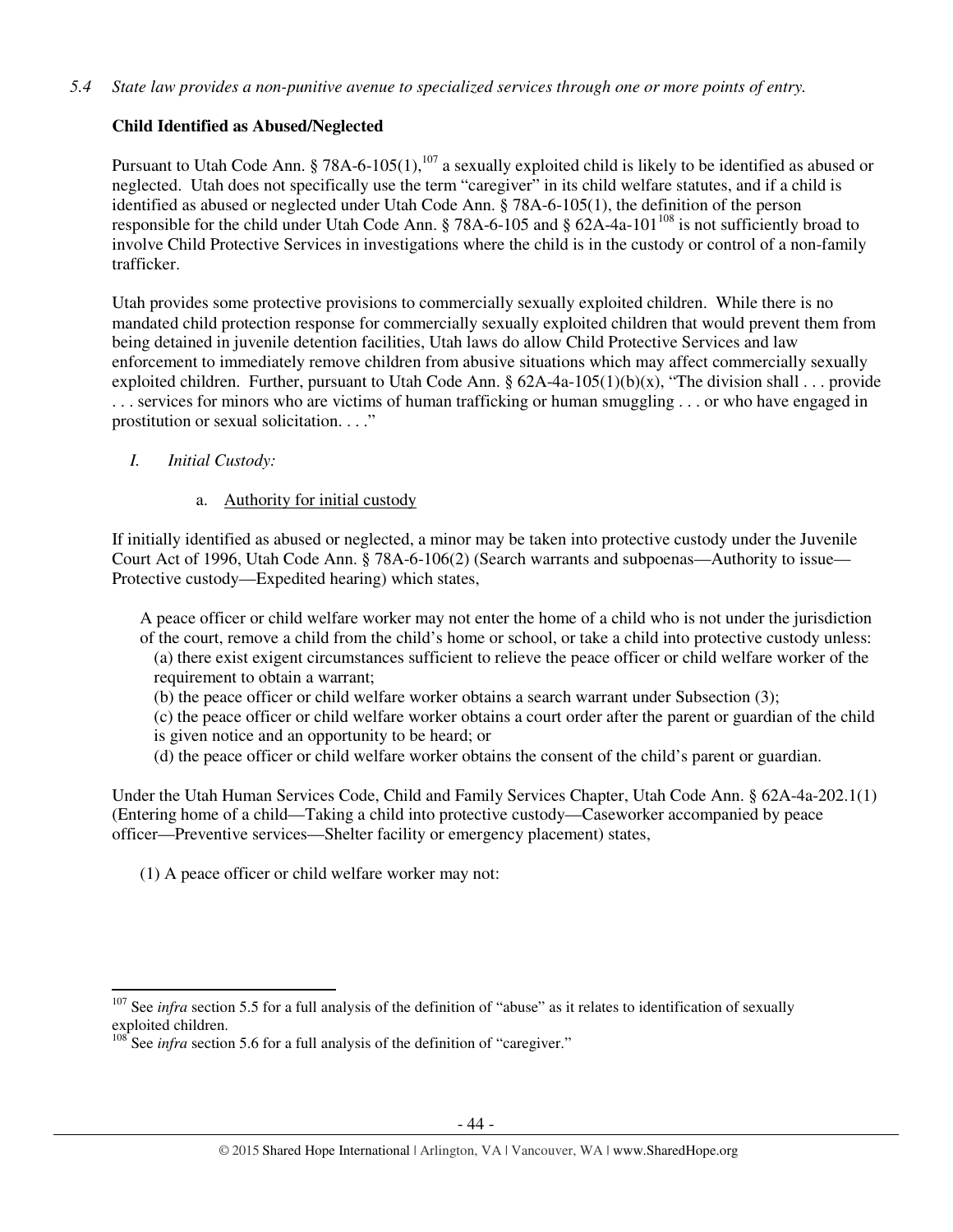(a) enter the home of a child who is not under the jurisdiction of the court, remove a child from the child's home or school, or take a child into protective custody<sup>109</sup> unless authorized under Subsection 78A-6-106(2)[Search warrants and subpoenas—Authority to issue—Protective custody—Expedited hearing]; or (b) remove a child from the child's home or take a child into custody under this section solely on the basis of educational neglect, truancy, or failure to comply with a court order to attend school.

A minor victim who is suspected of committing a prostitution offense may also be taken into custody by law enforcement and delivered to the Department of Child and Family Services. Pursuant to Utah Code Ann. § 76-  $10-1302(3)(b)(ii)$ ,  $^{110}$  "Upon encountering a child engaged in prostitution or sexual solicitation, a law enforcement officer shall . . . refer the child to the division." Pursuant to Utah Code Ann. § 76-10-1302(3)(c)(i), "If a law enforcement officer refers a child to the division under Subsection  $(3)(b)(ii)$ , the division shall... check the division's records to verify whether law enforcement referred the child to the division under Subsection (3)(b)(ii) on a prior occasion," and pursuant to Utah Code Ann. § 76-10-1302(3)(d), "If law enforcement has not referred the child to the division under Subsection (3)(b)(ii) on at least one prior occasion, the division shall provide services to the child under Title 62A, Chapter 4a."

b. Placement:

A child taken into custody under Utah Code Ann. § 62A-4a-202.1 "may not be placed or kept in a secure detention facility pending court proceedings unless the child is detainable based on guidelines promulgated by the Division of Juvenile Justice Services." Utah Code Ann. § 62A-4a-202.1(4)(a). Additionally, unless the child requires physical restriction, a child who is removed from the custody of a parent or guardian must be "given temporary care in:

(i) a shelter facility;  $^{111}$ 

(ii) an emergency placement in accordance with Section 62A-4a-209 [Emergency placement]." Utah Code Ann. § 62A-4a-202.1(4)(b).

In determining where to place a child under Utah Code Ann. § 62A-4a-202.1(4)(b), "a noncustodial parent, relative, or friend, in accordance with Section 62A-4a-209 [Emergency Placement]" will receive priority. Utah Code Ann. § 62A-4a-202.1(4)(c).

# *II. Process following initial custody:*

After taking a child into protective custody under Utah Code Ann. § 62A-4a-202.1, § 78A-6-106, or § 78A-6-  $302^{112}$  (Court-ordered protective custody of a child following petition filing—Grounds), the Division of Child and Family Services ("DCFS") must "immediately initiate an investigation of the: (a) circumstances of the child; and (b) grounds upon which the decision to place the child into protective custody was made." Utah Code Ann. § 62A-4a-202.3(1). If appropriate, in any case involving sexual abuse, the DCFS must provide the

<sup>109</sup> Utah Code Ann. § 62A-4a-101(20) defines "protective custody" as "the shelter of a child by the [Division of Child and Family Services] from the time the child is removed from the child's home until the earlier of: (a) the shelter hearing; or (b) the child's return home."

<sup>110</sup> *See supra* note 21.

<sup>&</sup>lt;sup>111</sup> "Shelter care" is defined as "the temporary care of a minor in a nonsecure facility." Utah Code Ann. § 62A-4a-101(26).

 $112$  The text of Utah Code Ann. § 78A-6-302 included here and elsewhere in this report includes amendments made by the enactment of House Bill 356 during the 2015 General Session of the Utah Legislature.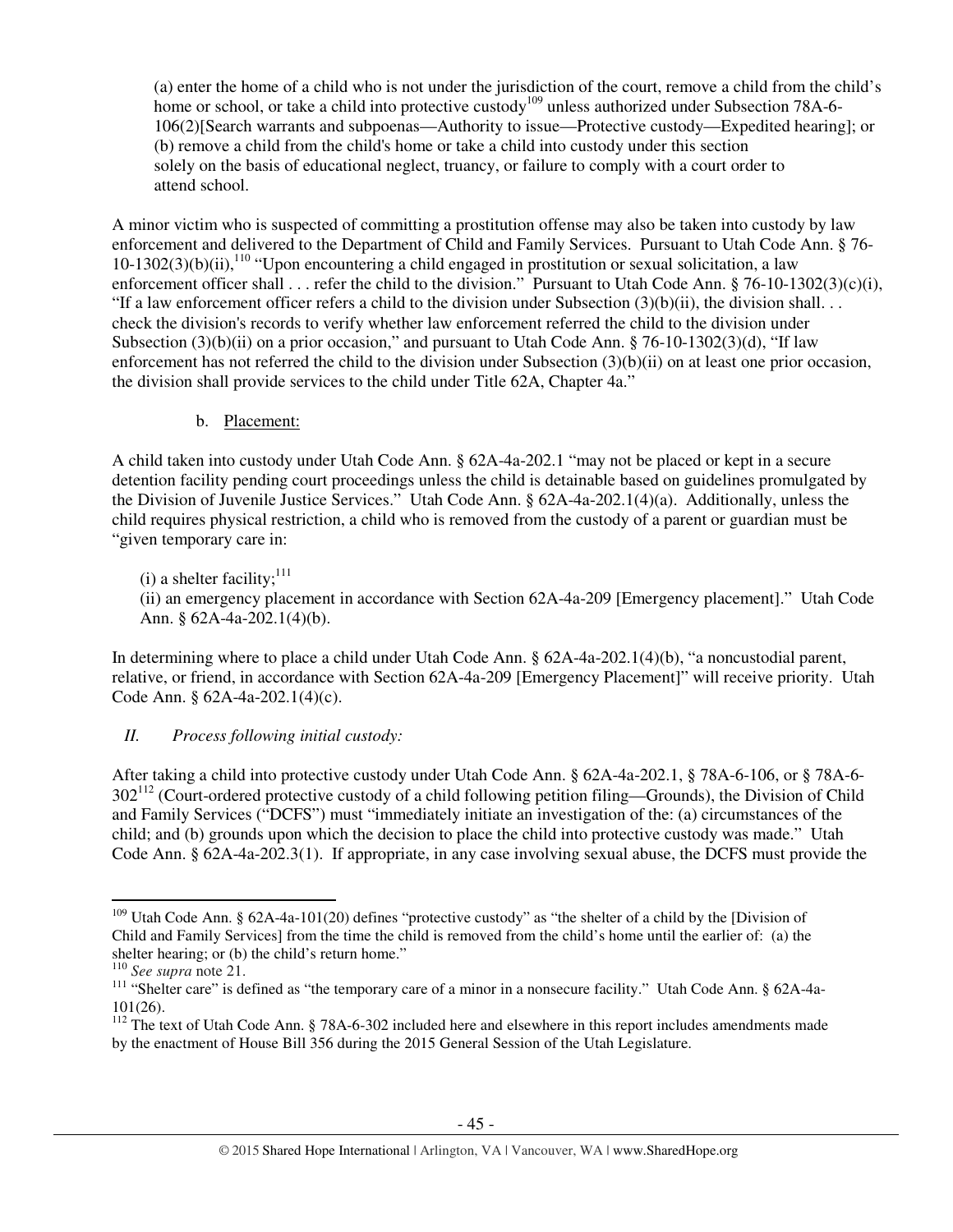child a medical examination within 24 hours of taking the child into custody. Utah Code Ann. § 62A-4a- $202.3(2)(g)$ .

# *III. Placement process pending adjudication/ investigation:*

The court is required to hold a shelter hearing within 72 hours of, among other things, the division taking a child into protective custody or removing a child or "emergency place under [Utah Code Ann. § 62A-4a-202.1(4)]." Utah Code Ann. § 78A-6-306(1)(a)–(c)<sup>113</sup> (Shelter hearing). At the shelter hearing, the DCFS must tell the court, among other things, why the child "was removed from the parent's or guardian's custody . . . [and] the need, if any, for continued shelter." Utah Code Ann. § 78A-6-306(6)(a), (c). After the shelter hearing, pursuant to Utah Code Ann. § 78A-6-306(9)(a), the court must release the child from protective custody unless the court finds by a preponderance of the evidence any of the following:

(i) subject to Subsection (9)(b)(i), there is a serious danger to the physical health or safety of the child and the child's physical health or safety may not be protected without removing the child from the custody of the child's parent;

(ii) (A) the child is suffering emotional damage that results in a serious impairment in the child's growth, development, behavior, or psychological functioning;

(B) the parent or guardian is unwilling or unable to make reasonable changes that would sufficiently prevent future damage; and

(C) there are no reasonable means available by which the child's emotional health may be protected without removing the child from the custody of the child's parent or guardian;

(iii) there is a substantial risk that the child will suffer abuse or neglect if the child is not removed from the custody of the child's parent or guardian;

 $(iv)$  subject to Subsection  $(9)(b)(ii)$ , the child or a minor residing in the same household has been, or is considered to be at substantial risk of being, physically abused, sexually abused, or sexually exploited by a:

- (A) parent or guardian;
- (B) member of the parent's household or the guardian's household; or
- (C) person known to the parent or guardian;

. . .

 $\overline{a}$ 

 $(xiii)$  the child's welfare is substantially endangered ....

Utah Code Ann. § 78A-6-306(12) provides that "[i]n cases where actual sexual abuse, sexual exploitation, ... [or] severe abuse . . . are involved, neither the [DCFS] nor the court has any duty to make 'reasonable efforts' or to . . . attempt to maintain a child in the child's home, return a child to the child's home, provide reunification services, or attempt to rehabilitate the offending parent or parents." Furthermore, Utah Code Ann. § 78A-6- 306(15) states,

(15) If the court finds that continued removal and temporary custody are necessary for the protection of a child pursuant to section 9(a), the court shall order continued removal regardless of:

- (a) any error in the initial removal of the child;
- (b) the failure of a party to comply with notice provisions; or
- (c) any other procedural requirement of this chapter or Title 62A, Chapter 4a, Child and Family Services.

<sup>&</sup>lt;sup>113</sup> The text of Utah Code Ann. § 78A-6-306 included here and elsewhere in this report includes amendments made by the enactment of House Bill 356 during the 2015 General Session of the Utah Legislature.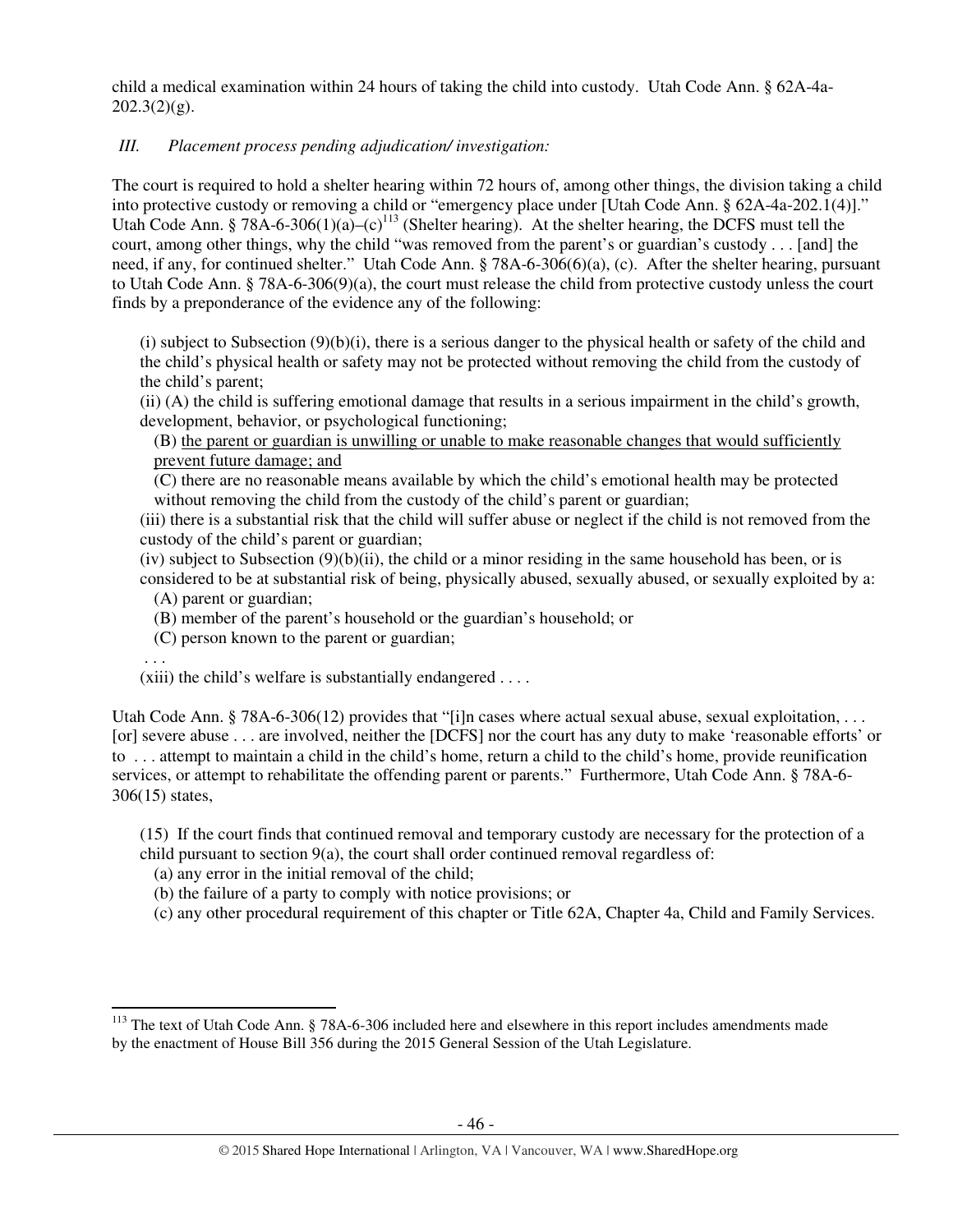Pursuant to Utah Code Ann. § 78A-6-307(2)<sup>114</sup> (Shelter hearing—Placement—DCFS custody), the court will make reasonable efforts at a shelter hearing to place the child with the child's parent. However, Utah Code Ann. § 78A-6-307(7) states,

(7) If, at the time of the shelter hearing, a child is removed from the custody of the child's parent and is not placed in the custody of the child's other parent, the court:

(a) shall, at that time, determine whether, subject to Subsections (18)(c) through (e), there is a relative of the child or a friend of a parent of the child who is able and willing to care for the child; [and] . . .

(d) may order that the child be placed in the custody of the division pending the determination under Subsection  $(7)(a)$ .

*IV. Adjudication:* 

At a dispositional hearing, the court may order any disposition stated in Utah Code Ann. § 78A-6-117(2)<sup>115</sup> (Adjudication of jurisdiction of juvenile court—Disposition of cases—Enumeration of possible court orders— Considerations of court—Obtaining DNA sample). Utah Code Ann. § 78A-6-312 (Dispositional hearings reunification services—exceptions). Pursuant to Utah Code Ann. § 78A-6-117(2), "[u]pon adjudication the court may make" any of the listed dispositions, including "place the minor in state supervision . . . under the legal custody of: (A) the minor's parent or guardian; (B) the Division of Juvenile Services: or (C) the Division of Child and Family Services." Utah Code Ann. § 78A-6-117(2)(a)(ii).

Furthermore, "[t]the court may: (A) vest legal custody of the minor in the Division of Child and Family Services, Division of Juvenile Justice Services, or the Division of Substance Abuse and Mental Health; and (B) order the Department of Human Services to provide dispositional recommendations and services." Utah Code Ann. § 78A-6-117(2)(c)(i).

## *V. Outcomes*

Pursuant to Utah Code Ann. § 78A-6-312(1) the court can may also enter any of the following alternative orders at a dispositional hearing:

- (b) place the minor in the custody or guardianship of any:
	- (i) individual; or
- (ii) public or private entity or agency; or
- (c) order:

l

- (i) protective supervision;
- (ii) family preservation;

(iii) subject to Subsections 12(b),  $\S$  78A-6-105(27)(d) [Definitions], and 78A-6-117(2)(n) [Adjudication of jurisdiction of juvenile court—Disposition of cases—Enumeration of possible court orders— Considerations of court—Obtaining DNA sample], and Section § 78A-6-301.5 [Second medical opinion], medical or mental health treatment; or

(iv) other services.

<sup>&</sup>lt;sup>114</sup> The text of Utah Code Ann. § 78A-6-307 included here and elsewhere in this report includes amendments made by the enactment of House Bill 39 during the 2015 General Session of the Utah Legislature.

<sup>&</sup>lt;sup>115</sup> The text of Utah Code Ann. § 78A-6-117 included here and elsewhere in this report includes amendments made by the enactment of House Bill 356 during the 2015 General Session of the Utah Legislature.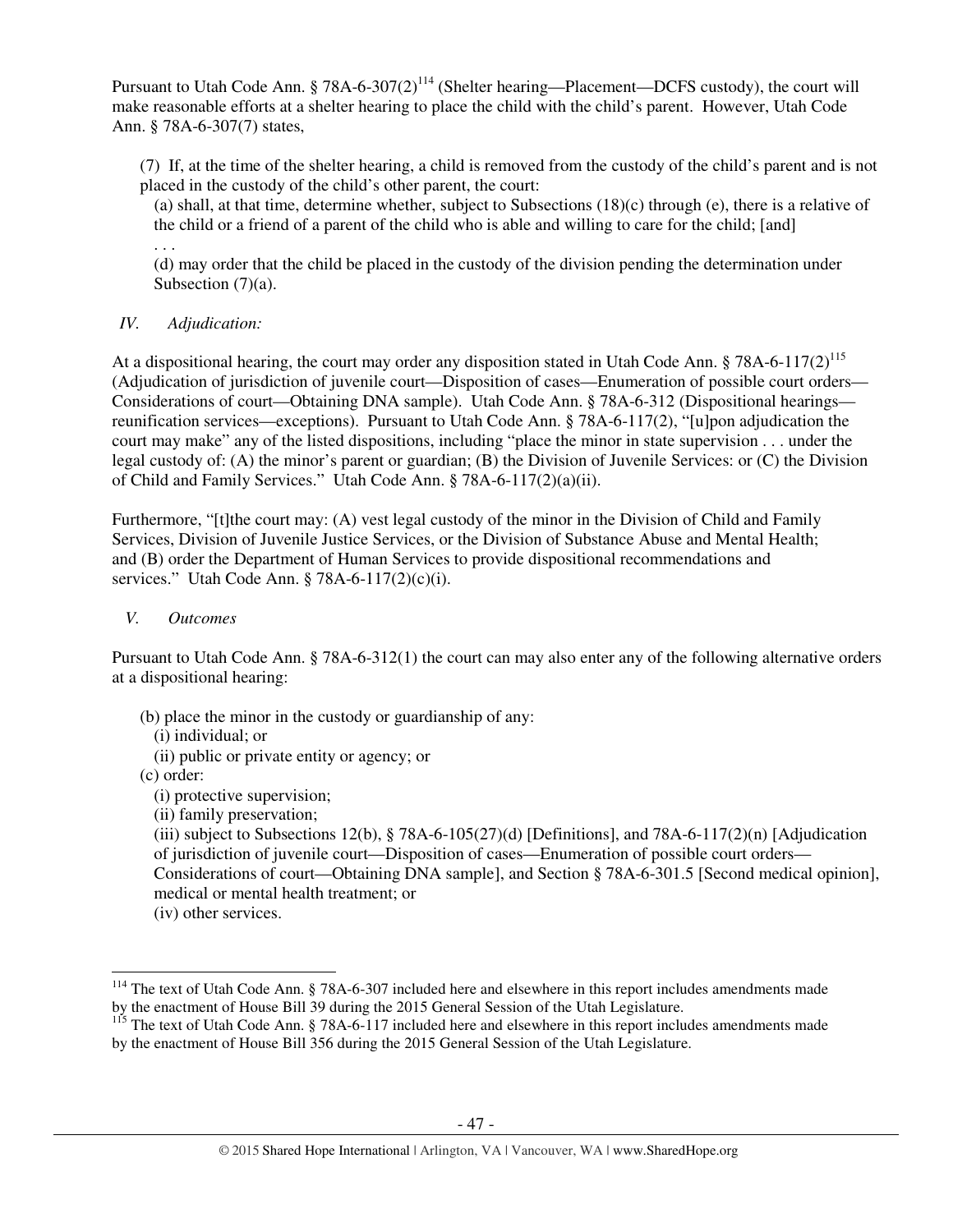Furthermore, if at the dispositional hearing the court determines that continued removal is in the best interest of the minor, it must "(a) establish a primary permanency goal for the minor; and (b) determine whether, in view of the primary permanency goal, reunification services are appropriate for the minor and the minor's family . . . ." Utah Code Ann. § 78A-6-312(2). However, "[i]n cases where obvious sexual abuse, sexual exploitation, abandonment, severe abuse, or severe neglect are involved, neither the [DCFS] nor the court has any duty to make 'reasonable efforts' or to, in any other way, attempt to provide reunification services, or to attempt to rehabilitate the offending parent or parents." Utah Code Ann. § 78A-6-312(4).

If the court does not order reunification services at the dispositional hearing, a permanency hearing must be held within 30 days after the day on which the dispositional hearing ends. Utah Code Ann. § 78A-6-  $314(1)(b)^{116}$  (Permanency hearing – Final plan – Petition for termination of parental rights filed – Hearing on termination of parental rights).

# **Child Identified as Delinquent**

A child suspected of committing a prostitution offense may receive a protective response and access to services through child welfare. While minors are liable under Utah Code Ann. § 76-10-1302(3), they are not subject to delinquency proceedings until they have been referred to the Division of Child and Family Services by a law enforcement officer for a second offense. Provision of services in lieu of delinquency proceedings is mandatory for the first offense. Utah Code Ann. § 76-10-1302(3)(d).

 To the extent a minor victim is identified as having committed an offense other than prostitution or a status offense arising from the child's exploitation, it is possible for the minor to be taken into custody and detained.

- *I. Initial Custody:* 
	- a. Authority for initial custody

A child suspected of prostitution may be arrested for prostitution, but must be referred to the Division of Child and Family Services. Pursuant to Utah Code Ann.  $\S$  76-10-1302(3),  $^{117}$ 

(b) Upon encountering a child engaged in prostitution or sexual solicitation, a law enforcement officer shall:

- (i) conduct an investigation;
- (ii) refer the child to the division;
- (iii) if an arrest is made, bring the child to a receiving center, if available; and
- (iv) contact the child's parent or guardian, if practicable.

(c) If a law enforcement officer refers a child to the division under Subsection (3)(b)(ii), the division shall:

(i) check the division's records to verify whether law enforcement referred the child to the division under Subsection  $(3)(b)(ii)$  on a prior occasion; and

(ii) provide the information described in Subsection  $(3)(c)(i)$  to the law enforcement officer.

<sup>&</sup>lt;sup>116</sup> The text of Utah Code Ann. § 78A-6-314 included here and elsewhere in this report includes amendments made by the enactment of Senate Bill 103 during the 2015 General Session of the Utah Legislature.

<sup>117</sup> *See supra* note 21.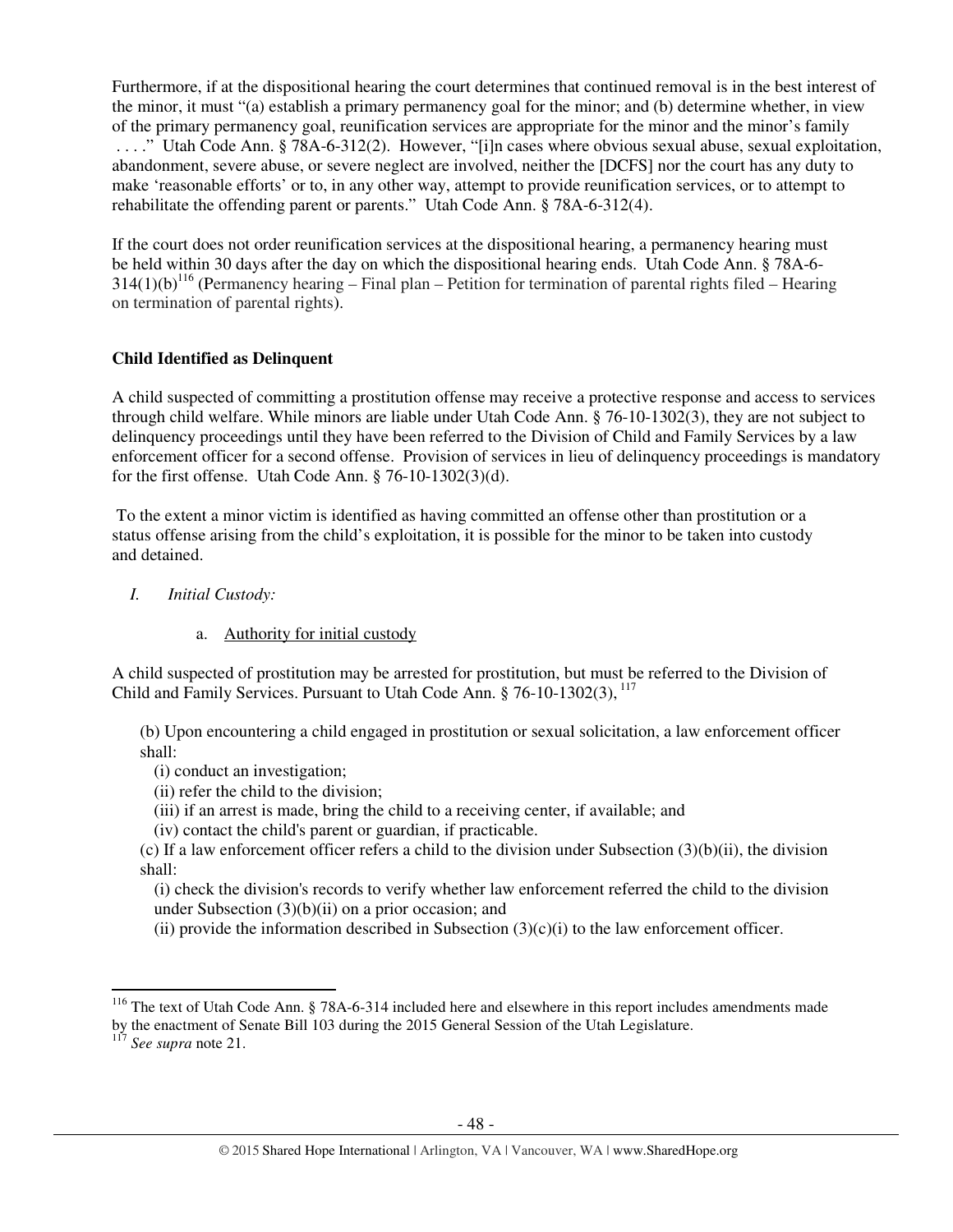(d) If law enforcement has not referred the child to the division under Subsection  $(3)(b)(ii)$  on at least one prior occasion, the division shall provide services to the child under Title 62A, Chapter 4a. (e) If law enforcement has referred the child to the division under Subsection (3)(b)(ii) on at least one prior occasion the child may be subject to delinquency proceedings under Title 161 62A, Chapter 7 and Section 78A-6-601 through Section 78A-6-704.

If identified as committing an offense other than prostitution or a status offense, Utah Code Ann. § 78A-6- 112(1) (Minor taken into custody by peace officer, private citizen, or probation officer—Grounds—Notice requirements—Release or detention—Grounds for peace officer to take adult into custody) provides,

(1) A minor may be taken into custody by a peace officer without order of the court if: (a) in the presence of the officer the minor has violated a state law, federal law, local law, or municipal ordinance; . . .

(d) there are reasonable grounds to believe the minor has run away or escaped from the minor's parents, guardian, or custodian; or

(e) there is reason to believe that the minor is:

(i) subject to the state's compulsory education law; and

(ii) absent from school without legitimate or valid excuse, subject to Section 53A-11-105 [Taking custody of a person believed to be a truant minor—Disposition—Receiving centers—Reports— Immunity from liability).

b. Placement:

 $\overline{a}$ 

A child engaged in prostitution or sexual solicitation, who has been arrested by a law enforcement officer, shall be brought to a receiving center, if available. Utah Code Ann. § 76-10-1302(3)(b). Pursuant to Utah Code Ann. § 76-10-1302(3),

(c) If a law enforcement officer refers a child to the division under Subsection  $(3)(b)(ii)$ , the division shall:

(i) check the division's records to verify whether law enforcement referred the child to the division under Subsection  $(3)(b)(ii)$  on a prior occasion; and

(ii) provide the information described in Subsection  $(3)(c)(i)$  to the law enforcement officer.

(d) If law enforcement has not referred the child to the division under Subsection (3)(b)(ii) on at least one prior occasion, the division shall provide services to the child under Title 62A, Chapter 4a.

Otherwise, upon arrival at the youth corrections facility, a staff member must immediately determine "whether to admit the minor to secure detention,<sup>118</sup> admit the minor to home detention, place the minor in a placement other than detention, or return the minor home." Utah Code Ann. § 78A-6-112(5)(b)(i). Pursuant to Utah Code Ann. § 78A-6-113(1) (Placement of minor in detention or shelter facility—Grounds—Detention hearings— Period of detention—Notice—Confinement for criminal proceedings—Bail laws applicable—Exception),

<sup>&</sup>lt;sup>118</sup> Although Utah Code Ann. § 78A-6-105 (Definitions) does not define "secure detention," it defines "secure facility" as "any facility operated by or under contract with the Division of Juvenile Justice Services, that provides 24-hour supervision and confinement for youth offenders committed to the division for custody and rehabilitation." Utah Code Ann. § 78A-6-105(36). Utah Code Ann. § 62A-7-101(19), however, defines "secure detention" as "predisposition placement in a facility operated by or under contract with the division, for conduct by a child who is alleged to have committed a delinquent act."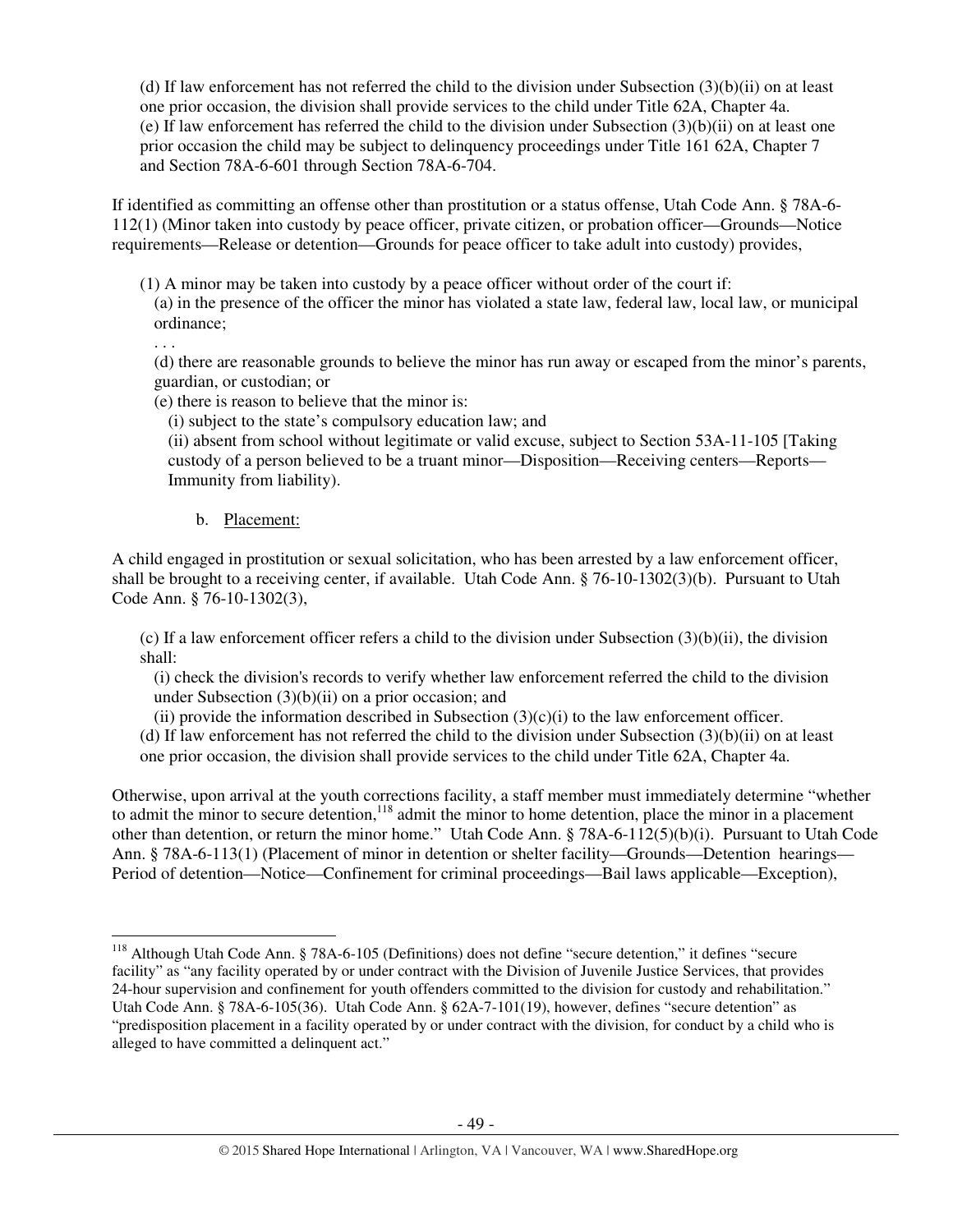(a) A minor may not be placed or kept in a secure detention facility pending court proceedings unless it is unsafe for the public to leave the minor with the minor's parents, guardian, or custodian and the minor is detainable based on guidelines promulgated by the Division of Juvenile Justice Services. (b) A child who must be taken from the child's home but who does not require physical restriction shall be given temporary care in a shelter facility and may not be placed in a detention facility. (c) A child may not be placed or kept in a shelter facility pending court proceedings unless it is unsafe to leave the child with the child's parents, guardian, or custodian.

Additionally, "[a] child under 16 years of age may not be held in jail, lockup, or other place for adult detention except as provided by Section 62A-7-201 [Definitions] or unless certified as an adult pursuant to Section 78A-6-703 [Certification hearings—Juvenile court to hold preliminary hearing —Factors considered by juvenile court for waiver of jurisdiction to district court]." Utah Code Ann. § 78A-6- 113(8)(a).

# *II. Process following initial custody:*

When a child is arrested for committing a Class B misdemeanor<sup>119</sup> or below, the arresting officer must prepare a citation and submit it to the juvenile court within 5 days. Utah Code Ann. § 78A-6-603. Such citation shall require the juvenile to appear in court. Utah Code Ann. § 78A-6-603(10). When a child is arrested for committing a Class A misdemeanor or a felony, the arresting officer must file a formal referral with the juvenile court within 10 days of the child's arrest, unless the arrested child was taken to a detention facility, in which case, the arresting officer must file within 72 hours. Utah Code Ann.  $\S 78A-6-602(2)(a)$ .

Pursuant to Utah Code Ann. § 76-10-1302(3), which applies to instances where a law officer encounters a child engaged in prostitution or sexual solicitation,

- (c) If a law enforcement officer refers a child to the division under Subsection (3)(b)(ii), the division shall: (i) check the division's records to verify whether law enforcement referred the child to the division under Subsection  $(3)(b)(ii)$  on a prior occasion; and
	- (ii) provide the information described in Subsection  $(3)(c)(i)$  to the law enforcement officer.

(d) If law enforcement has not referred the child to the division under Subsection  $(3)(b)(ii)$  on at least one prior occasion, the division shall provide services to the child under Title 62A, Chapter 4a.

(e) If law enforcement has referred the child to the division under Subsection (3)(b)(ii) on at least one prior occasion the child may be subject to delinquency proceedings under Title 161 62A, Chapter 7 and Section 78A-6-601 through Section 78A-6-704.

# *III. Placement process pending adjudication:*

l

In instances where a child is subject to delinquency proceedings and is detained on those charges, "a minor may not be held in a detention facility longer than 48 hours prior to a detention hearing, excluding weekends and holidays, unless the court has entered an order for continued detention." Utah Code Ann. § 78A-6-113(4)(a). If at the detention hearing the court determines that it would be unsafe to release the minor, the minor may continue to be held in that facility or a more appropriate facility. Utah Code Ann. § 78A-6-113(4)(d).

<sup>119</sup> Prostitution is a Class B misdemeanor. Utah Code Ann. § 76-10-1302. *See supra* Section 5.3.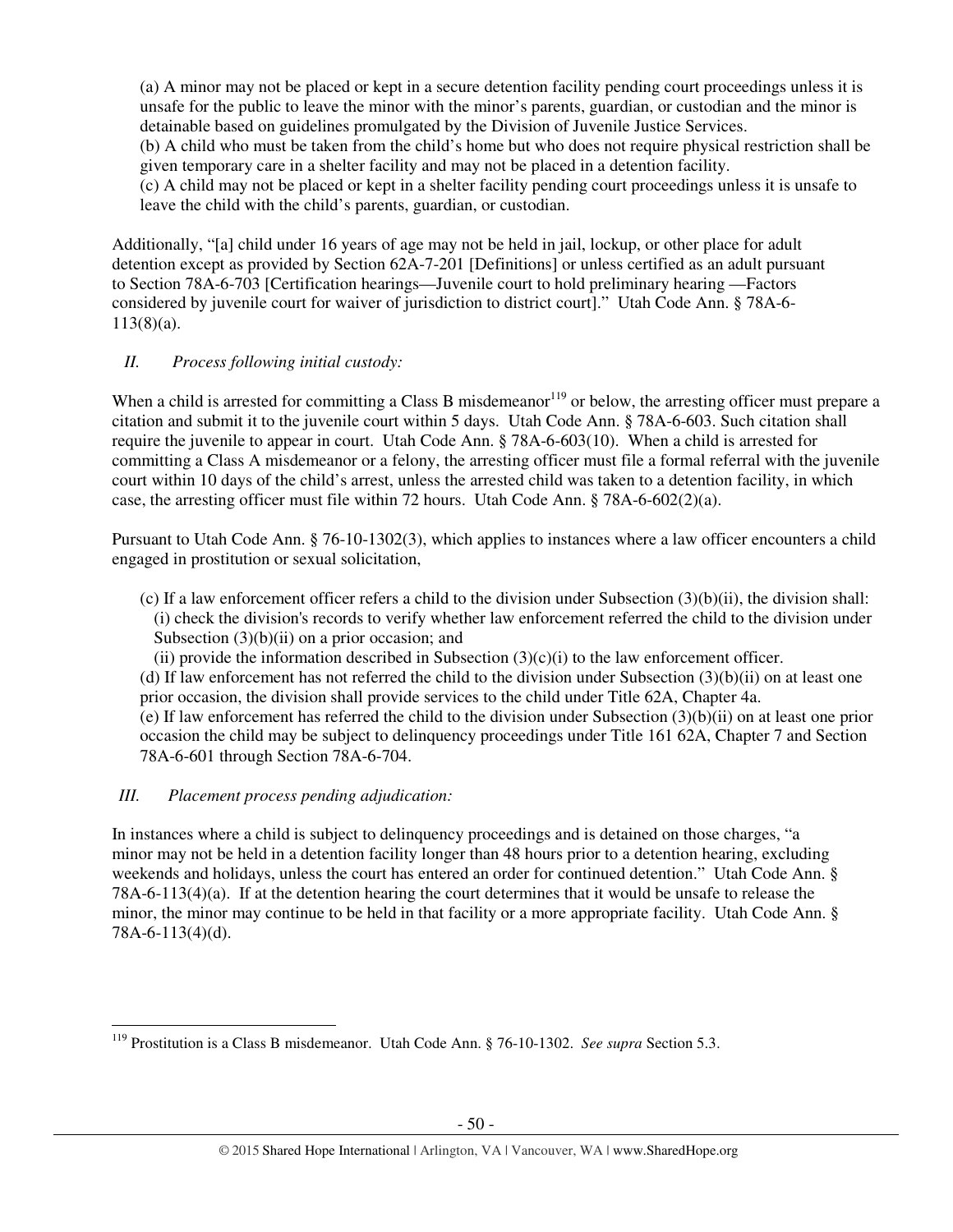## *IV. Adjudication:*

After the detention hearing has been conducted, only the court has the authority to release the minor. Utah Code Ann. § 78A-6-113(4)(e)(i). Once a dispositional order has been entered, the minor may not be held in non-secure substitute care<sup>120</sup> or community-based placement for longer than 72 hours, unless the court determines that it is in the best interest of the minor that the period of detention be extended. Utah Code Ann. § 78A-6-113(5).

## *V. Outcomes*

l

While minors are liable under Utah Code Ann. § 76-10-1302(3), they are not subject to delinquency proceedings until they have been referred to the Division of Child and Family Services by a law enforcement officer for a second offense. Provision of services in lieu of delinquency proceedings is mandatory for the first offense. Utah Code Ann. § 76-10-1302(3)(d). Pursuant to § 76-10-1302(e), "[i]f law enforcement has referred the child to the division under Subsection (3)(b)(ii) on at least one prior occasion the child may be subject to delinquency proceedings under Title 161 62A, Chapter 7 and Section 78A-6-601 through Section 78A-6-704.

Upon adjudication, Utah Code Ann. § 78A-6-117(2) (Adjudication of jurisdiction of juvenile court— Disposition of cases—Enumeration of possible court orders—Considerations of court—Obtaining DNA samples) allows the court to enter certain adjudicatory decrees, including placing the child on probation in the child's home; "place the minor in the legal custody of a relative or other suitable person, with or without probation or protective supervision;" "commit a minor to the Division of Juvenile Justice Services for secure confinement;" or "vest legal custody of an abused, neglected, or dependent minor in the Division of Child and Family Services or any other appropriate person in accordance with the requirements and procedures of Title 78A, Chapter 6, Part 3, Abuse, Neglect, and Dependency Proceedings."

The "court may commit a minor to the Division of Juvenile Justice Services for secure confinement" pursuant to Utah Code Ann. § 78A-6-117(2)(d)(i), but not if the minor is only under the jurisdiction of the court for "abuse, neglect or dependency." Utah Code Ann. § 78A-6-117(2)(d)(ii). Minors under the jurisdiction of the court for committing an act "which if committed by an adult would be a criminal offense" may be placed in "detention or an alternative to detention" for no more than 30 days. Utah Code Ann. § 78A-6-117(2)(f)(i), (2)(f)(ii).

- 5.4.1 Recommendation: Enact a law that mandates juvenile sex trafficking victims' access to specialized services.
- *5.5 Commercial sexual exploitation is identified as a type of abuse and neglect within child protection statutes.*

For purposes of Utah's Juvenile Court Act of 1996, and for Utah's "Child and Family Services" chapter, which refers back to the Juvenile Court Act definition, commercial sexual exploitation is expressly identified as a type

<sup>&</sup>lt;sup>120</sup> "Substitute care" is defined in Utah Code Ann. § 78A-6-113(5) by referring to Utah Code Ann. § 62A-4a-101(32), which defines the term as

<sup>(</sup>a) the placement of a minor in a family home, group care facility, or other placement outside the minor's own home, either at the request of a parent or other responsible relative, or upon court order, when it is determined that continuation of care in the minor's own home would be contrary to the minor's welfare;

<sup>(</sup>b) services provided for a minor awaiting placement; and

<sup>(</sup>c) the licensing and supervision of a substitute care facility.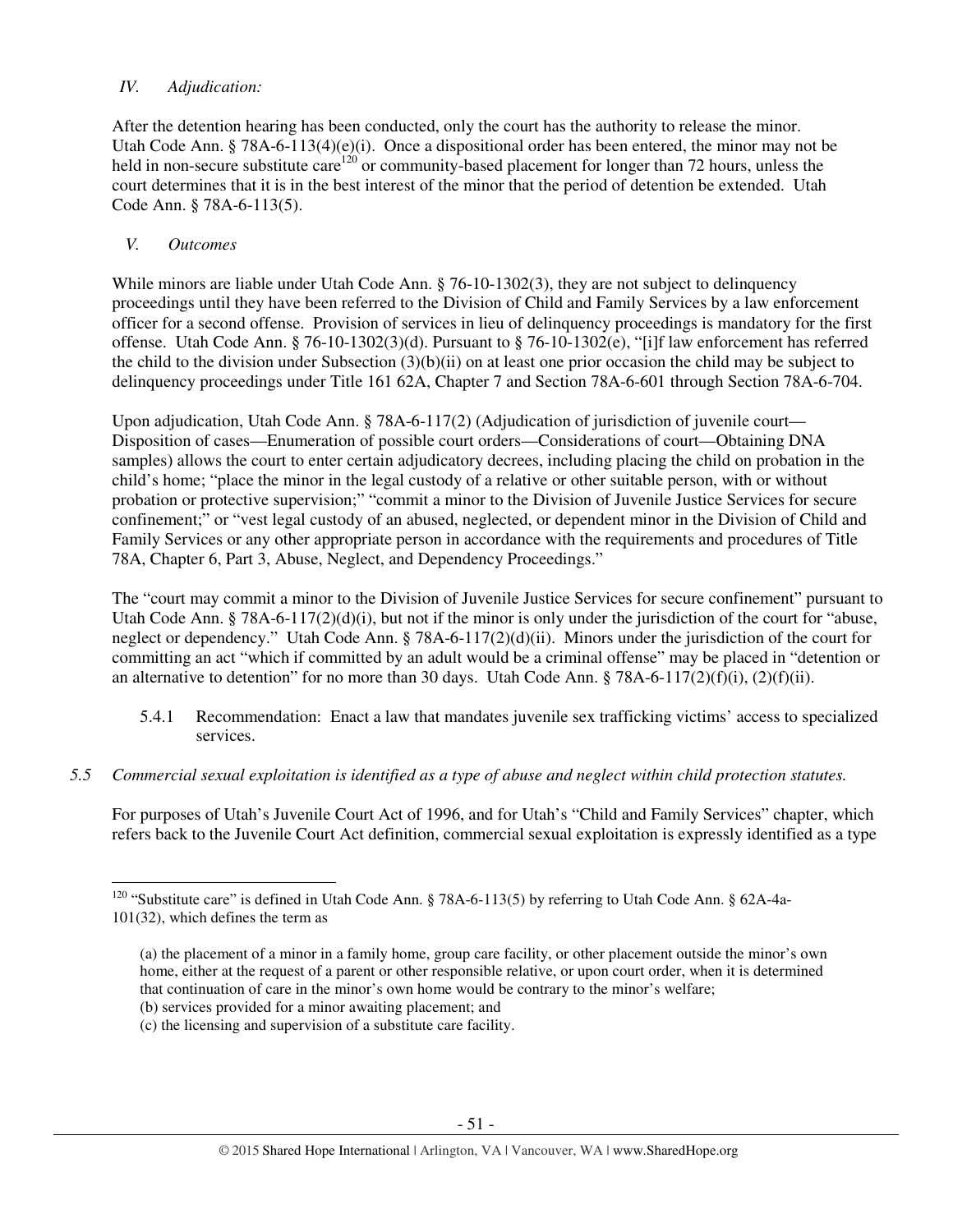of abuse.<sup>121</sup> However, the definition of commercial sexual exploitation used in Utah's child protection statutes only includes conduct criminalized under Utah Code Ann. § 76-5b-201 (Sexual exploitation of a minor— Offenses) and does not expressly include conduct prohibited under Utah Code Ann. § 76-5-308.5<sup>122</sup> (Human trafficking of a child—Penalties) or Utah's other CSEC laws.

Specifically, Utah Code Ann. § 78A-6-105(1)<sup>123</sup> (Definitions) defines "abuse" as

(i) nonaccidental harm<sup>124</sup> of a child;

- (ii) threatened harm of a child;
- (iii) sexual exploitation;
- (iv) sexual abuse; or
- (v) that a child's natural parent:

(A) intentionally, knowingly, or recklessly causes the death of another parent of the child;

(B) is identified by a law enforcement officer as the primary suspect in an investigation for intentionally, knowingly, or recklessly causing the death of another parent of the child; or

(C) is being prosecuted for or has been convicted of intentionally, knowingly, or recklessly causing the death of another parent of the child.

Utah Code Ann. § 78A-6-105(40), then defines "sexual exploitation" as

knowingly:

(a) employing, using, persuading, inducing, enticing, or coercing any child to:

(i) pose in the nude for the purpose of sexual arousal of any person; or

(ii) engage in any sexual or simulated sexual conduct for the purpose of photographing, filming,

recording, or displaying in any way sexual or simulated sexual conduct;

(b) displaying, distributing, possessing for the purpose of distribution, or selling material depicting a child:

(i) in the nude, for the purpose of sexual arousal of any person; or

(ii) engaging in sexual or simulated sexual conduct; or

(c) engaging in any conduct that would constitute an offense under Section 76-5b-201 [Sexual exploitation of a minor—Offenses], regardless of whether the person who engages in the conduct is actually charged with, or convicted of, the offense.

5.5.1 Recommendation: Amend Utah Code Ann. § 78A-6-105(1) (Definitions) to include violations of Utah Code Ann. § 76-5-308.5 (Human trafficking of a child—Penalties), Utah Code Ann. § 76-5- 308(1) (Human trafficking), Utah Code Ann. § 76-5-310(2) (Aggravated human trafficking and aggravated human smuggling—Penalties), Utah Code Ann. § 76-10-1306(1)(b)[1] (Aggravated exploitation of prostitution), Utah Code Ann.  $\S$  76-5-404.1(4)(i) (Sexual abuse of a child— Aggravated sexual abuse of a child), Utah Code Ann. § 76-10-1303 (Patronizing a prostitute), and Utah Code Ann. § 76-10-1313 (Sexual solicitation—Penalty) in the definition of abuse.

<sup>&</sup>lt;sup>121</sup> Utah Code Ann. § 78A-6-105 (Definitions) provides that a "Dependent child" includes a child who is homeless or without proper care through no fault of the child's parent, guardian, or custodian.

<sup>122</sup> *See supra* note 2.

<sup>&</sup>lt;sup>123</sup> The text of Utah Code Ann. § 78A-6-105 included here and elsewhere in this report includes amendments made

by the enactment of Senate Bill 173 during the 2014 General Session of the Utah Legislature.

<sup>124</sup> *See supra* note 85.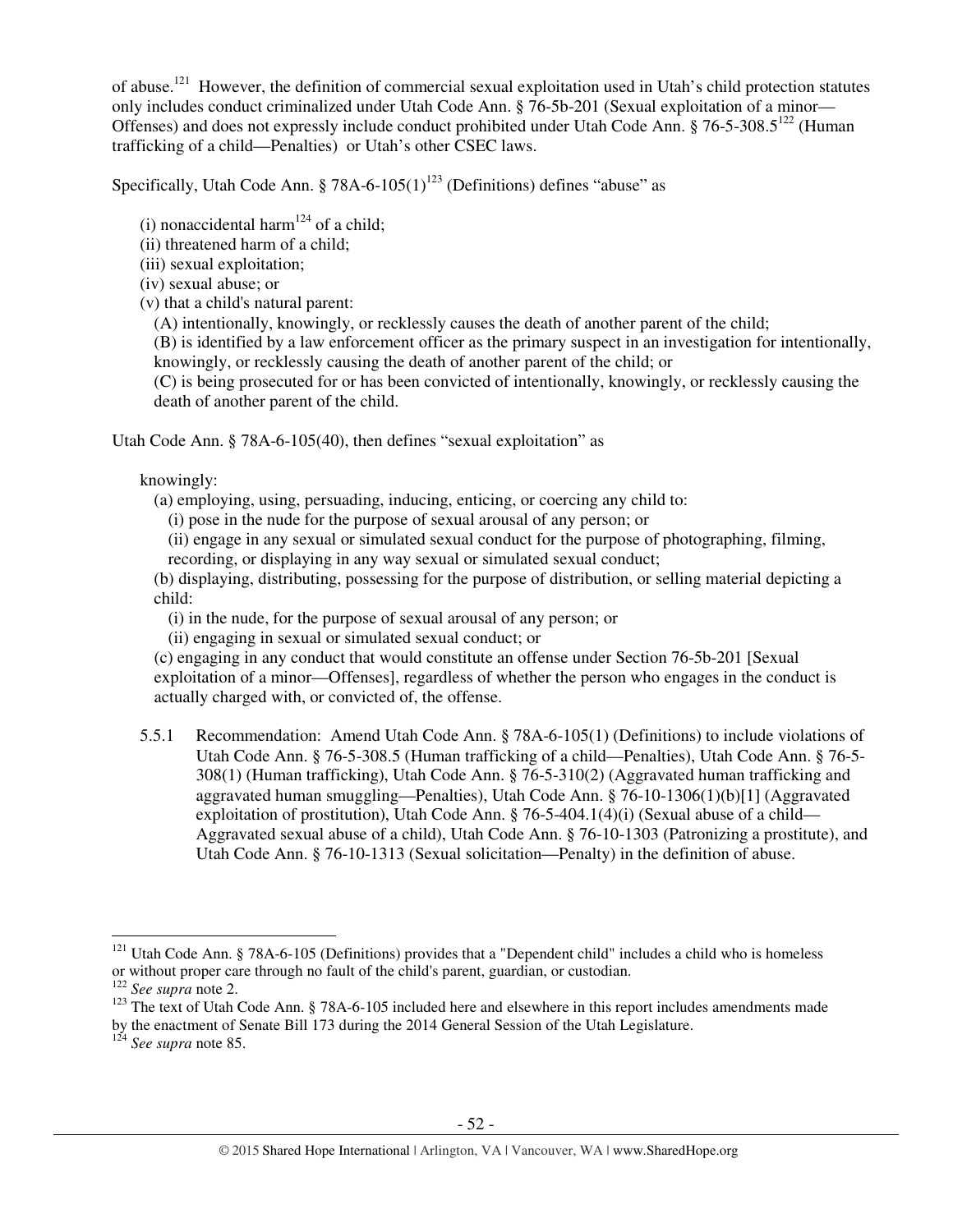*5.6 The definition of "caregiver" or another related term in the child welfare statutes is not a barrier to a sex trafficked child accessing the protection of child welfare.* 

Utah's child protective statutes do not use the term "caregiver." Although, Utah's child protective statutes frequently refer to a child's parent, guardian, or custodian, these terms are not defined in Utah Code Ann. § 78A-6-105(21) (Definitions) of the Juvenile Court Act of 1996 or § 62A-4a-101 (Definitions) of the Utah Human Services Code. However, jurisdictional statutes appear to provide the Division broad authority to provide services to minor victims of sex trafficking and commercial sexual exploitation.<sup>125</sup> Pursuant to Utah Code Ann. § 62A-4a-105(1)(b) (Division responsibilities),

(1) The division shall:

. . . .

l

(b) provide the following services:

. . . . (x) services for minors who are victims of human trafficking or human smuggling as described in Sections 76-5-308 through 76-5-310 or who have engaged in prostitution or sexual solicitation as defined in Section 76-10-1302; and

(xi) training for staff and providers involved in the administration and delivery of services offered by the division in accordance with this chapter . . . .

*5.7 Crime victims' compensation is specifically available to a child victim of sex trafficking or commercial sexual exploitation of children (CSEC) without regard to ineligibility factors.* 

The Utah Crime Victim Reparations and Assistance Board may award reparations to victims of criminally injurious conduct that occurred in Utah, or, if the claimant is a Utah resident, for criminally injurious conduct<sup>126</sup> that occurred outside of Utah if the location where the conduct occurred "does not provide a crime victims' compensation program." Utah Code Ann. §§ 63M-7-509(1)(a), (2), 63M-7-506(1)(h). For purposes of awarding victim reparations, a "victim" includes "a person who suffers bodily or psychological injury or death as a direct result of criminally injurious conduct or of the production of pornography in violation of Section 76- 5b-201 [Sexual exploitation of a minor—Offenses] if the person is a minor." Utah Code Ann. § 63M-7- 502(35)(a).

The requirement under Utah Code Ann. § 63M-7-502(9)(a)(iii) that the criminal conduct must "cause[], or pose[] a substantial threat of causing, bodily injury or death" to the victim, could prevent some domestic minor sex trafficking victims from being eligible to receive a reparations award.

Additionally, under Utah Code Ann. § 63M-7-509(4), (5)(a) (Grounds for eligibility), to be eligible to receive a reparations award, a victim must report the criminally injurious conduct to "law enforcement, or other federal or state investigative agencies," and "cooperate with the appropriate law enforcement agencies and prosecuting attorneys in their efforts to apprehend or convict the perpetrator of the alleged offense."

Even when a domestic minor sex trafficking victim qualifies as a victim under Utah Code Ann. § 63M-7- 502(35)(a), (b) and meets the eligibility requirements of Utah Code Ann. § 63M-7-509, several other requirements in Utah Code Ann. § 63M-7-510 (Ineligible persons—Fraudulent claims—Penalties) and Utah Code Ann. § 63M-7-512(1) (Reparations reduction) could present difficulties for domestic minor sex trafficking

<sup>&</sup>lt;sup>125</sup> Utah Code Ann. § 78A-6-105 (Definitions) provides that a "Dependent child" includes a child who is homeless

or without proper care through no fault of the child's parent, guardian, or custodian.

<sup>&</sup>lt;sup>126</sup> See supra note 97 for a definition of "criminally injurious conduct."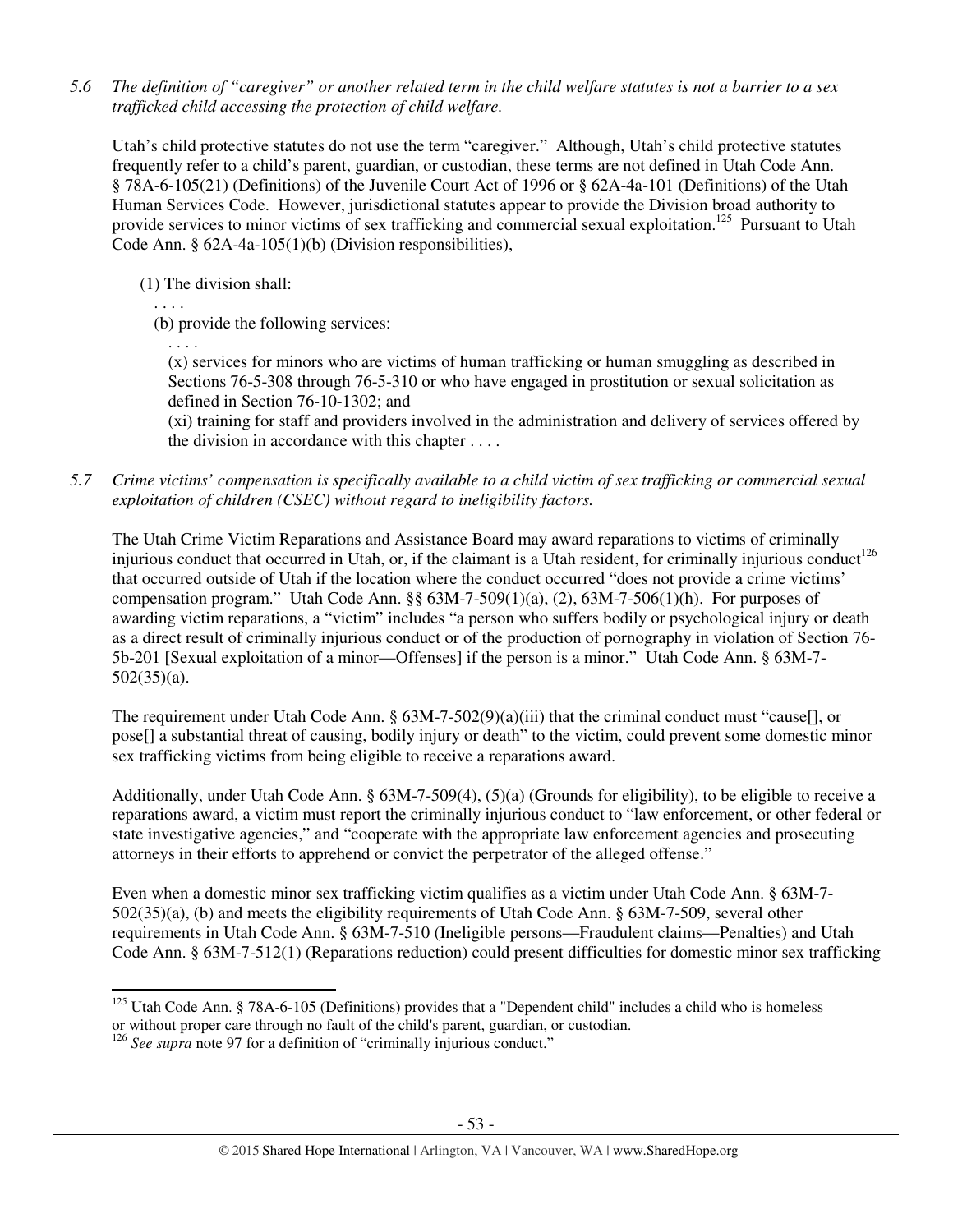victims. Utah Code Ann. § 63M-7-510(1)(f) provides that "any convicted offender serving a sentence of imprisonment in any prison or jail or residing in any other correctional facility" is ineligible to receive a reparations award. Consequently, to the extent a domestic minor sex trafficking victim has been sentenced for a crime in connection with his or her exploitation, that victim may be ineligible to receive a reparations award. Similarly, under Utah Code Ann. § 63M-7-512(1), even an eligible victim's reparations award can be reduced or denied if:

(a) the economic loss upon which the claim is based has been or could be recouped from other persons, including collateral sources;

(b) the reparations officer considers the claim unreasonable because of the misconduct of the claimant or of a victim through whom the claimant claims; . . .

. . . .

No provision of Utah's laws regarding reparation awards provides guidance as to when the reparations officer may consider a victim's claim "unreasonable" or exempt commercially sexually exploited child victims from the eligibility requirements or the award reduction factors. Moreover, under Utah Code Ann. § 63M-7- 511.5(1)(a) (Limitations of awards), most reparations awards cannot exceed \$25,000. In contrast, "claims involving homicide, attempted homicide, aggravated assault, or DUI offenses," provide victim reparation awards up to \$50,000. Utah Code Ann. § 63M-7-511.5(1)(b).

- 5.7.1 Recommendation: Amend Utah Code Ann. § 63M-7-509 (Grounds for eligibility) to specify that victims of Utah Code Ann.  $\S$  76-5-308.5<sup>127</sup> (Human trafficking of a child—Penalties) and  $\S$  76-5-310 (Aggravated human trafficking and human smuggling—Penalties) are eligible victims. Amend Utah Code Ann. § 63M-7-510 (Ineligible persons—Fraudulent claims—Penalties) and § 63M-7- 512(1) (Reparations reduction) to expressly exempt commercially sexually exploited children from the listed ineligibility and award reduction factors with a good cause exception from the requirement to cooperate with law enforcement.
- *5.8 Victim-friendly procedures and protections are provided in the trial process for minors under 18.*

Utah Code Ann. § 77-37-3 (Bill of rights) affords victims and witnesses in criminal justice proceedings several rights, including the following:

(a) Victims and witnesses have a right to be informed as to the level of protection from intimidation and harm available to them, and from what sources, as they participate in criminal justice proceedings as designated by Section 76-8-508, regarding witness tampering, and Section 76-8-509, regarding threats against a victim. Law enforcement, prosecution, and corrections personnel have the duty to timely provide this information in a form which is useful to the victim.

. . . .

(d) Victims and witnesses should have a secure waiting area that does not require them to be in close proximity to defendants or the family and friends of defendants.

(e) Victims may seek restitution or reparations . . . .

(f) Victims and witnesses have a right to have any personal property returned . . . . Criminal justice agencies shall expeditiously return the property . . . .

. . . .

<sup>127</sup> *See supra* note 2.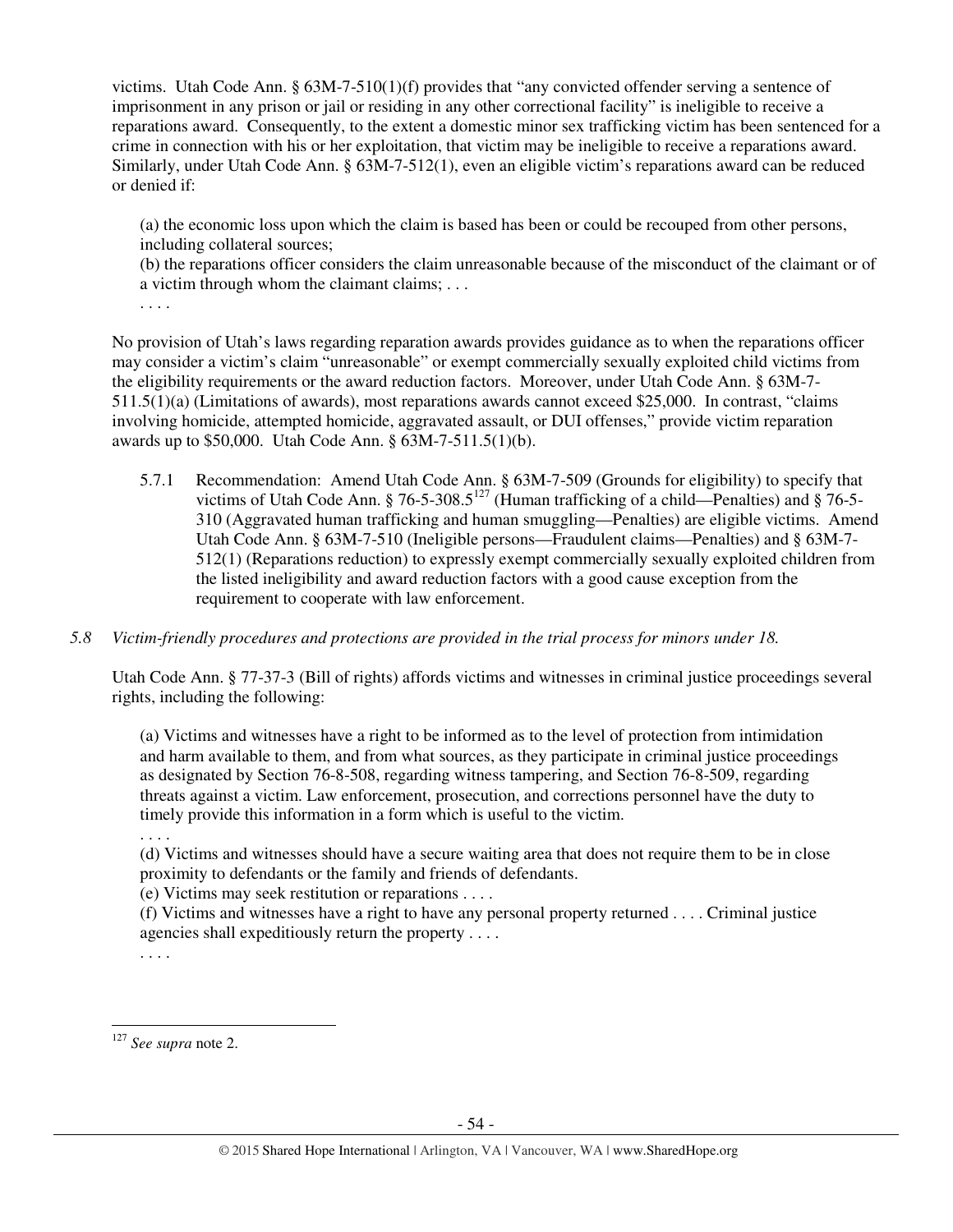(h) Victims and witnesses, particularly children, should have a speedy disposition of the entire criminal justice process. All involved public agencies shall establish policies and procedures to encourage speedy disposition of criminal cases.

. . . .

Additionally, Utah Code Ann. § 77-37-4 (Additional rights—Children) affords additional rights to child<sup>128</sup> victims<sup>129</sup> and witnesses, specifically stating that

(1) Children have the right to protection from physical and emotional abuse during their involvement with the criminal justice process.

(2) Children are not responsible for inappropriate behavior adults commit against them and have the right not to be questioned, in any manner, nor to have allegations made implying this responsibility. Those who interview children have the responsibility to consider the interests of the child in this regard.

(3) Child victims and witnesses have the right to have interviews relating to criminal procedure kept to a minimum. All agencies shall coordinate interviews and ensure that they are conducted by persons sensitive to the needs of children.

(4) Child victims have the right to be informed of available community resources that might assist them and how to gain access to those resources. Law enforcement and prosecutors have the duty to ensure that child victims are informed of community resources, including counseling prior to the court proceeding, and have those services available throughout the criminal justice process.

(5) Child victims have the right, once an investigation has been initiated by law enforcement or the Division of Child and Family Services, to have their investigative interviews that are conducted at a Children's Justice Center, including both video and audio recordings, protected. Except as provided . . . [within Utah Code Ann. § 77-37-4 (5)(b), (c)], interviews may not be distributed, released, or displayed to anyone without a court order.

. . . .

. . .

Additionally, Utah Code Ann. § 77-38-8 provides that when a defendant is charged with a felony offense involving kidnapping, human trafficking or human smuggling, sexual offenses, or aggravated exploitation of prostitution, the court may issue a no contact order as specified. A violation of this no contact order is a third degree felony.

 (13)(a) When a defendant is charged with a felony crime under Sections 76–5–301 through 76–5–310 regarding kidnapping, human trafficking, and human smuggling; Sections 76–5–401 through 76–5–413 regarding sexual offenses; or Section 76–10–1306 regarding aggravated exploitation of prostitution, the court may, during any court hearing where the defendant is present, issue a pretrial criminal no contact order:

(b) Violation of a pretrial criminal no contact order issued pursuant to this section is a third degree felony. Utah Code Ann. § 77-38-8(13)(a)–(b).

Additionally, "in any criminal proceeding or juvenile court proceeding," the court may appoint an advisor to witnesses under the age of 14 to assist the witness "in understanding questions asked by counsel." Utah Code l

<sup>&</sup>lt;sup>128</sup> Utah Code Ann. § 77-37-2(1) defines "child" as "a person who is younger than 18 years of age, unless otherwise specified in statute. The rights to information as extended in this chapter also apply to the parents, custodian, or legal guardians of children."

 $^{129}$  Utah Code Ann. § 77-37-2(3) defines "victim" as "a person against whom a crime has allegedly been committed, or against whom an act has allegedly been committed by a juvenile or incompetent adult, which would have been a crime if committed by a competent adult."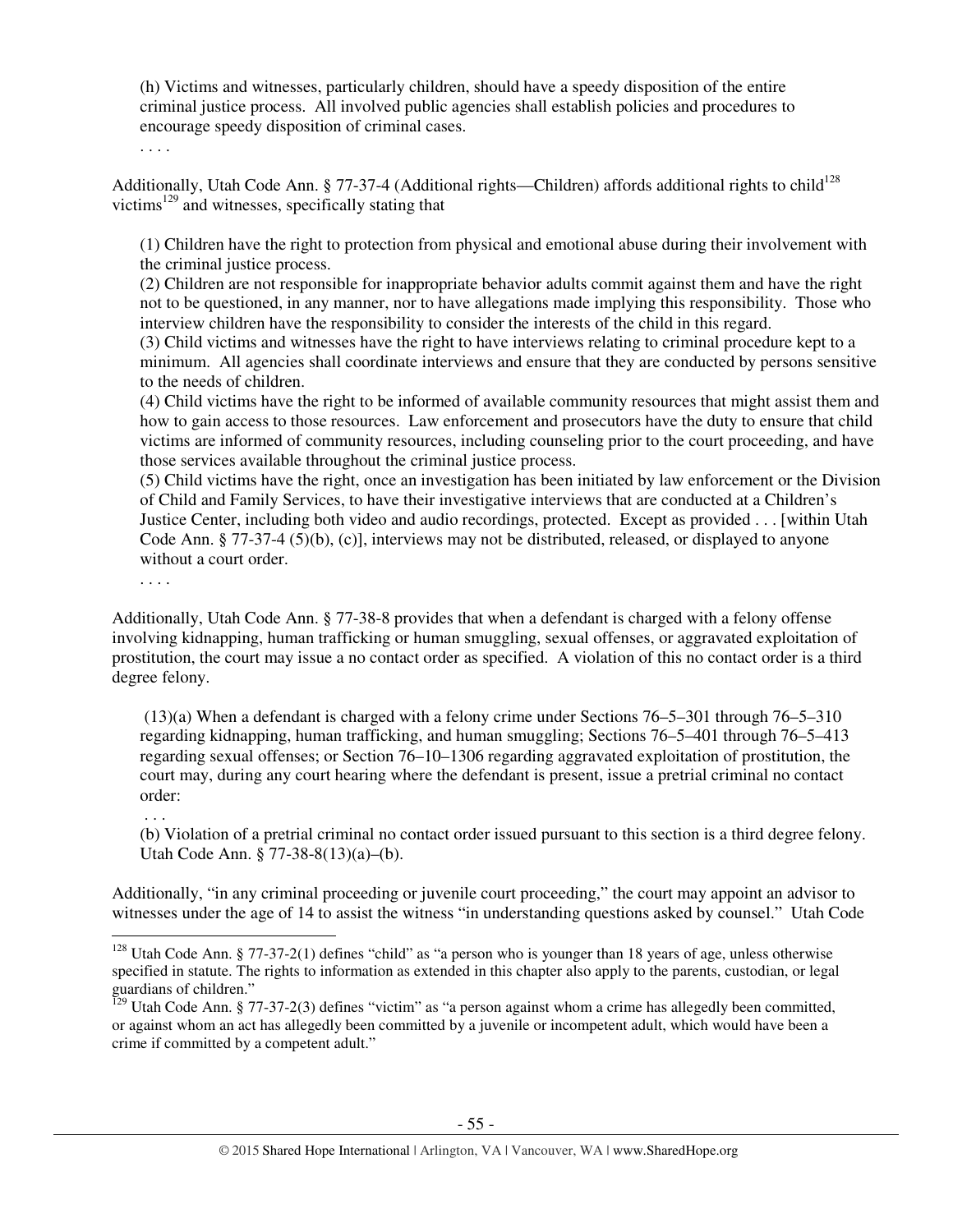Ann. § 77-38-8(1), (2)(a). Utah Code Ann. § 77-38-8(1) also states that the person examining or crossexamining the child witness shall use "age-appropriate language."

Utah law does not, however, expressly authorize the court to appoint a guardian ad litem for a child victim or witness in a criminal proceeding. However, for purposes of the Juvenile Court Act of 1996,<sup>130</sup> the court "may appoint an attorney guardian ad litem to represent the best interest of a minor involved in any case before the court." Utah Code Ann. § 78A-6-902(1)(a)(i).

Children who are under the age of 14 and are victim witnesses in criminal prosecutions involving sexual or physical abuse may be allowed to give testimony outside the courtroom. Utah R. Crim. P. 15.5(a), (b). In cases of child abuse or a sexual offense against a child, Utah R. Crim. P. 15.5(a) (Out of court statement and testimony of child victims or child witnesses of sexual or physical abuse—Conditions of admissibility) allows out of court oral statements of victims or witnesses under the age of 14 that were "recorded prior to the filing of an information or indictment" to be admitted as evidence in court if certain requirements are met.<sup>131</sup>

Additionally, in cases involving child abuse or a sexual offense against a child (e.g., Utah Code Ann. § 76-5- 404.1(4) (Sexual abuse of a child—Aggravated sexual abuse of a child)), but not involving Utah Code Ann. § 76-5-308.5<sup>132</sup> (Human trafficking of a child—Penalties) or Utah's other CSEC laws,<sup>133</sup> the court may order the testimony of a child under "14 years of age to be taken in a room other than the court room, and be televised by closed circuit equipment to be viewed by the jury in the court room." Utah R. Crim. P. Rule 15.5(b). Pursuant to Utah R. Crim. P. 15.5(b)(1), when a child under 14 years of age provides testimony via closed-circuit television,

(1) Only the judge, attorneys for each party and the testifying child (if any), persons needed to operate the recording equipment and a counselor or therapist whose presence contributes to the welfare and emotional well-being of the child may be in the room during the child's testimony. A defendant who consents to be hidden from the child's view may also be present unless the court determines that the child will suffer serious emotional or mental strain if required to testify in the defendant's presence, or that the child's testimony will be inherently unreliable if required to testify in the defendant's presence. If the court makes that determination, or if the defendant consents:

(A) the defendant may not be present during the child's testimony;

 $\overline{a}$ 

<sup>132</sup> *See supra* note 2.

<sup>130</sup> Utah Code Ann. § 78A-6-101 *et seq*.

<sup>&</sup>lt;sup>131</sup> Pursuant to Utah R. Crim. P. 15.5(a), a child's recorded out of court oral statement may be admissible in court if

<sup>(1)</sup> the child is available to testify and to be cross-examined at trial, either in person or as provided by law, or the child is unavailable to testify at trial, but the defendant had a previous opportunity to cross-examine the child concerning the recorded statement, such that the defendant's rights of confrontation are not violated; (2) no attorney for either party is in the child's presence when the statement is recorded;

<sup>(3)</sup> the recording is visual and aural and is recorded on film, videotape or other electronic means;

<sup>(4)</sup> the recording is accurate and has not been altered;

<sup>(5)</sup> each voice in the recording is identified;

<sup>(6)</sup> the person conducting the interview of the child in the recording is present at the proceeding and is available to testify and be cross-examined by either party;

<sup>(7)</sup> the defendant and his attorney are provided an opportunity to view the recording before it is shown to the court or jury; and

<sup>(8)</sup> the court views the recording before it is shown to the jury and determines that it is sufficiently reliable and trustworthy and that the interest of justice will best be served by admission of the statement into evidence.

<sup>&</sup>lt;sup>133</sup> See supra Section 1.2 for Utah's statutes.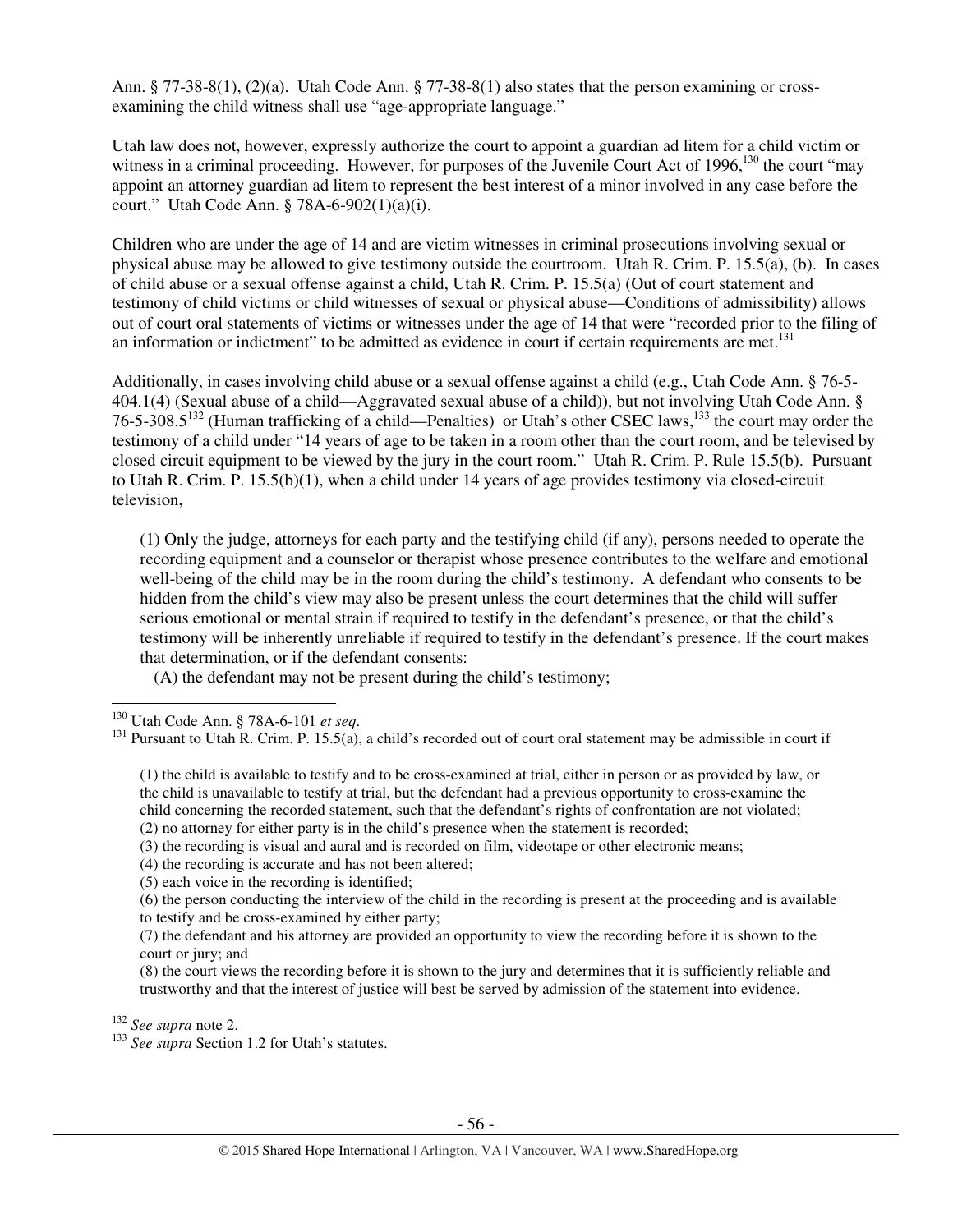(B) the court shall ensure that the child cannot hear or see the defendant;

(C) the court shall advise the child prior to his testimony that the defendant is present at the trial and may listen to the child's testimony;

(D) the defendant shall be permitted to observe and hear the child's testimony, and the court shall ensure that the defendant has a means of two-way telephonic communication with his attorney during the child's testimony; and

(E) the conditions of a normal court proceeding shall be approximated as nearly as possible.

While not limited in application to child victims, Utah R. Evid. 412(a), (b) (Admissibility of alleged victim's sexual behavior or alleged sexual predisposition) applies in "any criminal proceeding involving alleged sexual misconduct" and prohibits the admission of evidence "offered to prove that any alleged victim engaged in other sexual behavior" or "offered to prove any alleged victim's sexual predisposition," except,

The following evidence is admissible, if otherwise admissible under these rules:

(1) evidence of specific instances of sexual behavior by the alleged victim offered to prove that a person other than the accused was the source of the semen, injury, or other physical evidence;

(2) evidence of specific instances of sexual behavior by the alleged victim with respect to the person accused of the sexual misconduct offered:

(A) by the accused to prove consent; or

(B) by the prosecution; and

 $\overline{a}$ 

(3) evidence the exclusion of which would violate the constitutional rights of the defendant.

*5.9 Expungement or sealing of juvenile delinquency records resulting from arrests or adjudications for prostitutionrelated offenses committed as a result of, or in the course of, the commercial sexual exploitation of a minor is available within a reasonable time after turning 18.* 

Utah Code Ann. § 78A-6-1105(1)(a)<sup>134</sup> (Expungement of juvenile court record—Petition—Procedure) allows a person adjudicated under the Juvenile Court Act of 1996 to

petition the court for the expungement of the person's juvenile court record and any related records in the custody of a state agency, if:

(i) the person has reached the age of 18 years of age; and

(ii) one year has elapsed from the date of termination of the continuing jurisdiction of the juvenile court, or if the person was committed to a secure youth corrections facility, one year from the date of the person's unconditional release from the custody of the Division of Juvenile Justice Services.

However, the court may waive either of these requirements when it deems it appropriate. Utah Code Ann. § 78A-6-1105(1)(b). A hearing is held upon request and, pursuant to Utah Code Ann. § 78A-6-1105(2)(c),

The court may order sealed all petitioner's records under the control of juvenile court of any of petitioner's records under the control of any other agency or official pertaining to the petitioner's adjudicated juvenile court cases, including relevant related records contained in the Management Information System created by Section 62A-4a-1003 [Management information system—Requirements—Contents—Purpose—Access] and the Licensing Information System created by Section 62A-4a-1005 [Supported finding of a severe type of child abuse or neglect], if the court finds that:

<sup>&</sup>lt;sup>134</sup> The text of Utah Code Ann. § 78A-6-1105 included here and elsewhere in this report includes amendments made by the enactment of House Bill 356 and House Bill 124 during the 2015 General Session of the Utah Legislature. (effective May 12, 2015 and July 1, 2015, respectively)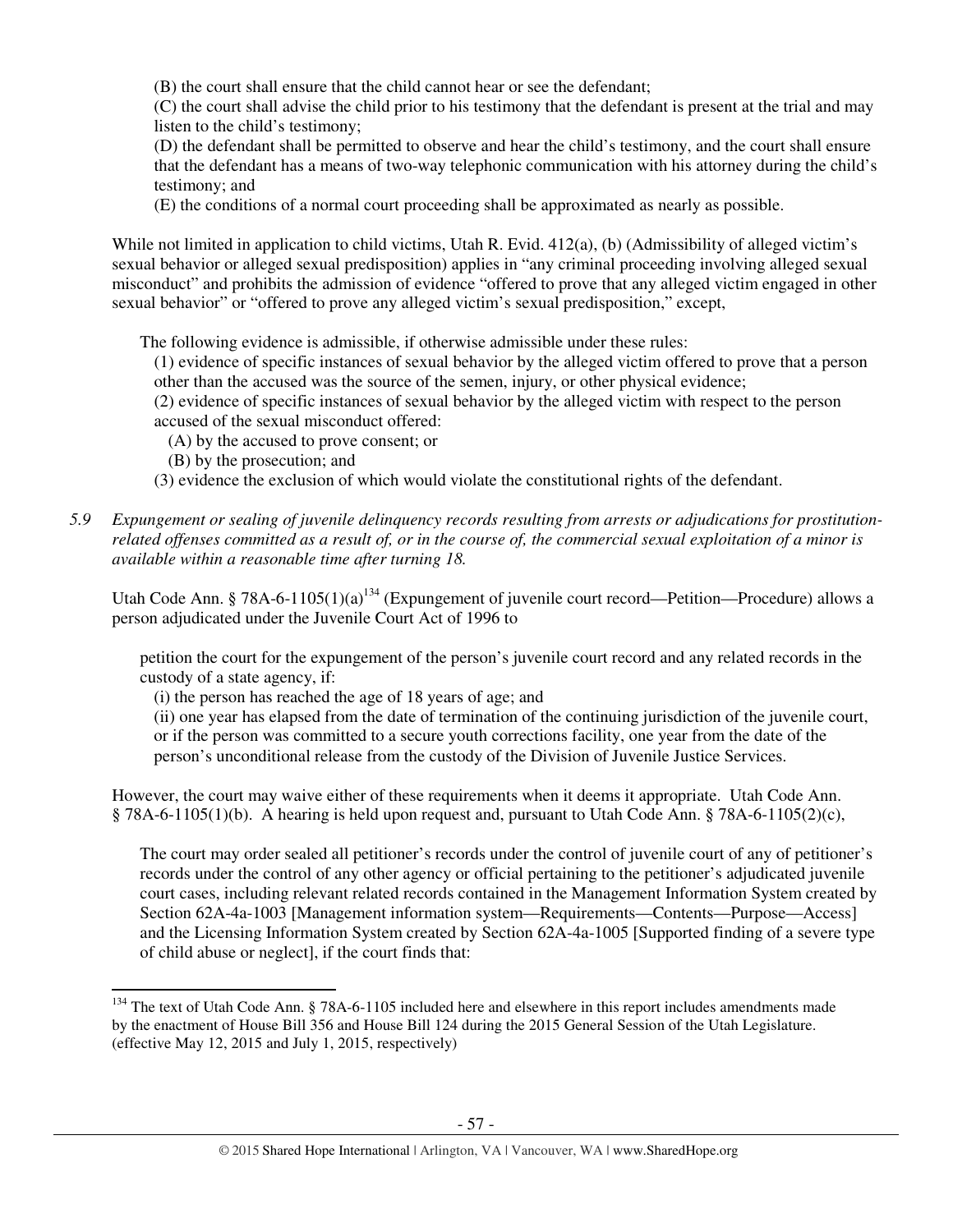(i) the petitioner has not, since the termination of the court's jurisdiction or the petitioner's unconditional release from the Division of Juvenile Justice Services, been convicted of a:

- (A) felony; or
- (B) misdemeanor involving moral turpitude;

(ii) no proceeding involving a felony or misdemeanor is pending or being instituted against the petitioner; and

(iii) a judgment for restitution entered by the court on the conviction for which the expungement is sought has been satisfied.

If however, the petitioner's juvenile court records consist "solely of nonjudicial adjustments as provided in Section 78A-6-602 [Petition—Preliminary inquiry—Nonjudicial adjustments—Formal referral—Citation— Failure to appear]," the juvenile may only petition the court for expungement after turning 18 years old and only if they have "completed the conditions of the nonjudicial adjustments" in which case the court shall, without a hearing, order the records relating to the petitioner's nonjudicial adjustments to be sealed. Utah Code Ann. § 78A-6-1105(6).

Once the court orders the person's records sealed, the person's case will "be considered never to have occurred and the petitioner may properly reply accordingly upon any inquiry in the matter. Inspection of the records may thereafter only be permitted by the court upon petition by the person who is the subject of the records, and only to persons named in the petition." Utah Code Ann. § 78A-6-1105(4).

*5.10 Victim restitution and civil remedies for victims of domestic minor sex trafficking or commercial sexual exploitation of children (CSEC) are authorized by law.* 

Victims of crimes in Utah may be eligible to receive restitution from their offender pursuant to Utah's Crime Victims Restitution Act.<sup>135</sup> Specifically, Utah Code Ann. § 77-38a-301 (Restitution—Convicted defendant may be required to pay) authorizes the court to order "a convicted defendant to make restitution." Convicted offenders who caused pecuniary damages are subject to mandatory restitution. Utah Code Ann. § 77-38a-302(1) (Restitution criteria), states in part, "When a defendant is convicted of criminal activity that has resulted in pecuniary damages, in addition to any other sentence it may impose, the court shall order that the defendant make restitution to victims<sup>136</sup> of crime as provided in this chapter, or for conduct for which the defendant has agreed to make restitution as part of a plea disposition." In determining restitution, the court shall determine "court-ordered restitution,"<sup>137</sup> and "complete restitution"<sup>138</sup> using the criteria provided in subsection (5). Utah Code Ann. § 77-38a-302(1), (2).

Restitution is also provided under Utah Code Ann. § 24-3-103, which states,

- (1) When the prosecuting attorney determines that property no longer needs to be held as evidence, the prosecuting attorney may:
	- (a) petition the court to apply any property that is money towards restitution, fines, fees, or

<sup>135</sup> *See supra* note 98.

<sup>&</sup>lt;sup>136</sup> "Victim" is defined as "any person whom the court determines has suffered pecuniary damages as a result of the defendant's criminal activities" and it "may not include a codefendant or accomplice." Utah Code Ann. § 77-38a-102(14).

<sup>&</sup>lt;sup>137</sup> Utah Code Ann. § 77-38a-302(2)(b) defines "court-ordered restitution" as "the restitution the court having criminal jurisdiction orders the defendant to pay as a part of the criminal sentence at the time of sentencing or within one year after sentencing."

 $138$  Utah Code Ann. § 77-38a-302(2)(a) defines "complete restitution" as the "restitution necessary to compensate a victim for all losses caused by the defendant."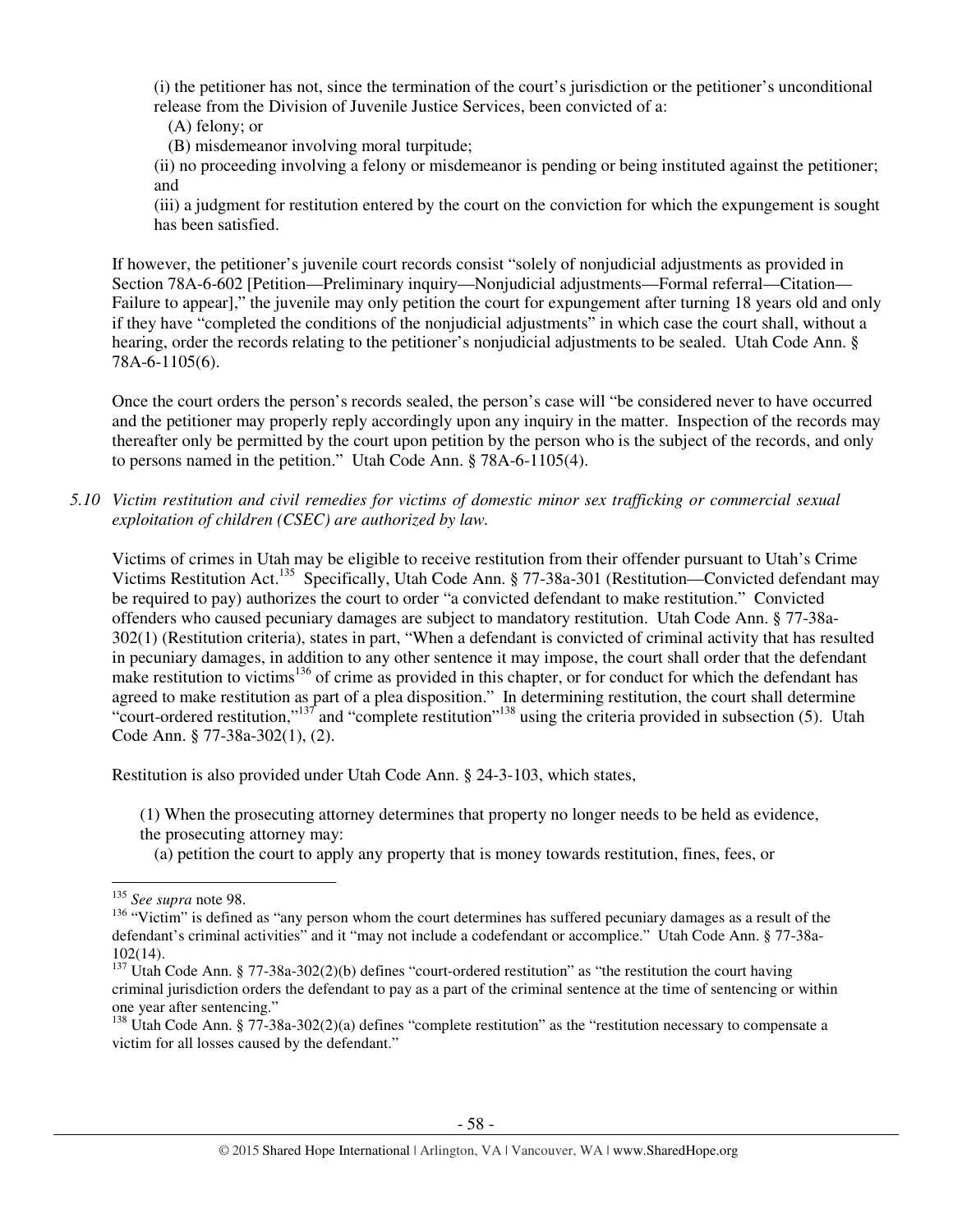monetary judgments owed by the owner of the property;

For purposes of the Crime Victims Restitution Act,  $^{139}$  a "victim" is defined as "any person whom the court determines has suffered pecuniary damages as a result of the defendant's criminal activities," who is not "a codefendant or accomplice." Utah Code Ann. § 77-38a-102(14). Pursuant to Utah Code Ann. § 77-38a-102(6), a victim's pecuniary damages include

all demonstrable economic injury, whether or not yet incurred, which a person could recover in a civil action arising out of the facts or events constituting the defendant's criminal activities and includes the fair market value of property taken, destroyed, broken, or otherwise harmed, and losses including lost earnings and medical expenses, but excludes punitive or exemplary damages and pain and suffering.

Pursuant to Utah Code Ann. § 77-38a-302(5)(b), the court considers a number of factors in determining the amount of complete restitution, several of which are as follows:

(i) the cost of the damage or loss if the offense resulted in damage to or loss or destruction of property of a victim of the offense;

(ii) the cost of necessary medical and related professional services and devices relating to physical or mental health care, including nonmedical care and treatment rendered in accordance with a method of healing recognized by the law of the place of treatment;

(iii) the cost of necessary physical and occupational therapy and rehabilitation;

(iv) the income lost by the victim as a result of the offense if the offense resulted in bodily injury to a victim as a result of the offense if the offense resulted in bodily injury to a victim;

. . . .

In determining court-ordered restitution, pursuant to Utah Code Ann. § 77-38a-302(5)(c), the court shall consider the factors listed in Utah Code Ann. § 77-38a-302(5)(b), as well as the following factors:

(i) the financial resources of the defendant and the burden that payment of restitution will impose, with regard to the other obligations of the defendant;

(ii) the ability of the defendant to pay restitution on an installment basis or on other conditions to be fixed by the court;

(iii) the rehabilitative effect on the defendant of the payment of restitution and the method of payment; and

(iv) other circumstances which the court determines may make restitution inappropriate.

Victims of the offense of Utah Code Ann.  $\S$  76-5-308.5<sup>140</sup> (Human trafficking of a child—Penalties) are not expressly afforded a private cause of action. In contrast, victims of human trafficking, aggravated human trafficking, human smuggling and aggravated human smuggling may file a civil action against the offender under Utah Code Ann. § 77-38-15(1) (Civil action against human traffickers and human smugglers). In making a finding for the victim, the court has the discrepancy of awarding different types of damages. Utah Code Ann. § 77-38-15 states,

(2) (a) The court may award actual damages, compensatory damages, punitive damages, injunctive relief, or any other appropriate relief.

(b) The court may award treble damages on proof of actual damages if the court finds that the person's acts were willful and malicious.

<sup>139</sup> *See supra* note 98.

<sup>140</sup> *See supra* note 2.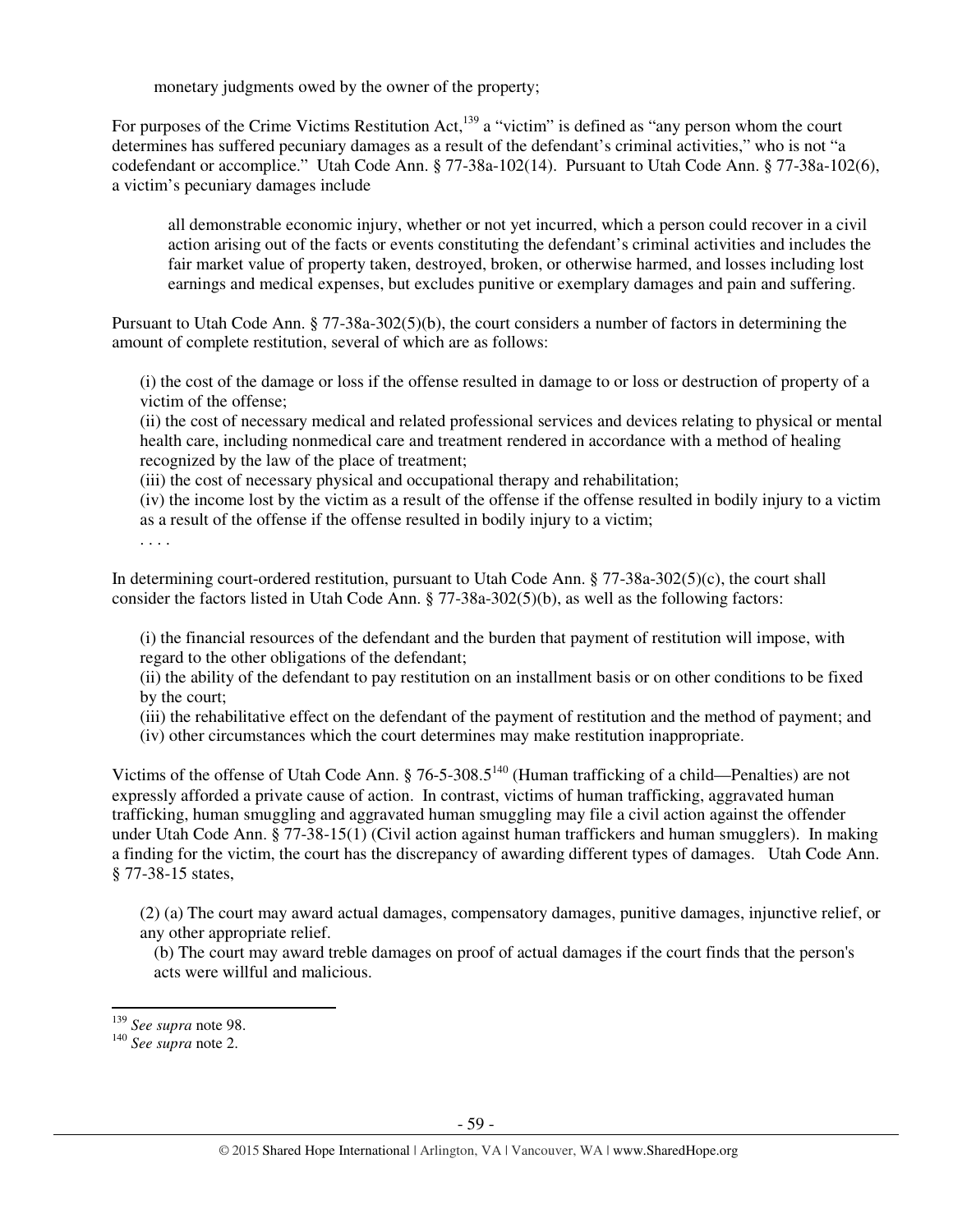(3) In an action under this section, the court shall award a prevailing victim reasonable attorney fees and costs.

. . .

(6) The court shall offset damages awarded to the victim under this section by any restitution paid to the victim under Title 77, Chapter 38a, Crime Victims Restitution Act.

(9) This section does not preclude any other remedy available to the victim under the laws of this state or under federal law.

Victims who are injured under Utah Code Ann. § 76-10-1603<sup>141</sup> (Unlawful acts) are expressly afforded the right to "sue . . . and recover twice the damages [that the victim] sustains." Utah Code Ann. § 76-10-1605(1). Evidence that the defendant has been ordered to pay or has paid restitution based on a criminal court ruling is inadmissible in any civil action based on the same facts or events. Utah Code Ann. § 77-38a-403(1).

- 5.10.1 Recommendation: Update Utah Code Ann. § 77-38-15(1) (Civil action against human traffickers and human smugglers) to specifically include  $\S$  76-5-308.5<sup>142</sup> (Human trafficking of a child— Penalties) as a crime meriting civil remedies and damages.
- *5.11 Statutes of limitations for civil and criminal actions for child sex trafficking or commercial sexual exploitation of children (CSEC) offenses are eliminated or lengthened sufficiently to allow prosecutors and victims a realistic opportunity to pursue criminal action and legal remedies.*

Although under Utah Code Ann. § 76-1-301(2)(n), (o), (r), and (s) (Offenses for which prosecution may be commenced at any time), offenses including the "sexual abuse of a child; aggravated sexual abuse of a child;…aggravated human trafficking or aggravated human smuggling in violation of Utah Code Ann. § 76–5– 310; and aggravated exploitation of prostitution involving a child, under Utah Code Ann. § 76–10–1306" may be brought at any time, Utah Code Ann. § 76-5-308.5 (Human trafficking of a child—Penalties)<sup>143</sup> is not listed. Prosecutions of most other felonies must be commenced within 4 years of the commission of the crime. Utah Code Ann. § 76-1-302(1)(a). Prosecutions for misdemeanors generally must commence within 2 years of the commission of the crime. Utah Code Ann. § 76-1-302(1)(b).

For civil actions arising out of the sexual abuse of a child, Utah Code Ann. § 78B-2-308(2)<sup>144</sup> (Civil actions for sexual abuse of a child) specifies,

(2)(a) A person may file a civil action against a perpetrator for intentional or negligent sexual abuse<sup>145</sup> suffered as a child at any time.<sup>146</sup>

(b) A person may file a civil action against a non-perpetrator for intentional or negligent sexual abuse suffered as a child:

(i) within four years after the person attains the age of 18 years; or

(ii) if a person discovers sexual abuse only after attaining the age of 18 years, that person may bring a civil action for such sexual abuse within four years after discovery of the sexual abuse, whichever period expires later.

<sup>&</sup>lt;sup>141</sup> See supra Section 3.1 for the substantive provisions of Utah Code Ann. § 76-10-1603.

<sup>142</sup> *See supra* note 2.

<sup>143</sup> *See supra* note 2.

<sup>&</sup>lt;sup>144</sup> The text of Utah Code Ann. § 78B-2-308 included here and elsewhere in this report includes amendments made by the enactment of House Bill 277 during the 2015 general session of the Utah Legislature

<sup>&</sup>lt;sup>145</sup> "Sexual Abuse" is defined as "acts or attempted acts of sexual intercourse, sodomy, or molestation directed towards a child." Utah Code Ann. § 78B-2-308(1)(g).

<sup>&</sup>lt;sup>146</sup> A "child" includes any person under the age of 18. Utah Code Ann. § 78B-2-308(1)(a).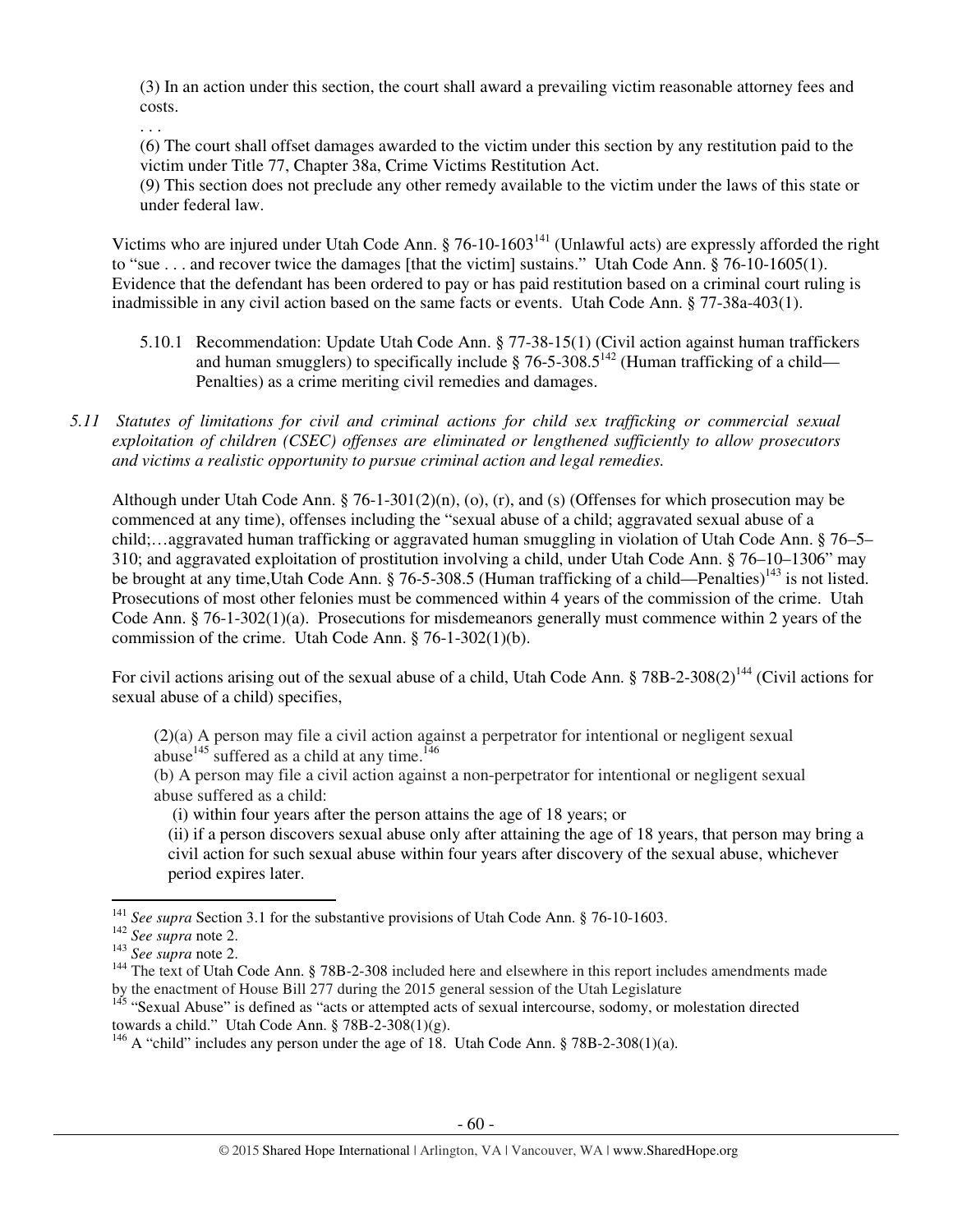However, until the child attains the age of majority, all statutes of limitations for civil causes of actions, "other than for the recovery of real property may not run." Utah Code Ann. § 78B-2-108. A 3 year statute of limitations applies to victims seeking to bring damages claims for violations of Utah Code Ann. § 76-10-1603 (Unlawful acts). Utah Code Ann. § 76-10-1605(9) (Remedies of person injured by a pattern of unlawful activity—Double damages—Costs, including attorney fees—Arbitration—Agency—Burden of proof—Actions by attorney general or county attorney—Dismissal—Statute of limitations—Authorized orders of district court).

Concerning the offenses of human trafficking, aggravated human trafficking, human smuggling and aggravated human smuggling, a 10 year statute of limitations applies to filing a civil action against the offender under Utah Code Ann. § 77-38-15(4). Utah Code Ann. § 77-38-15 specifies,

- (4) An action under this section shall be commenced no later than 10 years after the latter of:
	- (a) the day on which the victim was freed from the human trafficking or human smuggling situation;
	- (b) the day on which the victim attains 18 years of age; or
	- (c) if the victim was unable to bring an action due to a disability, the day on which the victim's disability ends.

(5) The time period described in Subsection (4) is tolled during a period of time when the victim fails to bring an action due to the person:

- (a) inducing the victim to delay filing the action;
- (b) preventing the victim from filing the action; or
- (c) threatening and causing duress upon the victim in order to prevent the victim from filing the action.
- 5.11.1 Recommendation: Update Utah Code Ann. § 76-1-301(2) (Offenses for which prosecution may be commenced at any time) to include § 76-5-308.5 (Human trafficking of a child—Penalties) as an offense for which prosecution may be commenced at any time.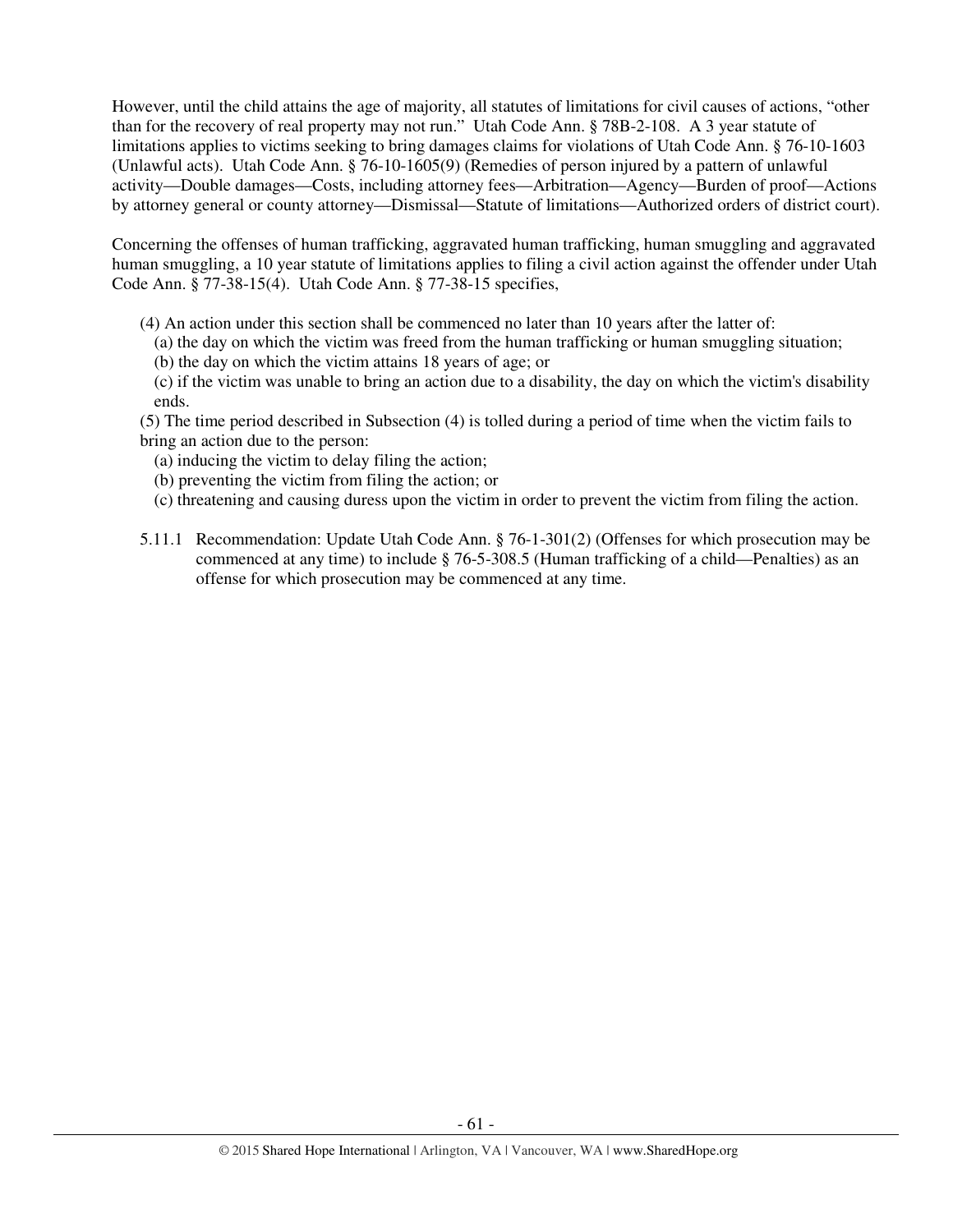#### **FRAMEWORK ISSUE 6: CRIMINAL JUSTICE TOOLS FOR INVESTIGATION AND PROSECUTIONS**

#### *Legal Components:*

- *6.1 Training on human trafficking and domestic minor sex trafficking for law enforcement is statutorily mandated or authorized.*
- *6.2 Single party consent to audiotaping is permitted in law enforcement investigations.*
- *6.3 Wiretapping is an available tool to investigate domestic minor sex trafficking.*
- *6.4 Using a law enforcement decoy posing as a minor to investigate buying or selling of commercial sex acts is not a defense to soliciting, purchasing, or selling sex with a minor.*
- *6.5 Using the Internet or electronic communications to investigate buyers and traffickers is a permissible investigative technique.*
- *6.6 Law enforcement and child welfare agencies are mandated to promptly report missing and recovered children. \_\_\_\_\_\_\_\_\_\_\_\_\_\_\_\_\_\_\_\_\_\_\_\_\_\_\_\_\_\_\_\_\_\_\_\_\_\_\_\_\_\_\_\_\_\_\_\_\_\_\_\_\_\_\_\_\_\_\_\_\_\_\_\_\_\_\_\_\_\_\_\_\_\_\_\_\_\_\_\_\_\_\_\_\_\_\_\_\_\_\_\_\_\_*

## *Legal Analysis:*

*6.1 Training on human trafficking and domestic minor sex trafficking for law enforcement is statutorily mandated or authorized.* 

While Utah's Peace Officer Training and Certification Act<sup>147</sup> requires law enforcement officers in Utah to complete a basic training course and authorizes individual municipalities to adopt higher minimum training standards, nothing expressly authorizes law enforcement in Utah to complete training on human trafficking or domestic minor sex trafficking. Utah Code Ann. §§ 53-6-205(1), 53-6-207.

- 6.1.1 Recommendation: Enact a law mandating or authorizing training or development of training materials for law enforcement officers on domestic minor sex trafficking.
- *6.2 Single party consent to audiotaping is permitted in law enforcement investigations.*

Single-party consent to audiotaping is permissible under Utah Code Ann. § 77-23a-4(7)(a)-(b) (Offenses—Criminal and civil—Lawful interception):

(a) A person acting under color of law may intercept a wire, electronic, or oral communication if that person is a party to the communication or one of the parties to the communication has given prior consent to the interception.

(b) A person not acting under color of law may intercept a wire, electronic, or oral communication if that person is a party to the communication or one of the parties to the communication has given prior consent to the interception, unless the communication is intercepted for the purpose of committing any criminal or tortious act in violation of state or federal laws.

*6.3 Wiretapping is an available tool to investigate domestic minor sex trafficking.* 

Utah law allows wiretapping to investigate some human trafficking offenses, but Utah Code Ann. § 76-1-  $308.5^{148}$  (Human trafficking of a child—Penalties) is not specifically listed as an offense for which wiretapping

l

<sup>147</sup> Utah Code Ann. § 53-6-201 *et seq*.

<sup>148</sup> *See supra* note 2.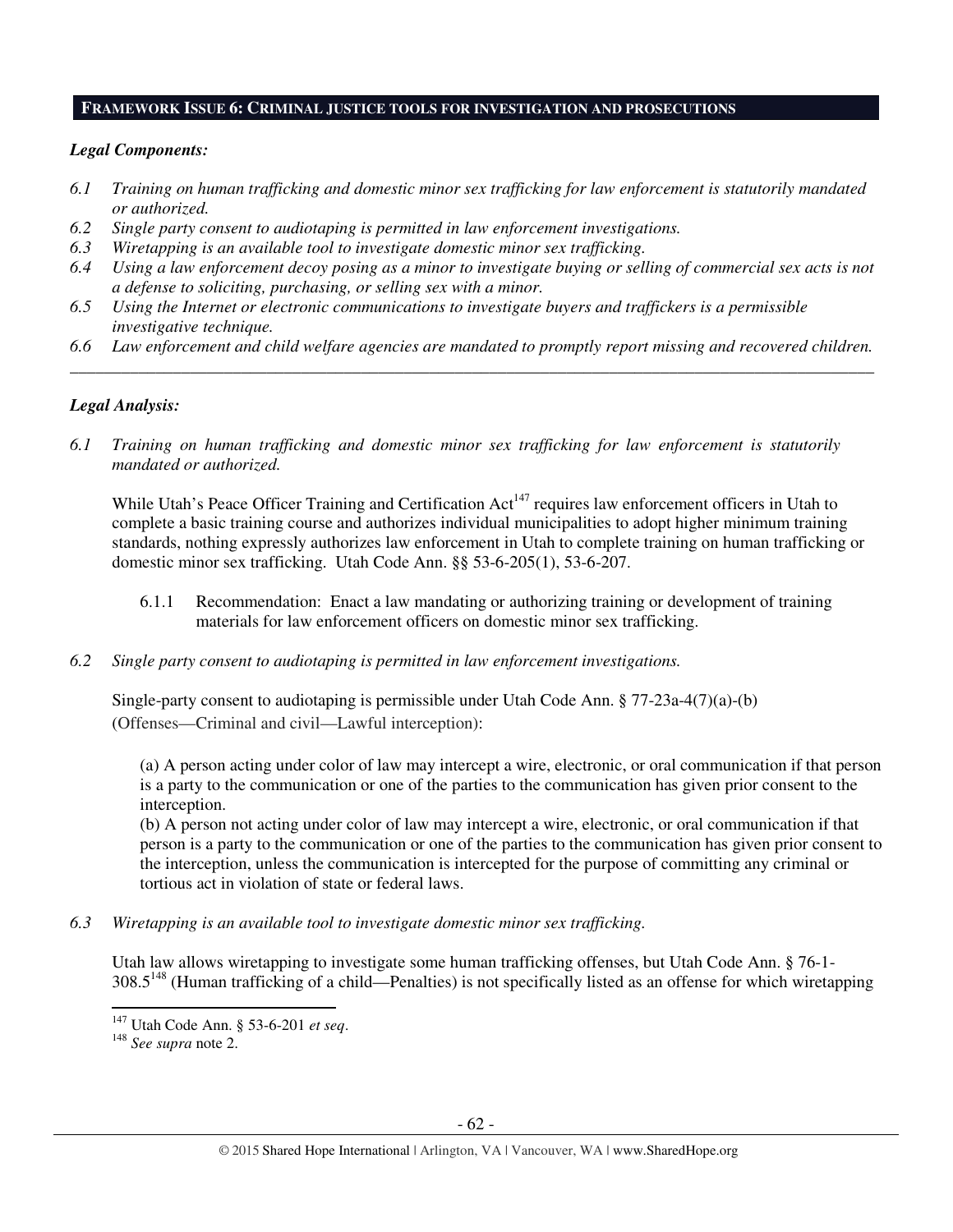may be authorized, pursuant to Utah Code Ann. § 77-23a-8(1) (Court order to authorize or approve interception—Procedure) which allows "the attorney general of the state [among others] . . . [to] authorize an application to a judge . . . for an order for an interception of wire, electronic, or oral communications by any law enforcement agency of the state, the federal government or of any political subdivision of the state that is responsible for investigating the type of offense for which the application is made." Utah Code Ann. § 77–23a– 8(2) states,

The judge may grant the order . . . when the interception sought may provide or has provided evidence of the commission of:

. . . . (f)

. . . .

(iv) human trafficking or human smuggling, Section 76-5-308; or

(v) aggravated human trafficking or aggravated human smuggling, Section 76-5-310;

. . . .

(ii) exploiting prostitution, Section 76-10-1305;

(jj) aggravated exploitation of prostitution, Section 76-10-1306;

. . . .

(mm) violations of the Pattern of Unlawful Activity Act and the offenses listed under the definition of unlawful activity in the act, including the offenses not punishable by a maximum term of imprisonment of more than one year when those offenses are investigated as predicates for the offenses prohibited by the act, Section 76-10-1602;

. . .

*6.4 Using a law enforcement decoy posing as a minor to investigate buying or selling of commercial sex acts is not a defense to soliciting, purchasing, or selling sex with a minor.* 

No provision in Utah law expressly authorizes the use of a decoy by law enforcement in investigations of prostitution or sex trafficking.

However, under Utah Code Ann. § 76-2-303(1) (Entrapment),

Entrapment occurs when a peace officer or a person directed by or acting in cooperation with the officer induces the commission of an offense in order to obtain evidence of the commission for prosecution by methods creating substantial risk that the offense would be committed by one not otherwise ready to commit it. Conduct merely affording a person an opportunity to commit an offense does not constitute entrapment.

Although it is unclear whether the defense of entrapment under Utah Code Ann. § 76-2-303 would be available in a case involving the commercial sexual exploitation of a child, this defense should only be available to the extent that a law enforcement decoy "induces the commission of an offense" by a defendant who was not otherwise predisposed to commit the offense. Utah Code Ann. § 76-2-303(1). Regardless, human trafficking and CSEC laws do not expressly disallow an entrapment argument when an undercover officer is deployed in an investigative operation, nor do these laws expressly provide that interactions with a decoy law enforcement officer can amount to human trafficking or CSEC offenses.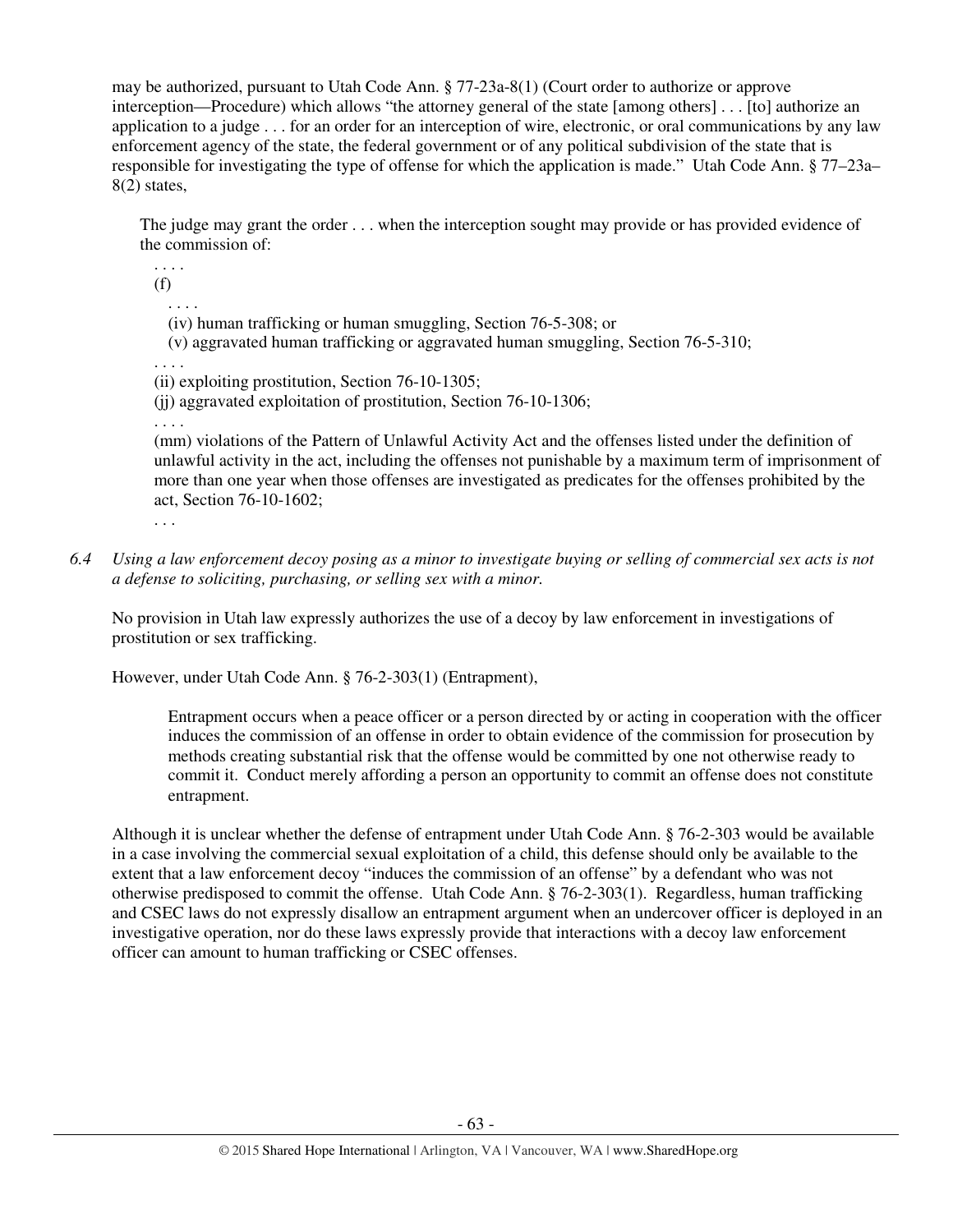6.4.1 Recommendation: Amend Utah Code Ann. § 76-5-308.5<sup>149</sup> (Human trafficking of a child— Penalties),<sup>150</sup> § 76-5-308 (Human trafficking), § 76-5-309 (Human trafficking and human smuggling—Penalties), § 76-5-310 (Aggravated human trafficking and aggravated human smuggling—Penalties), and CSEC laws to include provisions that explicitly permit the use of a decoy to investigate minor sex trafficking and CSEC related crimes.

## *6.5 Using the Internet or electronic communications to investigate buyers and traffickers is a permissible investigative technique.*

The use of the Internet or electronic communications to investigate buyers and traffickers appears to be a permissible investigative technique under Utah law. Utah Code Ann. § 76-4-401(2) (Enticing a minor— Elements—Penalties) states,

(a) A person commits enticement of a minor when the person knowingly uses the Internet or text messaging to solicit, seduce, lure, or entice a minor, or to attempt to solicit, seduce, lure, or entice a minor, or another person that the actor believes to be a minor to engage in any sexual activity which is a violation of state criminal law.

(b) A person commits enticement of a minor when the person knowingly uses the Internet or text messaging to:

(i) initiate contact with a minor or a person the actor believes to be a minor; and

(ii) subsequently to the action under Subsection  $(2)(b)(i)$ , by any electronic or written means, solicits, seduces, lures, or entices, or attempts to solicit, seduce, lure, or entice the minor or a person the actor believes to be the minor to engage in any sexual activity which is a violation of state criminal law.

Utah Code Ann. § 76-4-401(3) further provides that "it is not a defense to the crime of enticing a minor  $\dots$  or an attempt to commit this offense, that a law enforcement officer or undercover operative who is working with law enforcement agency was involved in the detection or investigation of the offense." Furthermore, the use of the phrase "or another person the actor believes to be a minor," implies that under Utah law it is permissible for officers to pose as minors to investigate buyers and traffickers of commercial sex act with minors.

# *6.6 Law enforcement and child welfare agencies are mandated to promptly report missing and recovered children.*

Utah Code Ann. § 53-10-203 (Missing persons—Reports—Notification) provides a series of steps that must be taken when law enforcement receives a report of a missing person. First, each law enforcement agency involved in the investigation of a missing person<sup>151</sup> must inform the division<sup>152</sup> about the missing person. Utah Code Ann. § 53-10-203(1). The division then must inform the state registrar of Vital Statistics and the FBI National Crime Information Center of the missing persons report and provide the state registrar with "information concerning the identity of the missing person." Utah Code Ann. § 53-10-203(2). Once the missing person is discovered, the division must notify the "state registrar and any school that it has previously informed of the person's disappearance." Utah Code Ann. § 53-10-203(4). Lastly, the division is required to immediately notify law enforcement "[u]pon notification by the state registrar or school personnel that a request

<sup>149</sup> *See supra* note 2.

<sup>150</sup> *See supra* note 2.

<sup>&</sup>lt;sup>151</sup> Utah Code Ann. § 53-10-102(15) (Definitions), defines "missing child" as "any person under the age of 18 years who is missing from the person's home environment or a temporary placement facility for any reason and whose location cannot be determined by the person responsible for the child's care."

 $152$  Utah Code Ann. § 53-10-102(12) (Definitions), defines "division" as the Criminal Investigations and Technical Services Division of the Department of Public Safety, established in Section 53-10-103 [Division—Creation— Director appointment and qualifications].